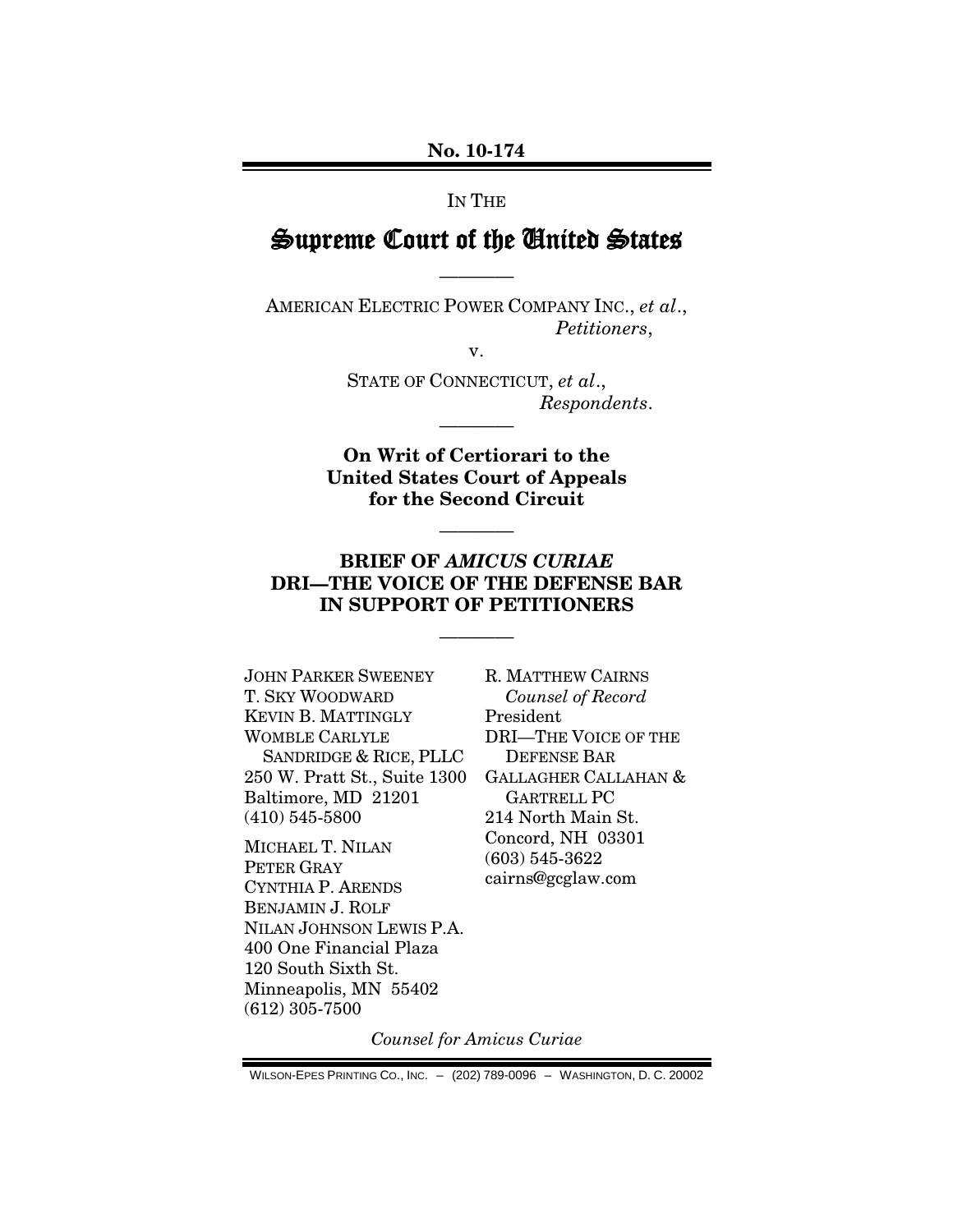#### **QUESTIONS PRESENTED**

The court of appeals held that States and private plaintiffs may maintain actions under federal common law alleging that defendants—in this case, five electric utilities—have created a "public nuisance" by contributing to global warming, and may seek injunctive relief capping defendants' carbon dioxide emissions at judicially-determined levels. The questions presented are:

- 1. Whether States and private parties have standing to seek judicially-fashioned emissions caps on five utilities for their alleged contribution to harms claimed to arise from global climate change caused by more than a century of emissions by billions of independent sources.
- 2. Whether a cause of action to cap carbon dioxide emissions can be implied under federal common law where no statute creates such a cause of action, and the Clean Air Act speaks directly to the same subject matter and assigns federal responsibility for regulating such emissions to the Environmental Protection Agency.
- 3. Whether claims seeking to cap defendants' carbon dioxide emissions at "reasonable" levels, based on a court's weighing of the potential risks of climate change against the socioeconomic utility of defendants' conduct, would be governed by "judicially discoverable and manageable standards" or could be resolved without "initial policy determination[s] of a kind clearly for nonjudicial discretion." *Baker v. Carr*, 369 U.S. 186, 217 (1962).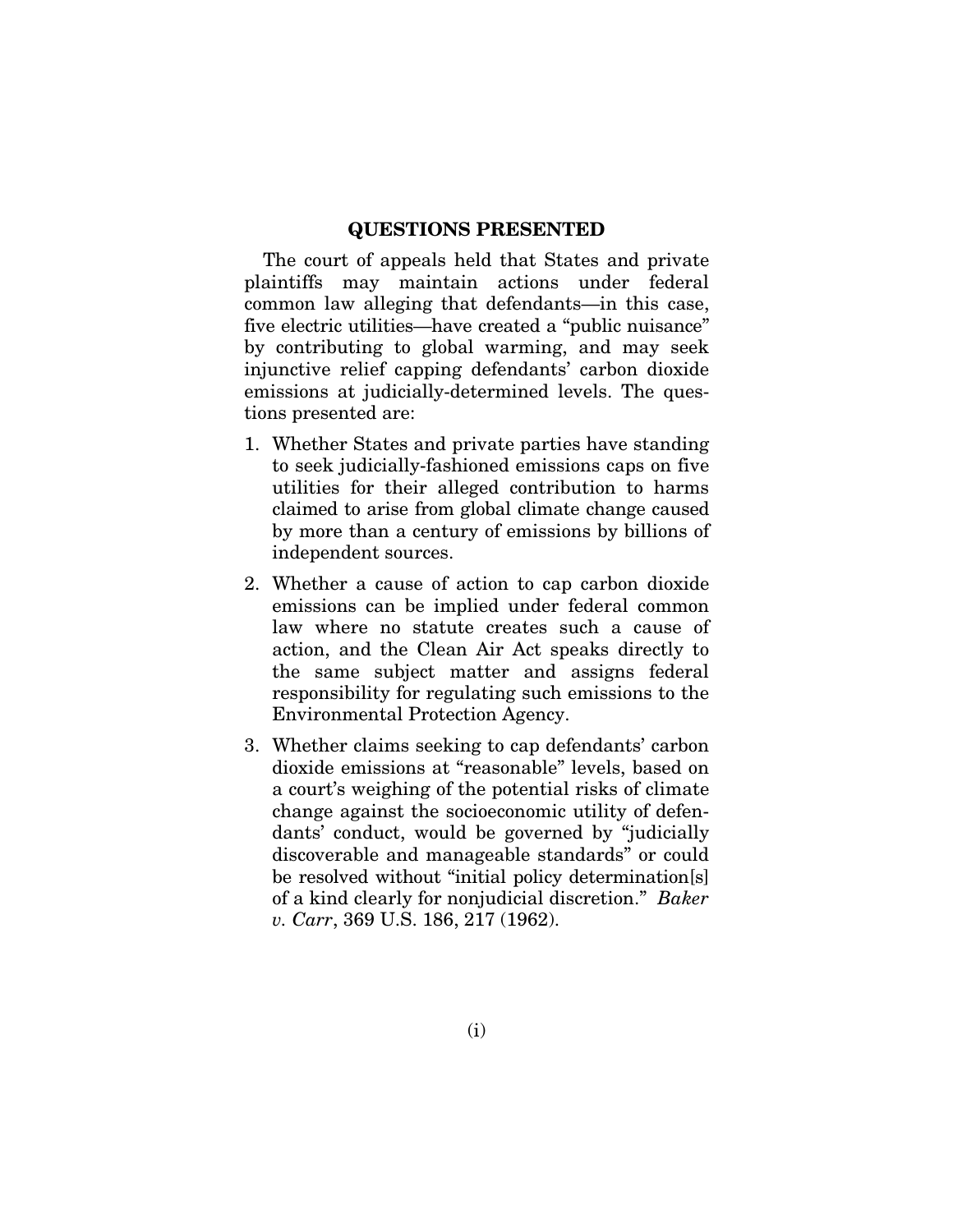# TABLE OF CONTENTS

|--|

| $\mathbf{i}$<br>QUESTIONS PRESENTED                                                                                                                                                                                                                                   |                |  |  |  |
|-----------------------------------------------------------------------------------------------------------------------------------------------------------------------------------------------------------------------------------------------------------------------|----------------|--|--|--|
|                                                                                                                                                                                                                                                                       |                |  |  |  |
|                                                                                                                                                                                                                                                                       |                |  |  |  |
| INTEREST OF AMICUS CURIAE                                                                                                                                                                                                                                             |                |  |  |  |
| SUMMARY OF ARGUMENT                                                                                                                                                                                                                                                   |                |  |  |  |
|                                                                                                                                                                                                                                                                       | $\overline{4}$ |  |  |  |
| I. RESPONDENTS FAIL TO STATE A<br>CLAIM UNDER FEDERAL COMMON                                                                                                                                                                                                          | 4              |  |  |  |
| A. While the Federal Common Law<br>Public Nuisance Claim Exists to Fill<br>Jurisdictional Interstices Where<br><b>State Common Law Public Nuisance</b><br>Cannot Lie, As a Matter of Sub-<br>stantive Law, the Federal Claim is<br>No Different From its State Common | 4              |  |  |  |
| B. The Parameters of a Common Law<br>Public Nuisance Claim                                                                                                                                                                                                            | 6              |  |  |  |
| Public nuisance requires a defen-<br>1.<br>dant's unreasonable interference                                                                                                                                                                                           | 8              |  |  |  |
| Defendant's conduct must proxi-<br>2.<br>mately cause the nuisance and<br>defendant must have control over<br>the nuisance such that it can be                                                                                                                        | 10             |  |  |  |
| The parameter of location<br>3.                                                                                                                                                                                                                                       | 12             |  |  |  |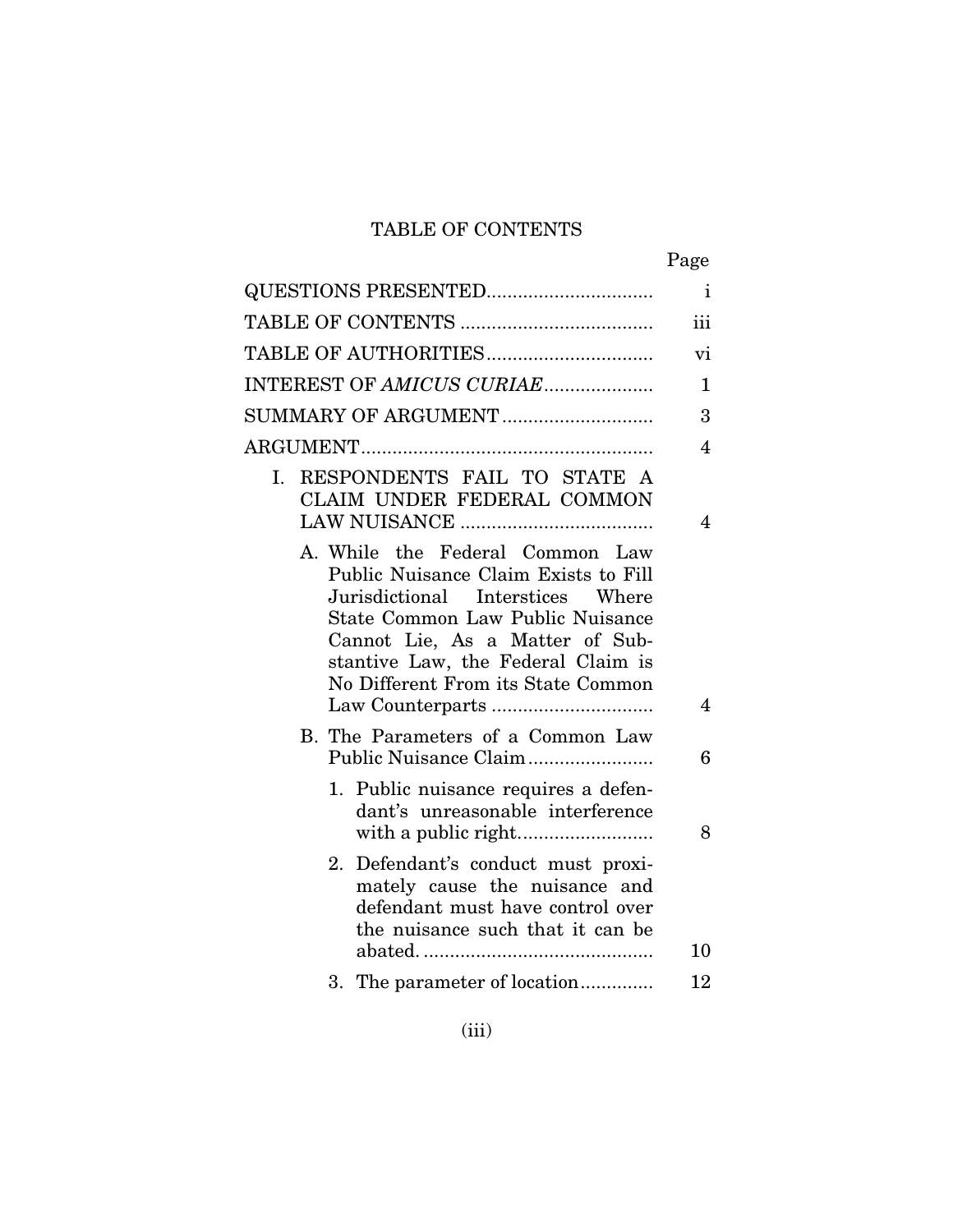# TABLE OF CONTENTS—Continued

| ٠ |
|---|
|---|

|      | C. Respondents' Public Nuisance Alle-<br>gations Do Not Satisfy Public<br>Nuisance Parameters; Accordingly,<br>Respondents Fail to State a Viable<br>Federal Public Nuisance Claim                                   | 13 |
|------|----------------------------------------------------------------------------------------------------------------------------------------------------------------------------------------------------------------------|----|
|      | Respondents' allegations do not<br>1.<br>satisfy the requirements of causa-                                                                                                                                          | 13 |
|      | Respondents' allegations do not<br>2.<br>demonstrate unreasonable inter-<br>ference with a public right                                                                                                              | 18 |
| П.   | RESPONDENTS MAY NOT PURSUE<br>COMMON LAW PUBLIC NUISANCE<br>CLAIMS AGAINST CERTAIN<br>TAR-<br>GETED DEFENDANTS FOR GENER-<br><b>INJURIES</b><br><b>CAUSED</b><br>ALIZED<br>IN<br><b>LARGE PART BY ABSENT PARTIES</b> | 21 |
|      | A. This Court Has Established Three<br>Requirements That Must Be Satis-<br>fied to Obtain Article III Standing                                                                                                       | 22 |
|      | B. The Constitutional Standing Require-<br>ments of Causation and Redressabil-<br>ity Weigh Heavily Against Finding                                                                                                  |    |
| III. | Article III Standing Here<br>RESPONDENTS SHOULD PURSUE<br>THEIR POLICY CONCERNS BEFORE<br>APPROPRIATE LEGISLATIVE<br>THE                                                                                             | 22 |
|      | AND REGULATORY BODIES<br>A. Baker v. Carr Sets Forth the Criteria<br>for Determining Whether a Non-<br>Justiciable Political Question Exists                                                                         | 26 |
|      |                                                                                                                                                                                                                      | 27 |

iv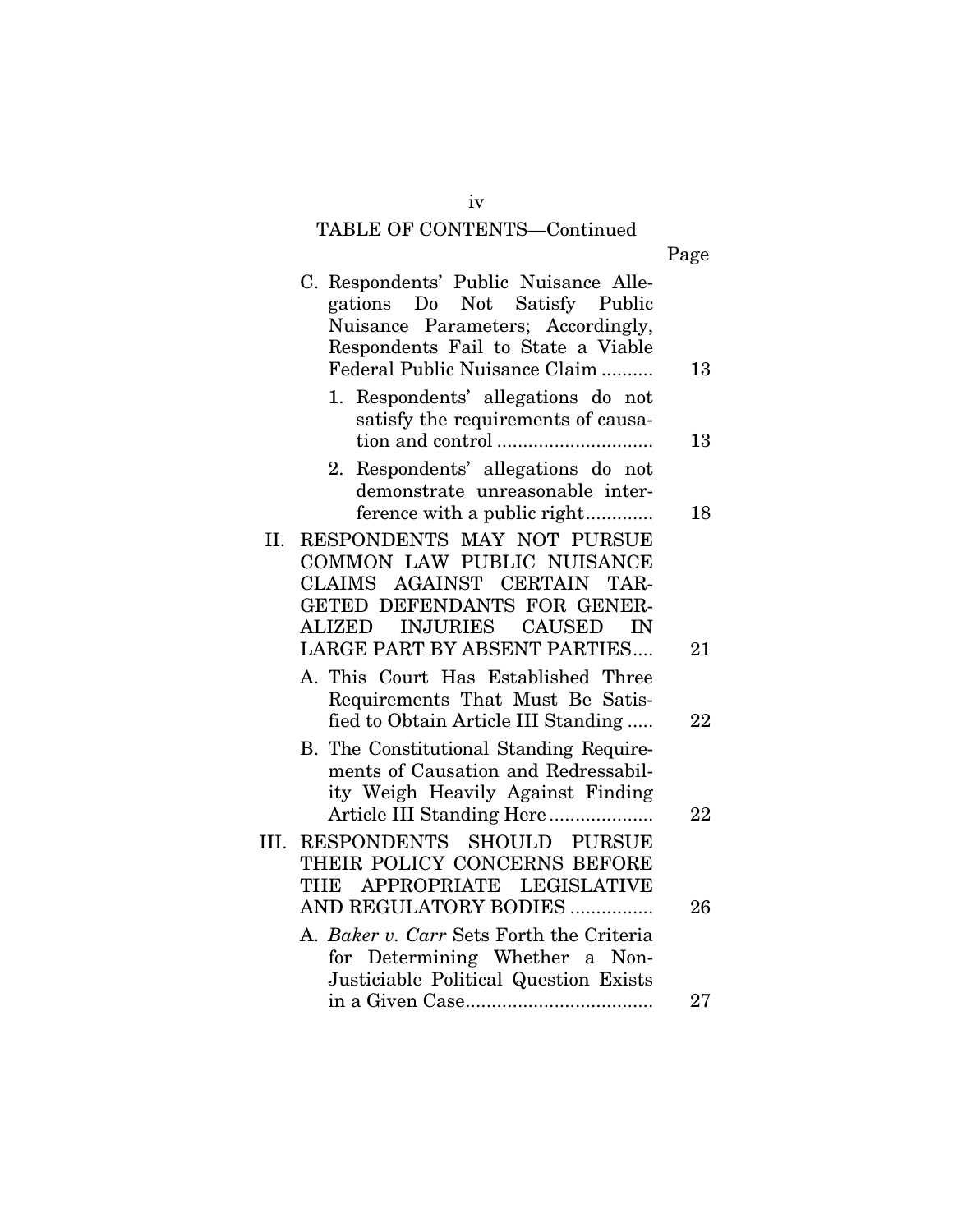# TABLE OF CONTENTS—Continued

| .,<br>Page |
|------------|
|------------|

| B. The Second Circuit's Emphasis on<br>the "Reasonableness" Standard of<br>Public Nuisance Law Highlights the<br>Problem of Courts Making Broad<br>Policy Determinations Based on<br>Narrow Notions of Reasonableness | 28 |
|-----------------------------------------------------------------------------------------------------------------------------------------------------------------------------------------------------------------------|----|
| C. Courts Cannot Adjudicate Respon-<br>dents' Claims or Provide the Relief<br>Requested Without Making Policy<br>Trade-Offs Requiring Judgments<br>Properly Reserved for the Legislative                              |    |
| and Executive Branches                                                                                                                                                                                                | 31 |
| D. Ongoing Regulatory Efforts Under-<br>score the Political Nature of These                                                                                                                                           |    |
|                                                                                                                                                                                                                       | 33 |
| E. This Issue Presents Squarely a<br>Likelihood of "Embarrassment" from<br>Multifarious and Inconsistent Pro-<br>nouncements from the Different<br><b>Engaged Branches of Government</b>                              | 35 |
|                                                                                                                                                                                                                       |    |
|                                                                                                                                                                                                                       | 36 |

v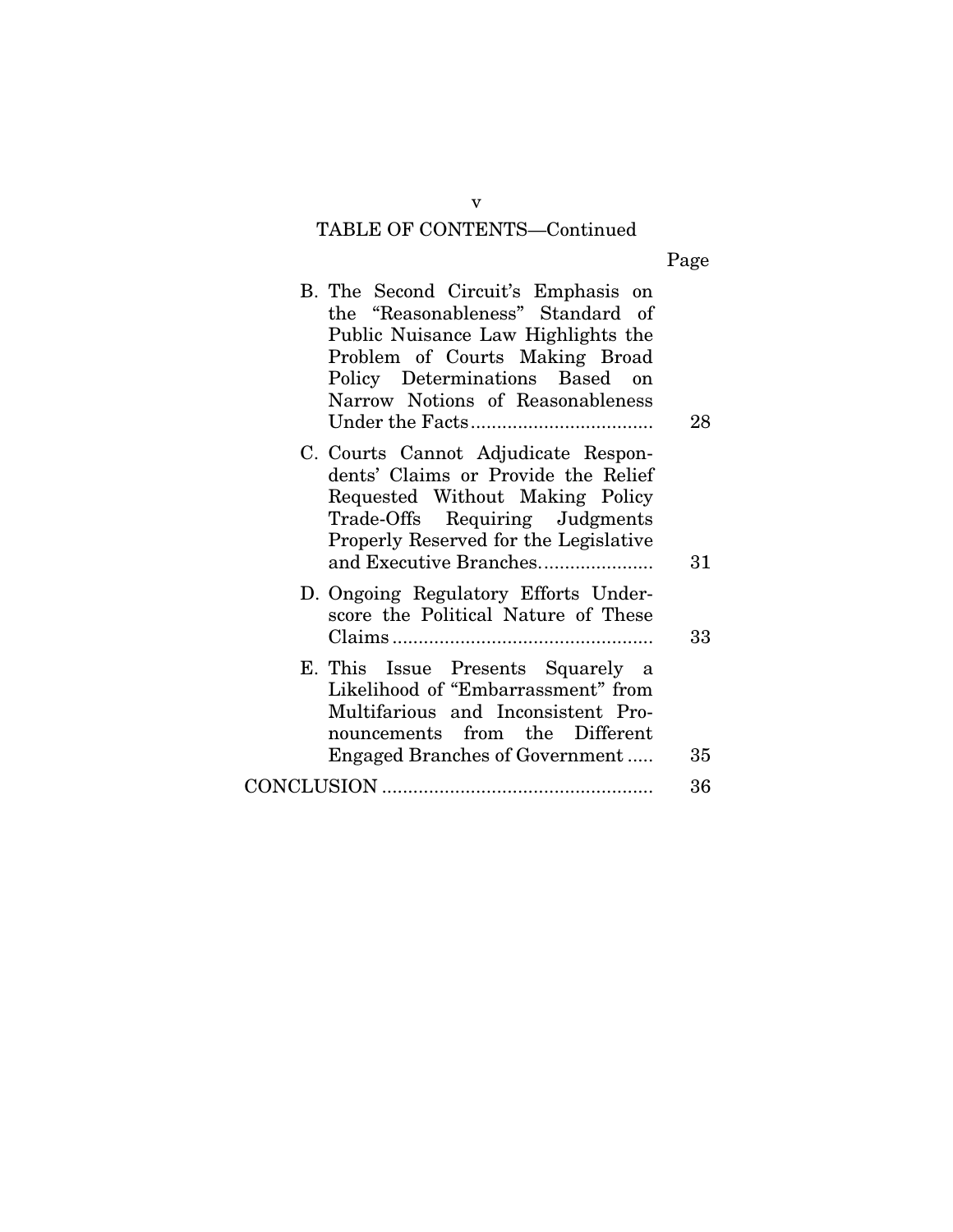## vi TABLE OF AUTHORITIES

# CASES Page

| Baker v. Carr, 369 U.S. 186 (1962) 27, 28       |
|-------------------------------------------------|
| Camden County Bd. of Chosen Freeholders         |
| v. Beretta U.S.A. Corp., 273 F.3d 536 (3d       |
| 11                                              |
| City of Chicago v. Beretta U.S.A. Corp.,        |
|                                                 |
| City of Manchester v. Nat'l Gypsum Co.,         |
| 637 F. Supp. 646 (D.R.I. 1986)<br>11            |
| City of Milwaukee v. Illinois, 451 U.S. 304     |
|                                                 |
| City of Philadelphia v. Beretta U.S.A.          |
| Corp., 277 F.3d 415 (3d Cir. 2002)<br>11        |
| City of St. Louis v. Benjamin Moore & Co.,      |
| 226 S.W.3d 110 (Mo. 2007) 10, 11                |
| Comer v. Murphy Oil USA, 585 F.3d 855           |
| (5th Cir. 2009), panel decision vacated         |
| by grant of en banc reh'g, 598 F.3d 208         |
| $(5th)$ Cir. 2010), appeal dismissed, 607       |
| F.3d 1049 (5th Cir. 2010), pet. for writ        |
| of mandamus denied, $\Box$ U.S. $\Box$ , $\Box$ |
| U.S.L.W. (Jan. 10, 2011) 28-29, 32              |
| Connecticut v. Am. Elec. Power Co., Inc.,       |
| 406 F. Supp. 2d 265 (S.D.N.Y. 2005),            |
| rev'd, 582 F.3d 309 (2d Cir. 2009), cert.       |
| granted, 2010 WL 4922905 (U.S. Dec. 6,          |
|                                                 |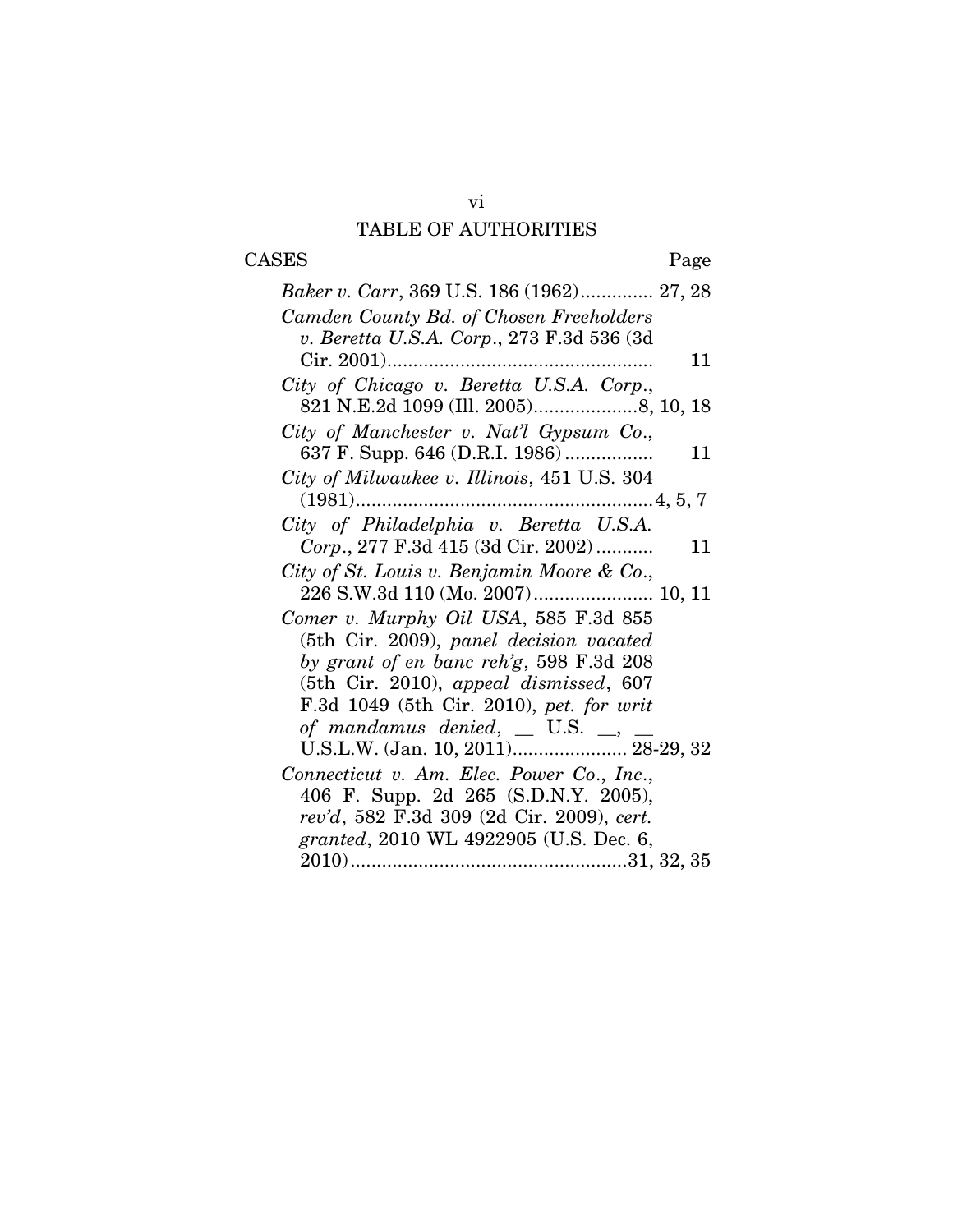## TABLE OF AUTHORITIES—Continued

| Connecticut v. Am. Elec. Power Co., Inc.,<br>582 F.3d 309 (2d Cir. 2009), cert.<br>granted, 2010 WL 4922905 (U.S. Dec. 6, |            |
|---------------------------------------------------------------------------------------------------------------------------|------------|
|                                                                                                                           |            |
| County of Johnson v. United States Gypsum<br>Co., 580 F. Supp. 284 (E.D. Tenn. 1984)                                      | 11         |
| Detroit Bd. Of Educ. v. Celotex Corp., 493<br>N.W.2d 513 (Mich. Ct. App. 1992)                                            | 11         |
| Georgia v. Tennessee Copper Co., 206 U.S.                                                                                 |            |
| Georgia v. Tennessee Copper Co., 237 U.S.                                                                                 | 4, 16      |
|                                                                                                                           | 16         |
| Illinois v. Milwaukee, 406 U.S. 91 (1972)                                                                                 | $4 - 5$    |
| In re Lead Paint Litigation, 924 A.2d 484                                                                                 |            |
| Int'l Paper Co. v. Ouellette, 479 U.S. 481                                                                                |            |
| $(1987)$                                                                                                                  | 30         |
| Japan Whaling Ass'n v. Am. Cetacean                                                                                       | 27         |
| Lucas v. S.C. Coastal Council, 505 U.S.                                                                                   |            |
|                                                                                                                           | 6          |
| Lujan v. Defenders of Wildlife, 504 U.S.                                                                                  | 22         |
| Massachusetts v. EPA, 549 U.S. 497                                                                                        |            |
| $(2007)$<br>Missouri v. Illinois, 180 U.S. 208 (1901)                                                                     | 26<br>4, 5 |
| Missouri v. Illinois, 200 U.S. 496 (1906)                                                                                 | 15         |
| Native Village of Kivalina v. ExxonMobil                                                                                  |            |
| Corp., 663 F. Supp. 2d 863 (N.D. Cal.                                                                                     |            |
|                                                                                                                           |            |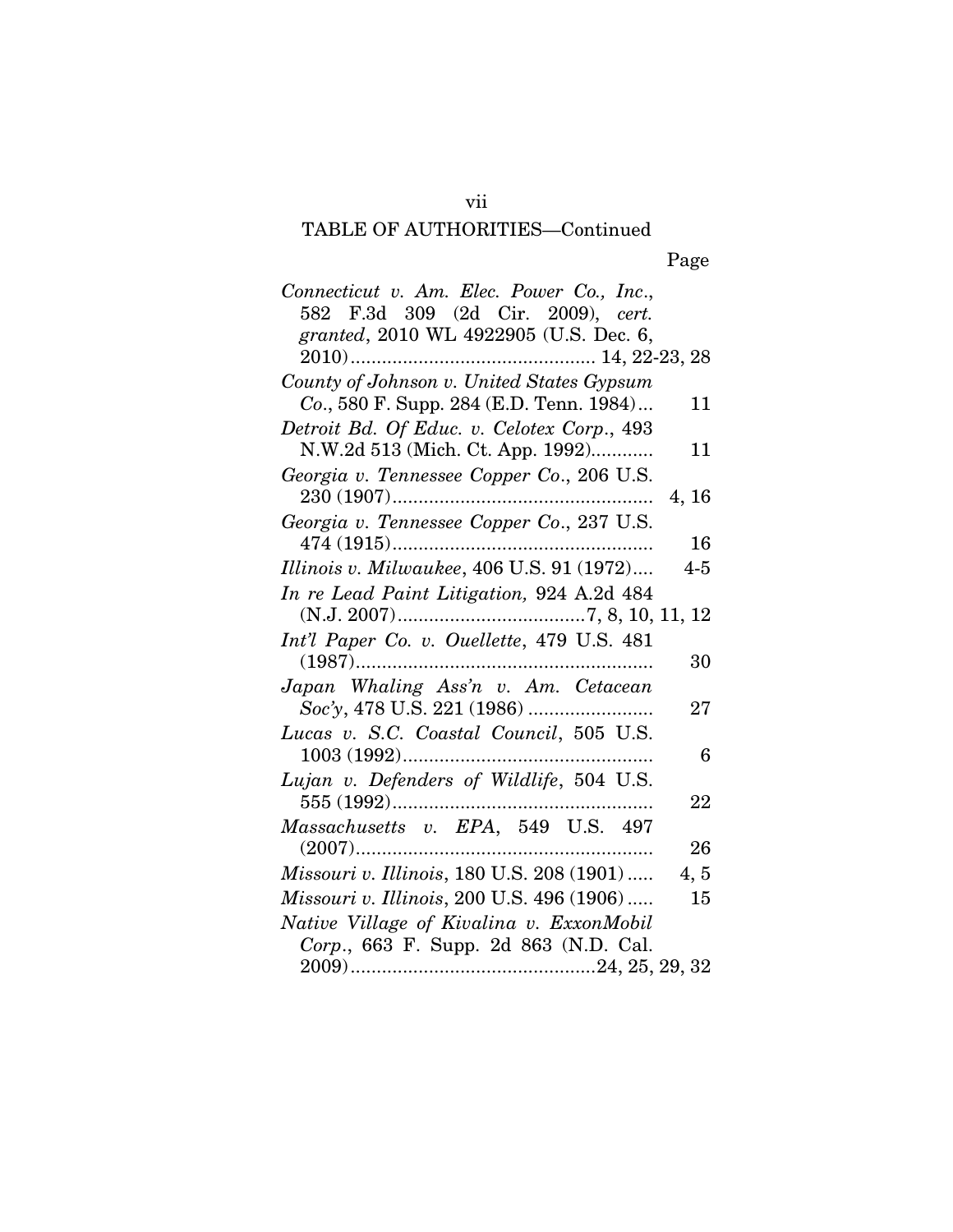## viii

## TABLE OF AUTHORITIES—Continued

Page

| New Jersey v. City of New York, 283 U.S.<br>$473(1931)$ | 16 |
|---------------------------------------------------------|----|
|                                                         |    |
| New York v. New Jersey, 256 U.S. 296                    |    |
|                                                         |    |
| North Carolina v. Tennessee Valley                      |    |
| Authority, 615 F.3d 291 (4th Cir.                       |    |
|                                                         |    |
| North Dakota v. Minnesota, 263 U.S. 365                 |    |
|                                                         |    |
|                                                         |    |
| People ex rel. Spitzer v. Sturm, Ruger &                |    |
| Co., Inc., 761 N.Y.S.2d 192 (N.Y. App.                  |    |
|                                                         | 10 |
| Public Interest Research Group of New                   |    |
|                                                         |    |
| Jersey, Inc. v. Powell Duffryn Terminals                |    |
| Inc., 913 F.2d 64 (3d Cir. 1990) 23, 24                 |    |
| Sabater v. Lead Indus. Ass'n, Inc., 704                 |    |
|                                                         |    |
| State v. Lead Indus. Ass'n, Inc., 951 A.2d              |    |
|                                                         |    |
|                                                         |    |
| Tioga Pub. Sch. Dist. No. 15 v. U.S. Gypsum             |    |
| Co., 984 F.2d 915 (8th Cir. 1993)                       | 11 |
| Town of Hooksett Sch. Dist. v. W.R. Grace               |    |
| & Co., 617 F. Supp. 126 (D.N.H. 1984)                   | 11 |
| Wallis v. Pan Am. Petroleum Corp., 384                  |    |
|                                                         | 4  |
| Wheeldin v. Wheeler, 373 U.S. 647 (1963)                | 4  |
|                                                         |    |

# **CONSTITUTION**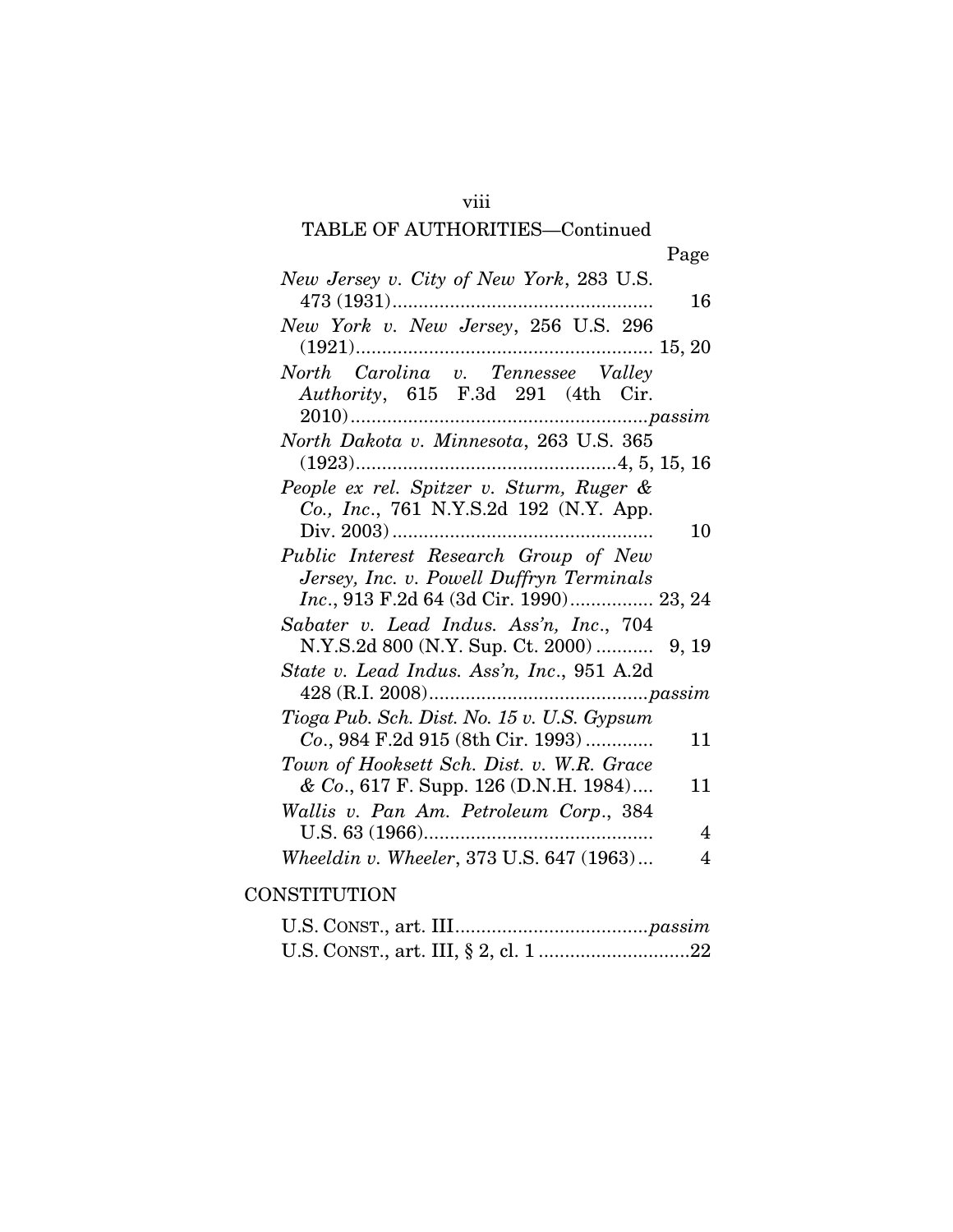# ix

## TABLE OF AUTHORITIES—Continued

Page

## OTHER AUTHORITIES

| Donald G. Gifford, <i>Public Nuisance as a</i>      |
|-----------------------------------------------------|
| Mass Products Liability Tort, 71 U. CIN.            |
| L. REV. 741 (2003)6, 7, 8, 9, 10, 12, 17, 18        |
| Earl L. Hagström and Dennis E. Raglin,              |
| Climate Change: The Next 'Hot' Topic in             |
| Product Liability Litigation, FOR THE               |
| $\mathcal{L}$                                       |
| <b>RESTATEMENT (SECOND) OF TORTS</b>                |
|                                                     |
| William L. Prosser, <i>Nuisance Without Fault</i> , |
| 20 TEX. L. REV. 399 (1942)6, 7, 8, 9, 19            |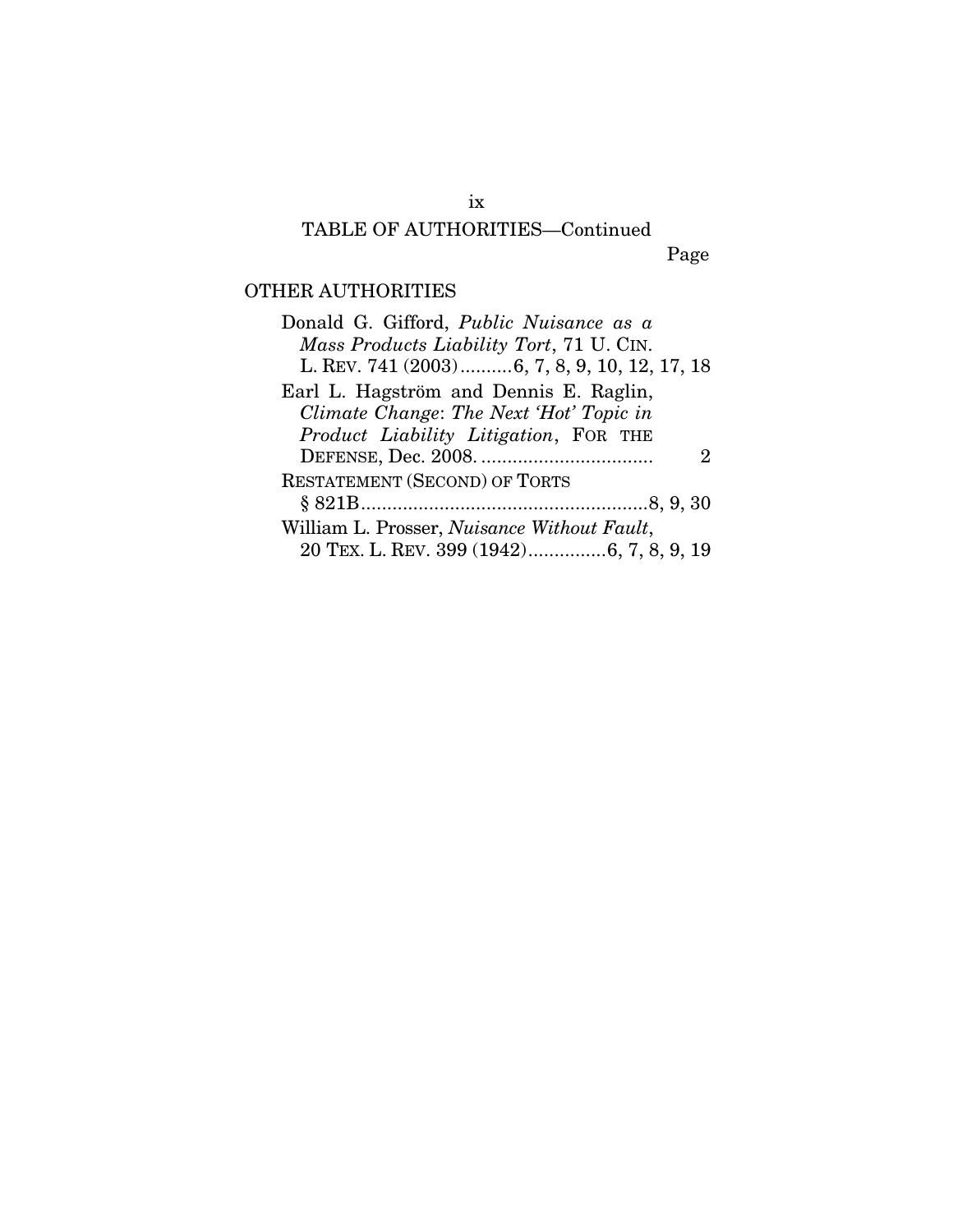#### IN THE

# Supreme Court of the United States

#### No. 10-174

————

————

AMERICAN ELECTRIC POWER COMPANY INC., *et al*., *Petitioners*,

v.

STATE OF CONNECTICUT, *et al*., *Respondents*.

**On Writ of Certiorari to the United States Court of Appeals for the Second Circuit**

————

————

## **BRIEF OF** *AMICUS CURIAE* **DRI—THE VOICE OF THE DEFENSE BAR IN SUPPORT OF PETITIONERS**

## ———— **INTEREST OF** *AMICUS CURIAE[1](#page-9-0)*

*Amicus curiae* DRI—the Voice of the Defense Bar is an international organization of more than 23,000 attorneys involved in the defense of civil litigation. DRI is committed to enhancing the skills, effectiveness,

<span id="page-9-0"></span> <sup>1</sup> Pursuant to Supreme Court Rule 37.6, DRI certifies that no counsel for any party authored this brief in whole or in part and that no entity or person, aside from DRI, its members, and its counsel, made any monetary contribution toward the brief's preparation and submission. Counsel consented to the brief's filing in letters that are on file with the Clerk's office.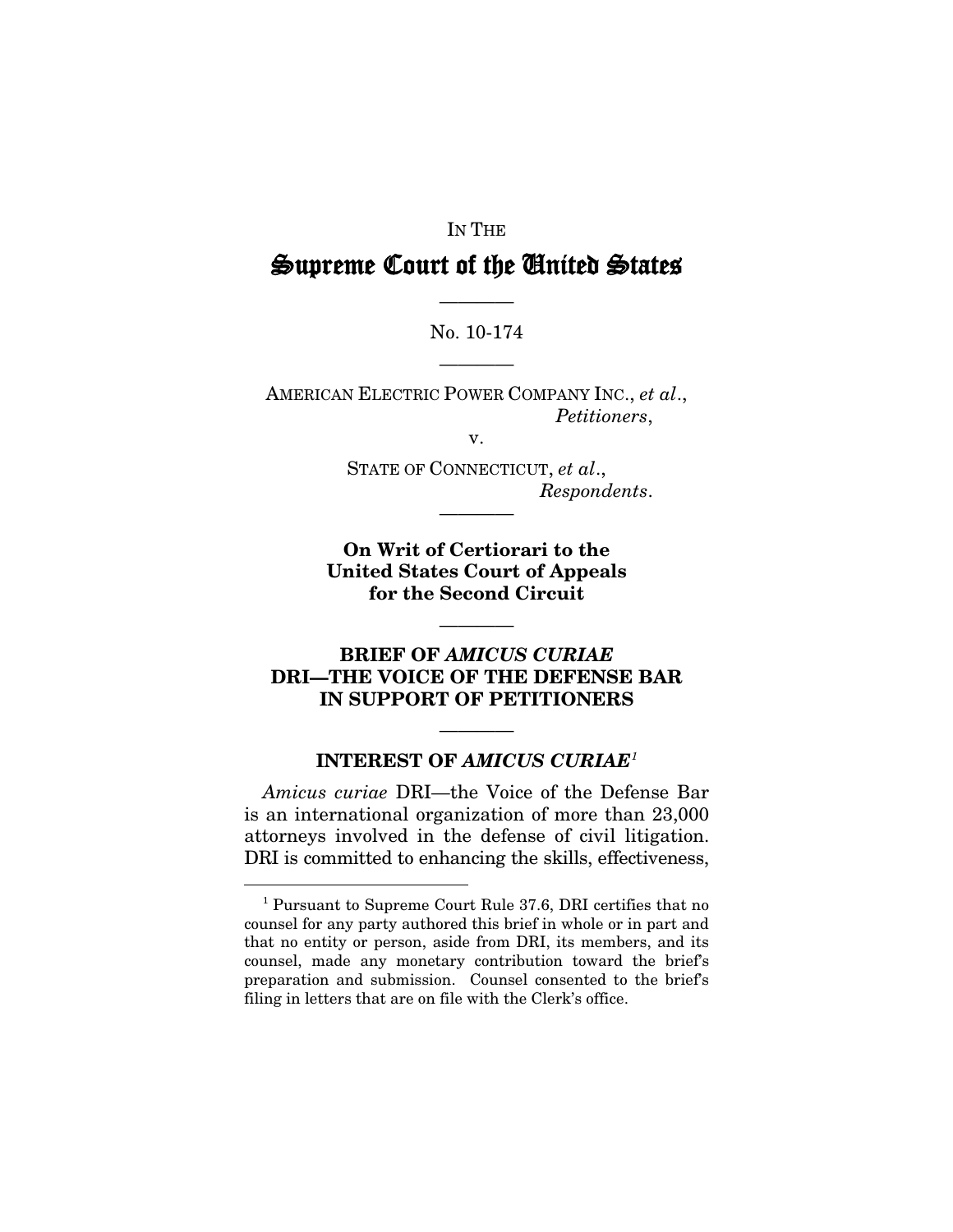and professionalism of defense attorneys. Because of this commitment, DRI seeks to address issues germane to defense attorneys, to promote the role of defense attorneys, and to improve the civil justice system. DRI has long participated in the ongoing effort to make the civil justice system more fair, efficient, and—when national issues are involved consistent. To promote these objectives, DRI participates as *amicus curiae* in cases, like this one, that raise issues important to its membership, their clients, and the judicial system.

DRI members are widely experienced in litigating federal public nuisance cases and understand the issues raised by such cases in a wide variety of contexts. They also bring deep expertise in applying the Court's justiciability standards in public nuisance and similar cases.

DRI members are familiar with the burdens of defending such inchoate allegations as Respondents urge upon the courts here. DRI and its members seek to promote a level playing field and fundamental fairness for corporate business interests in civil litigation. Nothing could be more unfair than to be called to defend in federal court claims that do not belong in the courts at all. DRI members have demonstrated the inappropriateness of judicial resolution of such climate change tort claims in scholarly publications. *See, e.g*., Earl L. Hagström and Dennis E. Raglin, *Climate Change*: *The Next 'Hot' Topic in Product Liability Litigation*, FOR THE DEFENSE, Dec. 2008, at 30-34, 78-79.

This Court should reverse the Second Circuit's judgment in order to bring fairness, consistency, and predictability to public nuisance litigation seeking to redress alleged climate change injuries.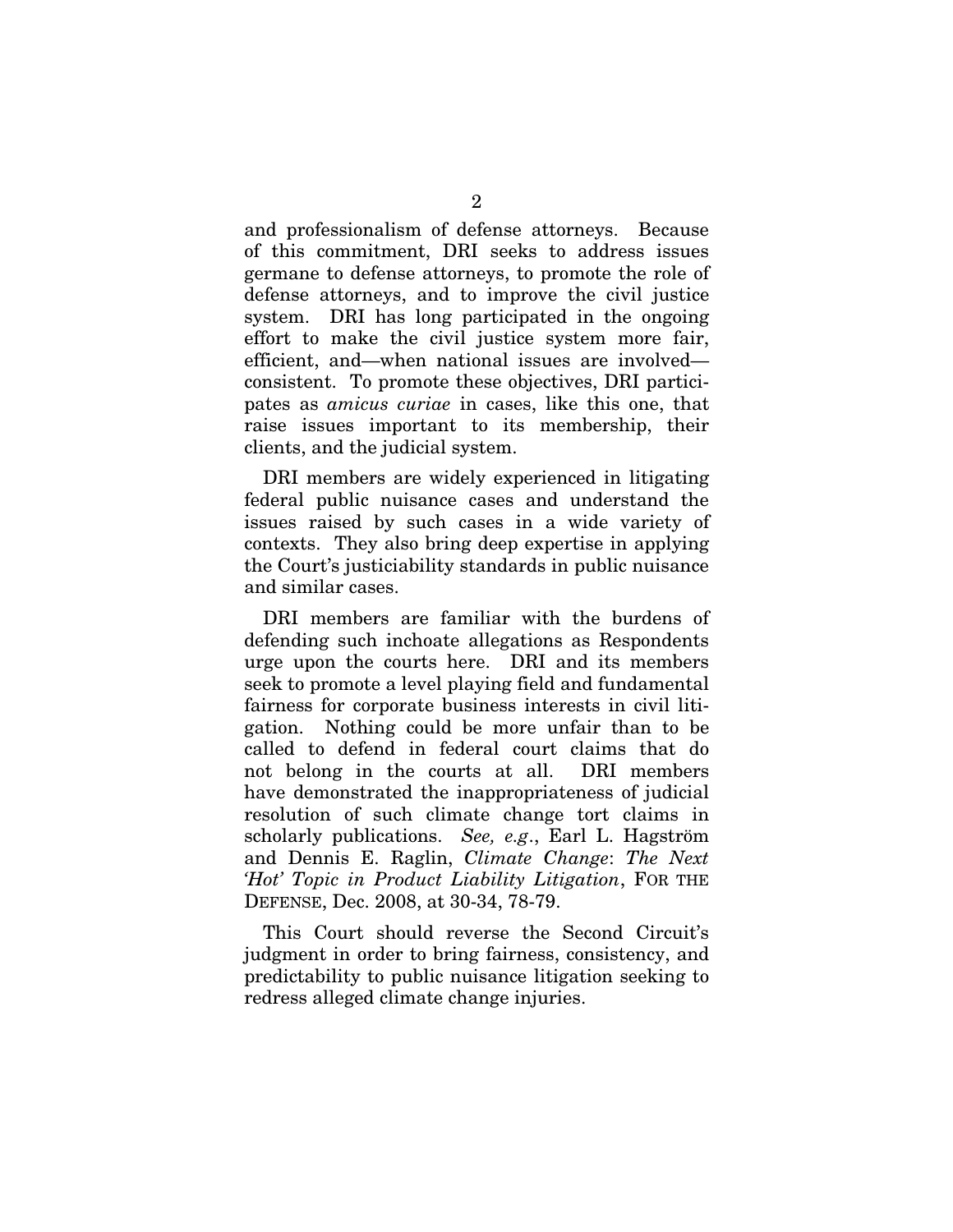#### **SUMMARY OF ARGUMENT**

Although Respondents' goal of reducing global climate change is laudable, pursuing a federal common law public nuisance action against a handful of arbitrarily-selected energy-generating targets is an improper use of the courts in achieving that end. If Respondents seek redress for their alleged injuries and urge establishment of standards governing greenhouse gas emissions, the more appropriate avenues are Congress and the EPA, not the federal courts, at least in the first instance. Four federal district courts faced with similar claims have found as much.

*First*, Respondents' complaint fails to state a claim for federal common law public nuisance because Respondents are unable to satisfy the tort's requirements, including the requirements of causation, control, location, and unreasonable interference with a public right, and because no court can order effective abatement of global warming, and no defendant or any number of defendants can perform such abatement.

*Second*, Respondents lack Article III standing to pursue their claims, failing to plead facts that demonstrate the well-established requirements of causation and redressability.

*Third*, Respondents' claims raise non-justiciable political questions for which the federal courts are illsuited, as the courts lack judicially discoverable and manageable standards for evaluating Respondents' claims, would be forced to make impermissible initial policy determinations, and would inevitably create multifarious pronouncements leading to potential embarrassment.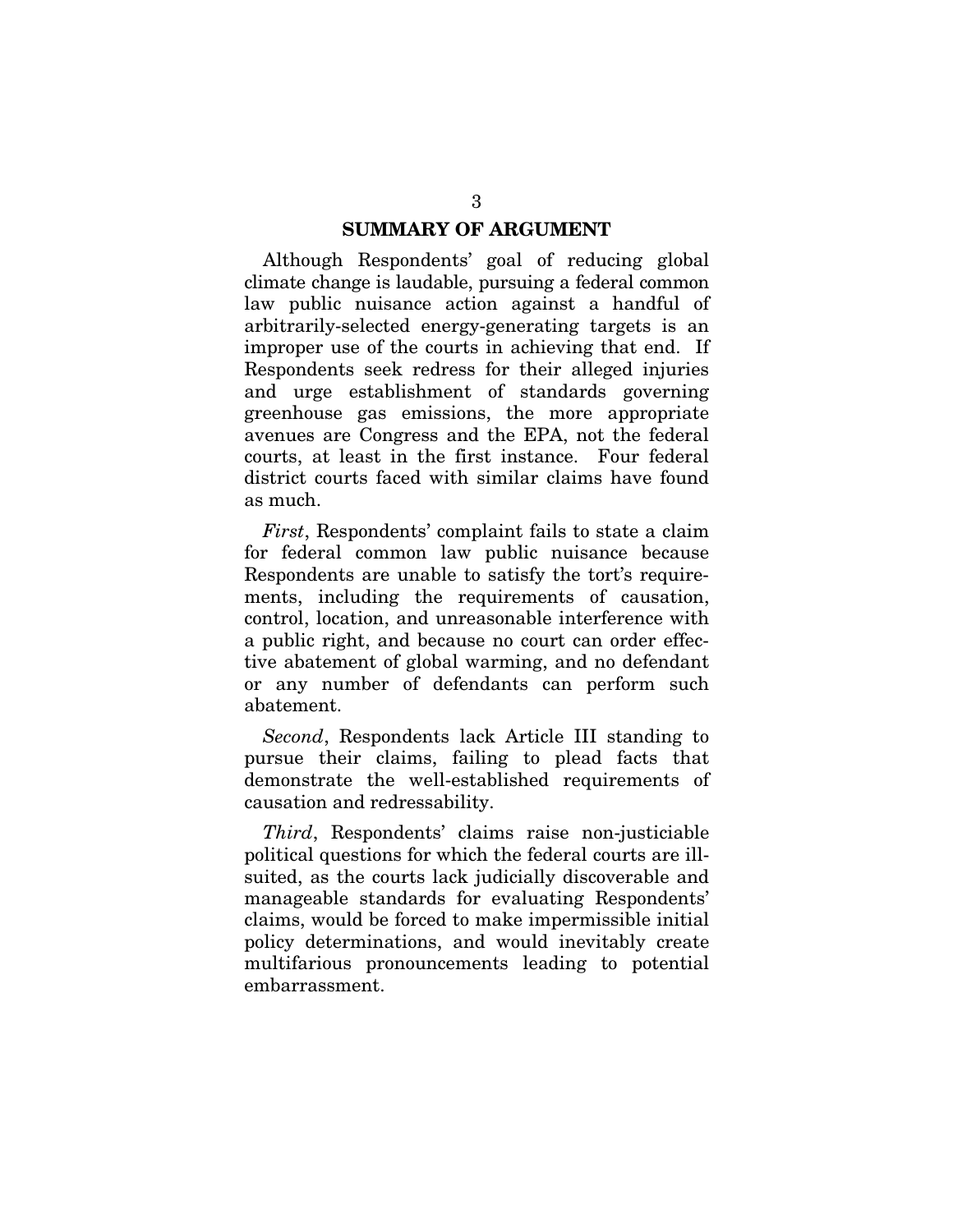#### **ARGUMENT**

- **I. RESPONDENTS FAIL TO STATE A CLAIM UNDER FEDERAL COMMON LAW NUISANCE.**
	- **A. While the Federal Common Law Public Nuisance Claim Exists to Fill Jurisdictional Interstices Where State Common Law Public Nuisance Cannot Lie, As a Matter of Substantive Law, the Federal Claim is No Different From its State Common Law Counterparts.**

Federal common law exists "in a 'few and restricted' instances" where "Congress has not spoken to a particular issue" and there exists a "'significant conflict between some federal policy or interest and the use of state law," and it is therefore "necessary . . . to develop federal common law." *City of Milwaukee v. Illinois*, 451 U.S. 304, 313 (1981) ("*Milwaukee II*") (quoting *Wallis v. Pan Am. Petroleum Corp*., 384 U.S. 63, 68 (1966) and *Wheeldin v. Wheeler*, 373 U.S. 647, 651 (1963)). One of these "few and restricted instances" is a federal common law public nuisance claim that applies in certain limited circumstances where a public nuisance condition is alleged to exist but no state can reach or remedy the nuisance condition through its own public nuisance laws, e.g., where an interstate nuisance condition implicates the rights of states. *See North Dakota v. Minnesota*, 263 U.S. 365, 373-74 (1923); *Georgia v. Tennessee Copper Co*., 206 U.S. 230, 237-39 (1907) ("*Tennessee Copper I*"); *Missouri v. Illinois*, 180 U.S. 208, 241 (1901) ("*Missouri I*").

While the federal common law public nuisance claim originated in cases brought under the Court's original jurisdiction, in *Illinois v. Milwaukee*, 406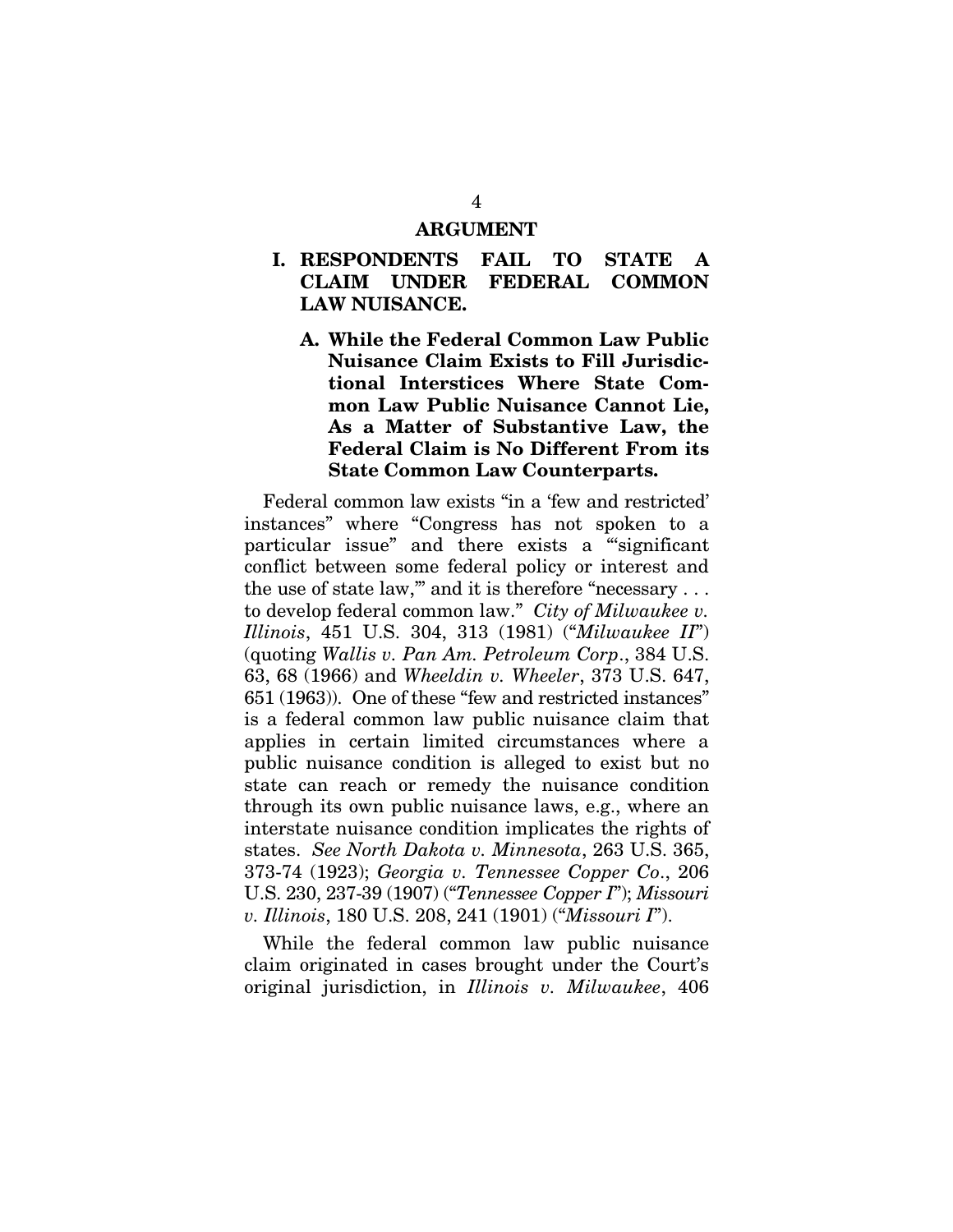U.S. 91 (1972) ("*Milwaukee I*"), the Court determined that a state plaintiff could bring a federal common law public nuisance action in federal district court to abate the discharge of untreated sewage into Lake Michigan. *Id*. at 93, 104-07. But the federal common law public nuisance claim is viable only where, among other things, it fills jurisdictional interstices in which state nuisance law cannot lie. *See Milwaukee II*, 451 U.S. at 313 n.7 ("In this regard we note the inconsistency in Illinois' argument and the decision of the District Court that both federal and state nuisance law apply to this case. If state law can be applied, there is no need for federal common law; if federal common law exists, it is because state law cannot be used.").

Aside from this jurisdictional distinction, however, the elements of a federal common law public nuisance claim do not differ from those of its state common law public nuisance counterparts. Both state and federal common law public nuisance claims derive from the same ancient common law roots and are governed by the same common law principles. This is apparent from examination of the Court's early public nuisance cases, which cite to and build upon cases that were decided under state common law public nuisance principles. *See North Dakota*, 263 U.S. at 372-74; *Missouri I*, 180 U.S. at 243-47. Accordingly, a viable federal common law claim for public nuisance must fit within the substantive parameters of any other traditional common law public nuisance claim.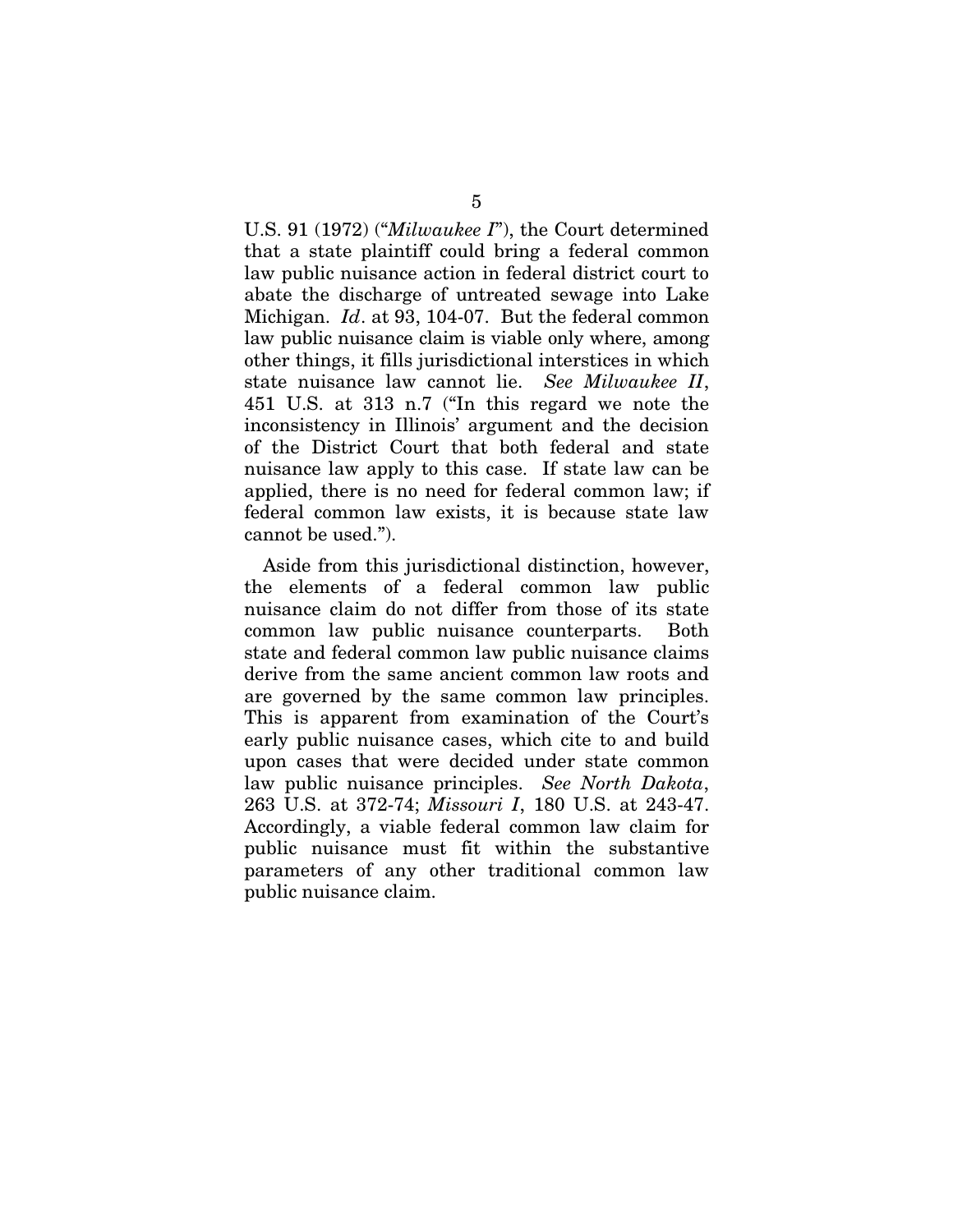#### **B. The Parameters of a Common Law Public Nuisance Claim.**

Common law public nuisance is a widely misunderstood and frequently denigrated tort. *See* Donald G. Gifford, *Public Nuisance as a Mass Products Liability Tort*, 71 U. CIN. L. REV. 741, 774 (2003) ("In torts, a field of law where vague definitions, rules, and doctrines abound, no other tort is as vaguely defined or poorly understood as public nuisance."). In an article, Dean Prosser famously labeled public nuisance as "a sort of legal garbage can" that has "been used to designate anything from an alarming advertisement to a cockroach baked in a pie." William L. Prosser, *Nuisance Without Fault*, 20 TEX. L. REV. 399, 410 (194[2](#page-14-0)) (footnotes omitted).<sup>2</sup> In the same article, Prosser illustrated the wide variety of human activities that the common law had branded as being public nuisances:

It might involve interference with the public health, as in the case of a hogpen, a malarial pond, the keeping of diseased animals, or the pollution of a watercourse; with the public safety, as in the case of the storage of explosives, or the shooting of fireworks in the streets; with public morals, as by houses of prostitution, gaming establishments, lotteries, endurance contests, the illegal sale of liquor, or public profanity; with the public peace, as by loud and disturbing noises; with the public comfort, as in the case of bad odors, smoke, dust, or vibration; with public

<span id="page-14-0"></span> <sup>2</sup> *See also Lucas v. S.C. Coastal Council*, 505 U.S. 1003, 1055 (1992) ("[O]ne searches in vain, I think, for anything resembling a principle in the common law of nuisance.") (Blackmun, J., dissenting).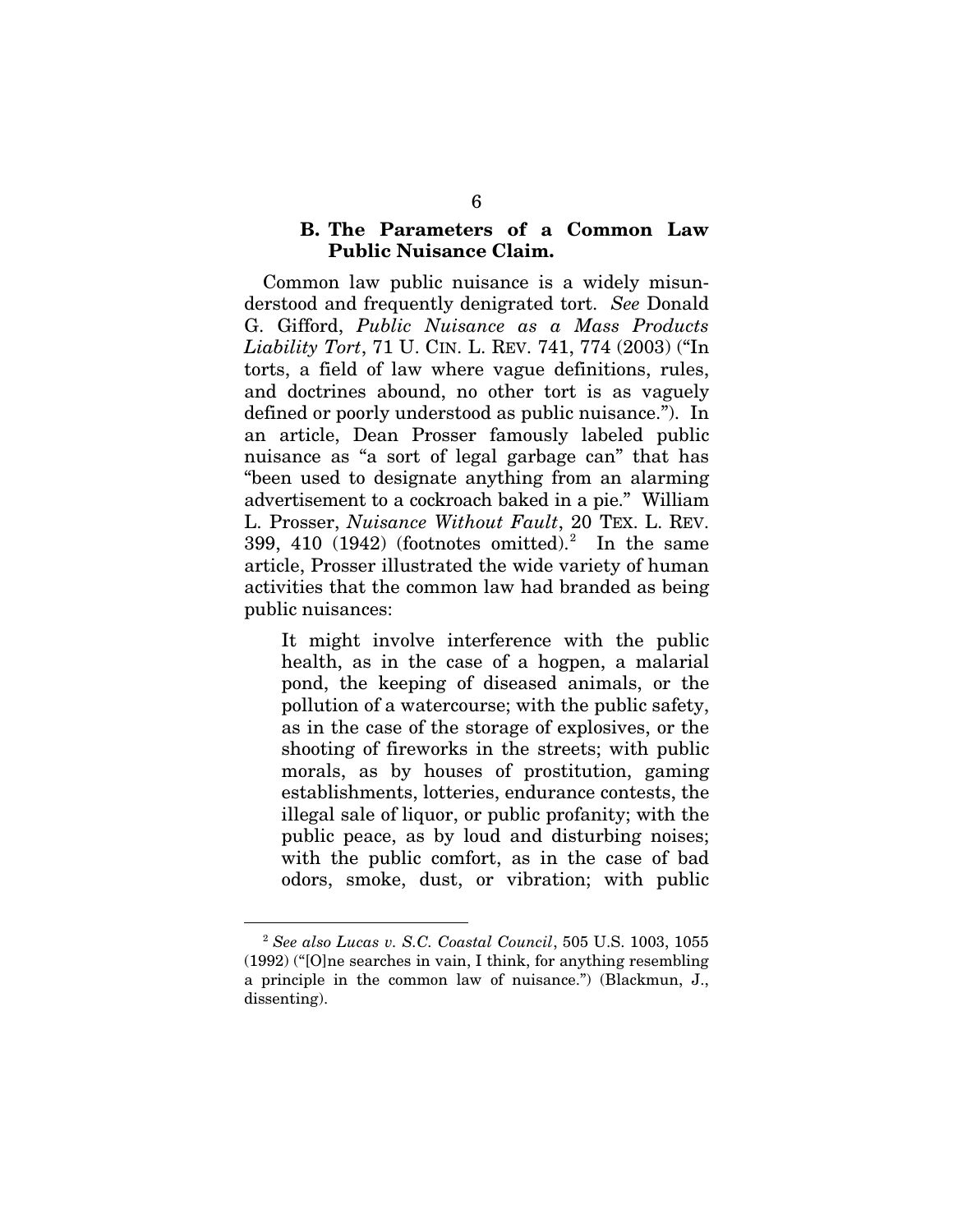convenience, as by obstructing a highway or a navigable stream, or creating conditions which make travel unsafe.

Id. at 411-12 (footnotes omitted). Given this seeming grab bag of disparate acts constituting public nuisances, it is hardly surprising that this Court described public nuisance concepts as being "vague and indeterminate." *Milwaukee II*, 451 U.S. at 317.

The tort of public nuisance nevertheless does have principled and definable parameters. *See State v. Lead Indus. Ass'n, Inc*. 951 A.2d 428, 446-52 (R.I. 2008) (identifying and discussing the "principal elements that are essential to establish public nuisance"); *In re Lead Paint Litigation,* 924 A.2d 484, 494 (N.J. 2007) ("By carefully examining the historical antecedents of public nuisance and by tracing its development through the centuries, clear and consistent parameters that define it as a cognizable theory of tort law become apparent."); Gifford, *supra*, 71 U. CIN. L. REV. at 790 ("[C]areful historical analysis of the nearly one-thousand year history of public nuisance in Anglo-American law helps to define the parameters of the tort—even when applied in the most contemporary contexts.").

These parameters are perhaps best understood by keeping in mind a public nuisance action's primary purpose. "The core concept behind public nuisance is the right of public authorities to *end defendant's conduct* that harms the public, through remedies of either injunctive relief or criminal prosecution." Gifford, *supra*, 71 U. CIN. L. REV. at 814 (emphasis added and footnote omitted). *See also Lead Indus*., 951 A.2d at 449 ("[T]he principal remedy for the harm caused by the nuisance is abatement."); *In re Lead Paint Litigation*, 924 A.2d at 494-95 ("Originally,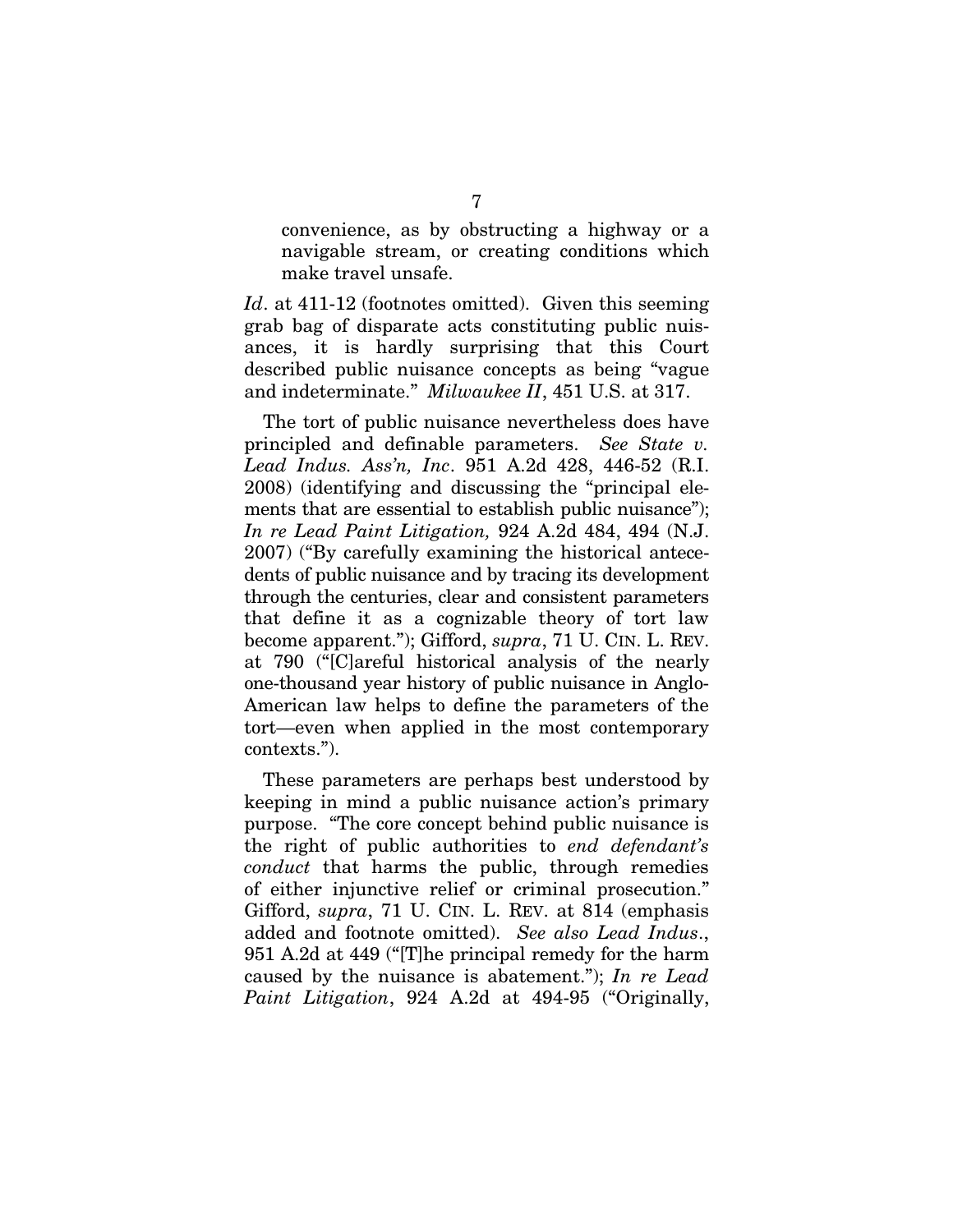public nuisance was created as a criminal offense, . . . which was used to allow public officials, acting in the place of the sovereign, to prosecute individuals or require abatement of activities considered to be harmful to the public[.]"). The activities itemized in the Prosser quotation *supra* all fit within this core concept. Each involved activity that was immediately harmful to the public, which could be effectively terminated by either an injunction of abatement against (or by criminal prosecution of) the defendant-source. The parameters and boundaries that courts have recognized in public nuisance actions all further this purpose of terminating conduct that is harmful to the public.

## **1. Public nuisance requires a defendant's unreasonable interference with a public right.**

As an essential element, a public nuisance must implicate a right common to the *general public*. *See Lead Indus*., 951 A.2d at 447; *In re Lead Paint Litigation*, 924 A.2d at 496-97; *City of Chicago v. Beretta U.S.A. Corp*., 821 N.E.2d 1099, 1113-16 (Ill. 2005); RESTATEMENT (SECOND) OF TORTS § 821B; Gifford, *supra*, 71 U. CIN. L. REV. at 814-15. This requirement flows naturally from public nuisance's core purpose of providing public authorities with a vehicle for ending conduct that harms the public. The right must be common to the public as a whole. As the Restatement explains:

Conduct does not become a public nuisance merely because it interferes with the use and enjoyment of land by a large number of persons. There must be some interference with a public right. A public right is one common to all members of the general public. It is collective in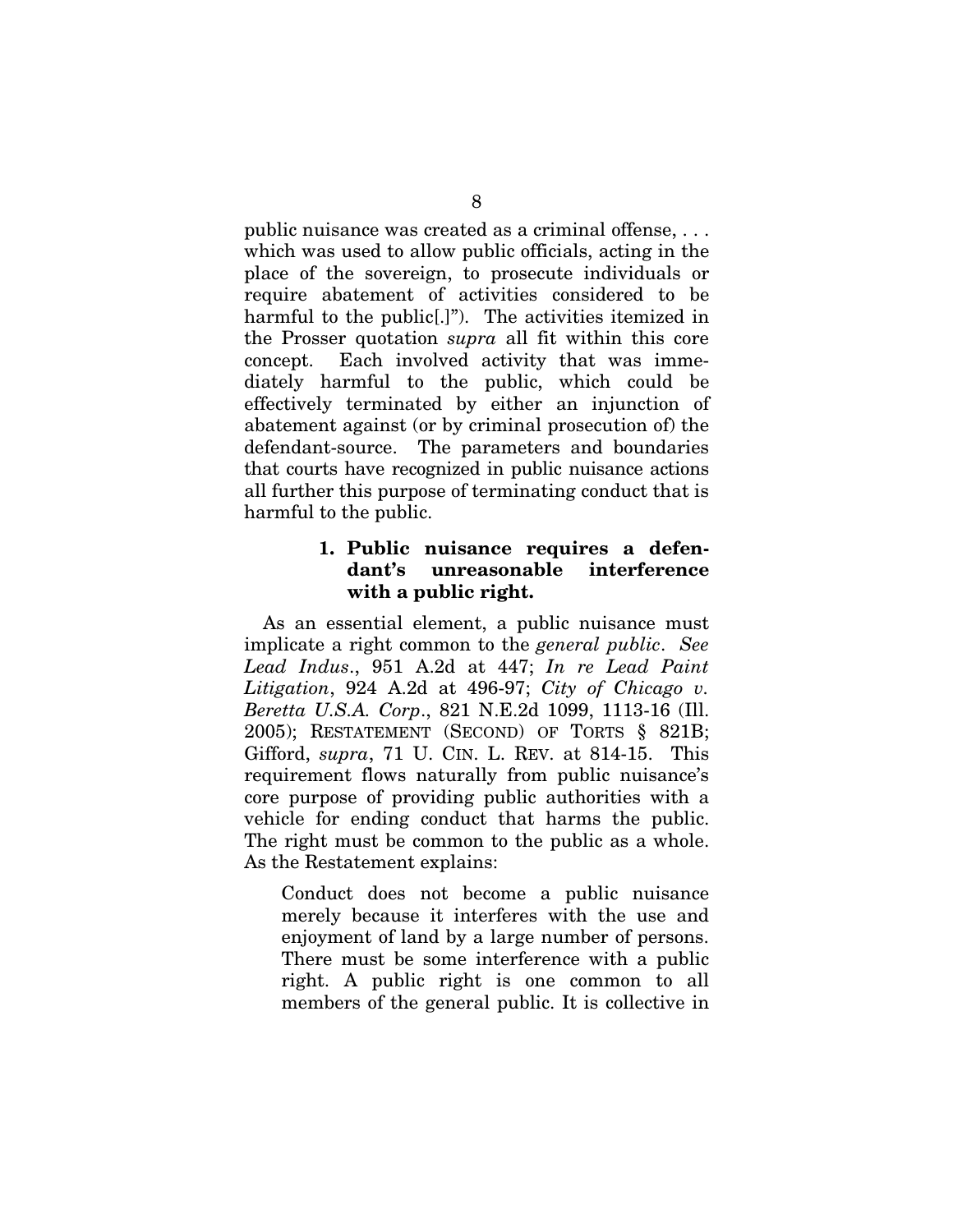nature and not like the individual right that everyone has not to be assaulted or defamed or defrauded or negligently injured.

*Id*., cmt. g. Furthermore, in this context, the term "public right" is not coextensive with the concept of "public interest." *Lead Indus*., 951 A.2d at 448. In the words of one commentator:

That which might benefit (or harm) 'the public interest' is a far broader category than that which actually violates 'a public right.' For example, while promoting the economy may be in the public interest, there is no public right to a certain standard of living (or even a private right to hold a job).

#### Gifford, *supra*, 71 U. CIN. L. REV. at 815.

Furthermore, not all conduct that interferes with a public right is actionable in public nuisance. Much activity that ostensibly interferes with public rights is tolerated—even encouraged—because the activity bestows benefits and utility that outweigh the corresponding interference. This helps explain why public nuisance has historically been limited to use against activity that is either criminal or quasicriminal in nature. As Dean Prosser categorically stated, in its origins, "public nuisance was always a common law crime." Prosser, *supra*, 20 TEX. L. REV. at 411. *See also Sabater v. Lead Indus*. *Ass'n, Inc*., 704 N.Y.S.2d 800, 806 (N.Y. Sup. Ct. 2000) ("Public nuisance . . . at common law was always a crime and punishable as such."). While this is no longer a complete statement of the law as it exists today, nevertheless, "civil liability traditionally has been an incidental aspect of public nuisance." Gifford, *supra*, 71 U. CIN. L. REV. at 781.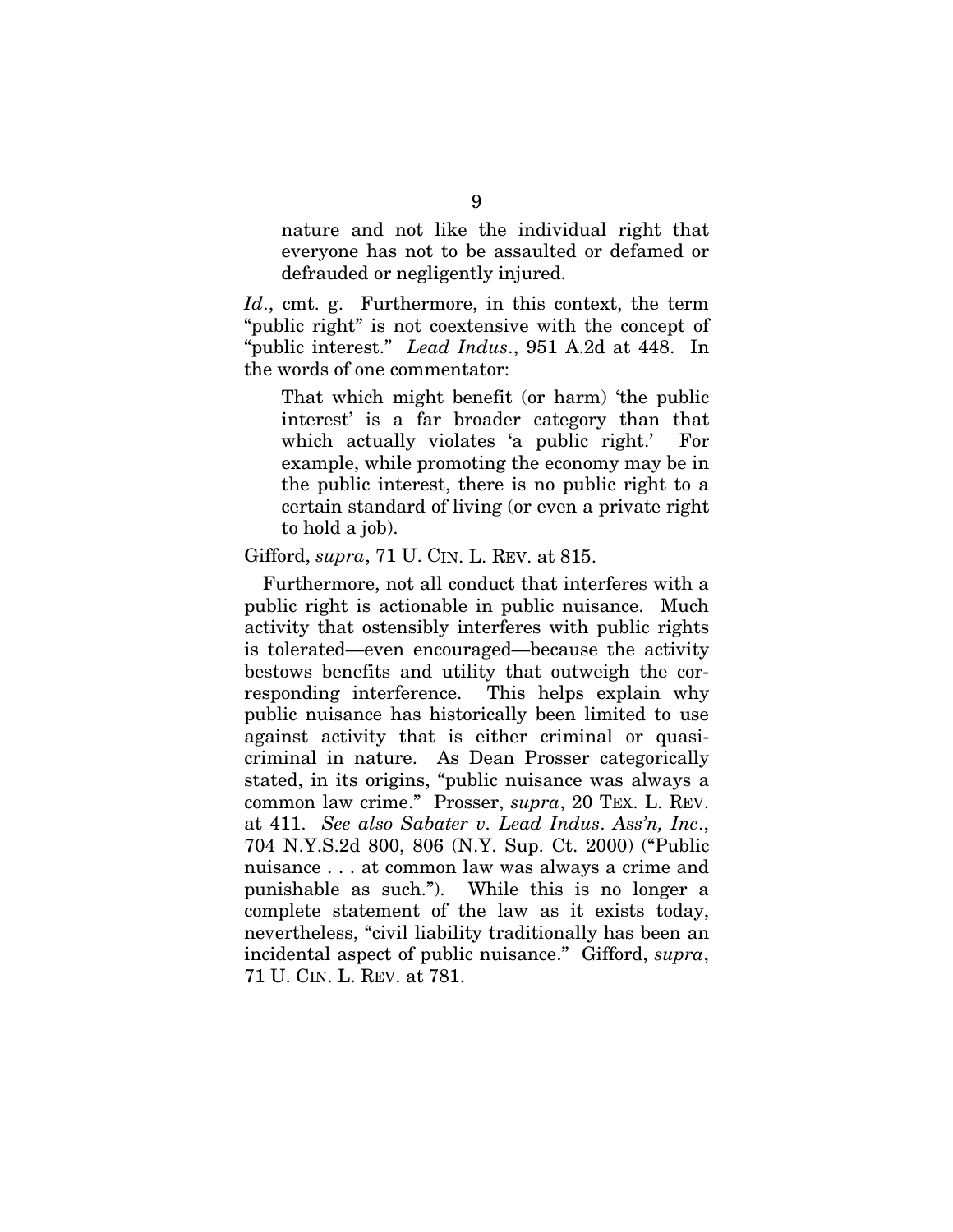Again, this is in keeping with "[t]he primary purpose of public nuisance [which] has been as a vehicle to enable public authorities to terminate conduct found to be harmful to the public health or welfare." *Id*. (footnote omitted). Consequently, "[c]riminal prosecutions against those maintaining public nuisances and injunctions brought by public authorities historically have been and remain the principal means of addressing public nuisances." *Id*. (footnotes omitted). The modern test for evaluating whether an interference is reasonable or unreasonable is an outgrowth of public nuisance's historic criminal/quasi-criminal roots and "will depend upon the activity in question and the magnitude of the interference it creates." *Lead Indus*., 951 A.2d at 448.

### **2. Defendant's conduct must proximately cause the nuisance and defendant must have control over the nuisance such that it can be abated.**

A defendant is not liable for public nuisance unless it proximately caused the nuisance condition. *Lead Indus*., 951 A.2d at 450-51; *City of St. Louis v. Benjamin Moore & Co*., 226 S.W.3d 110, 113-15 (Mo. 2007); *City of Chicago*, 821 N.E.2d at 1127-28; *People ex rel. Spitzer v. Sturm, Ruger & Co., Inc*., 761 N.Y.S.2d 192, 201 (N.Y. App. Div. 2003). A distinct, but related, requirement is that the defendant have control over the nuisance-creating instrumentality or instrumentalities. *See, e.g., Lead Indus*., 951 A.2d at 449 ("As an additional prerequisite to the imposition of liability for public nuisance, a defendant must have *control* over the instrumentality causing the alleged nuisance *at the time the damage occurs*."); *In re Lead Paint Litigation*, 924 A.2d at 501 (rejecting plaintiffs' nuisance theory that "would separate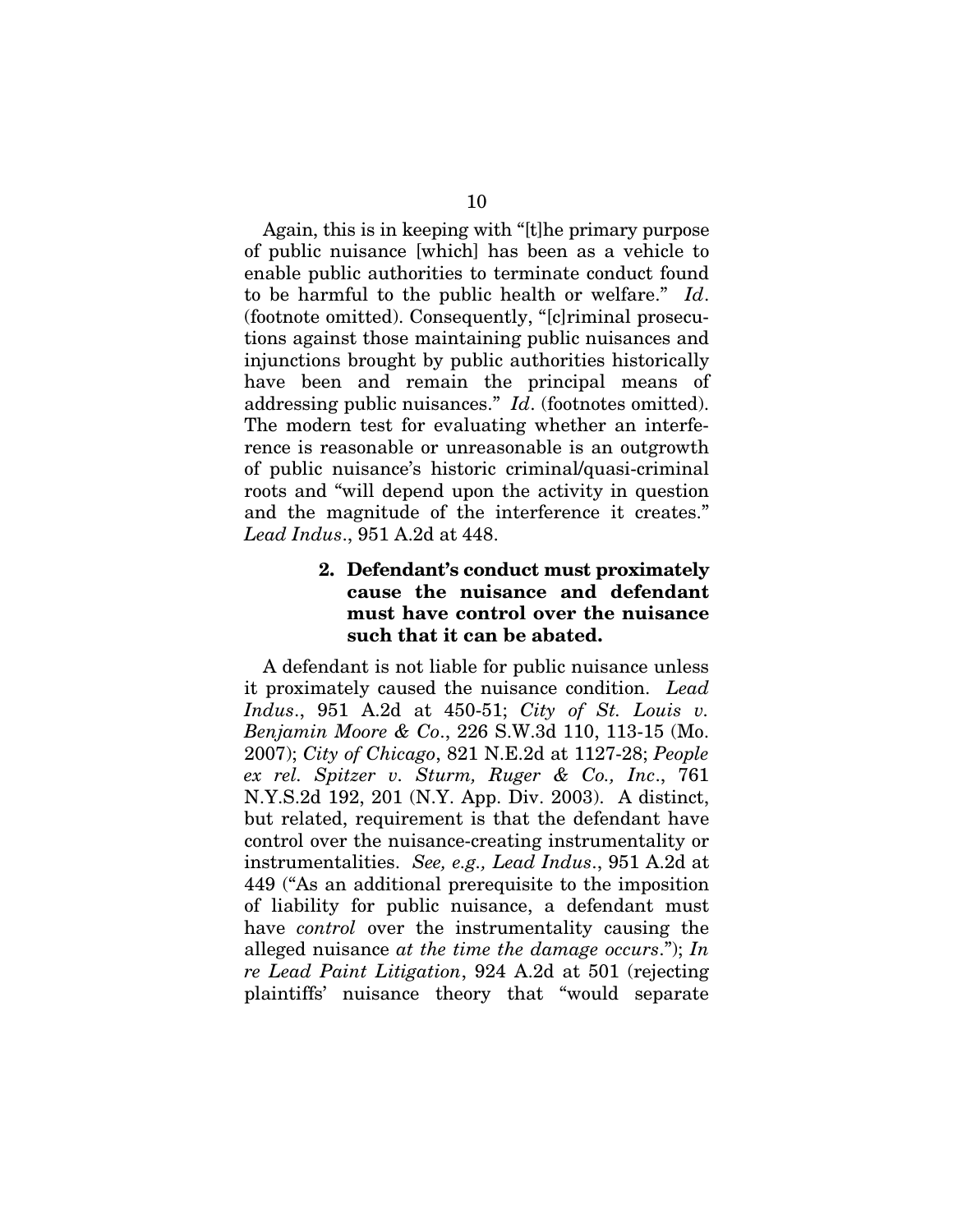conduct and location and thus eliminate entirely the concept of control of the nuisance"); *Camden County Bd. of Chosen Freeholders v. Beretta U.S.A. Corp*., 273 F.3d 536, 539 (3d Cir. 2001) ("For the interference to be actionable, the defendant must exert a certain degree of control over its source.").

Linking public nuisance liability with defendant's "control" over the nuisance is sensibly premised upon the fact that "without control a defendant cannot abate the nuisance." *Tioga Pub. Sch. Dist. No. 15 v. U.S. Gypsum Co*., 984 F.2d 915, 920 (8th Cir. 1993). *See also Lead Indus*., 951 A.2d at 449 ("Indeed, control at the time the damage occurs is critical in public nuisance cases, especially because the principal remedy for the harm caused by the nuisance is abatement.").<sup>[3](#page-19-0)</sup> Largely for this reason, courts have rejected the argument that liability for public nuisance can be premised upon a defendant's mere *contribution* to a condition that allegedly gives rise to a public nuisance. *See Lead Indus*., 951 A.2d at 449-50; *City of St. Louis*, 226 S.W.3d at 115-16. These decisions simply recognize the obvious: a court cannot order a defendant to abate—*i.e*., to end or

<span id="page-19-0"></span><sup>&</sup>lt;sup>3</sup> Thus, courts routinely dismiss public nuisance claims brought against defendants who lack control over the instrumentality that allegedly gives rise to the nuisance. *See Lead Indus*., 951 A.2d at 455; *In re Lead Paint Litigation*, 924 A.2d at 501; *City of Philadelphia v. Beretta U.S.A. Corp*., 277 F.3d 415, 422 (3d Cir. 2002); *Camden County Bd*., 273 F.3d at 541; *Tioga*, 984 F.2d at 920; *Detroit Bd. Of Educ. v. Celotex Corp*., 493 N.W.2d 513, 522 (Mich. Ct. App. 1992); *City of Manchester v. Nat'l Gypsum Co*., 637 F. Supp. 646, 656 (D.R.I. 1986); *Town of Hooksett Sch. Dist. v. W.R. Grace & Co*., 617 F. Supp. 126, 133 (D.N.H. 1984); *County of Johnson v. United States Gypsum Co*., 580 F. Supp. 284, 294 (E.D. Tenn. 1984).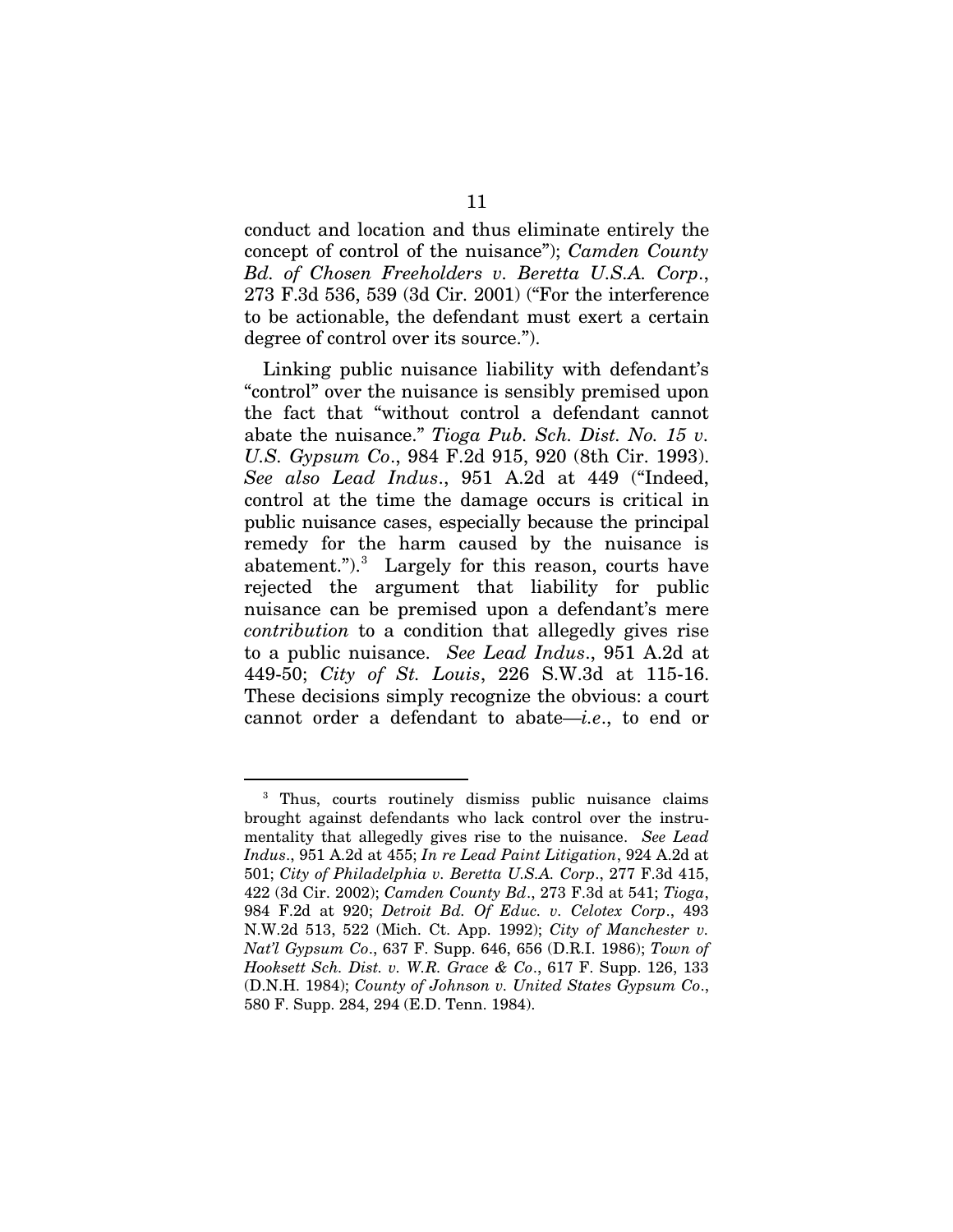terminate—a public nuisance over which the defendant is, at most, a "contributor."

#### **3. The parameter of location.**

A final recognized parameter of a viable public nuisance claim is a recurring attribute of location. "A common feature of public nuisance is the occurrence of a dangerous condition at a specific location." *State v. Lead Indus. Ass'n, Inc*., 951 A.2d 428, 452 (R.I. 2008). *See also In re Lead Paint Litigation*, 924 A.2d at 495 ("[P]ublic nuisance has historically been tied to conduct on one's own land or property as it affects the rights of the general public."). As one commentator has explained:

[A] finding of public nuisance historically involved the use of land. In most cases, the harm resulting from the public nuisance arose from the defendant's ownership, possession, or use of land and flows directly from the history of public nuisance law, and specifically the requirement that the defendant be in control of the instrumentality causing the harm. Again, the principal focus of public nuisance law generally has been to provide a means of abating or ending defendant's continuing conduct that is harming the public safety or welfare.

Gifford, *supra*, 71 U. CIN. L. REV. at 832 (footnotes omitted).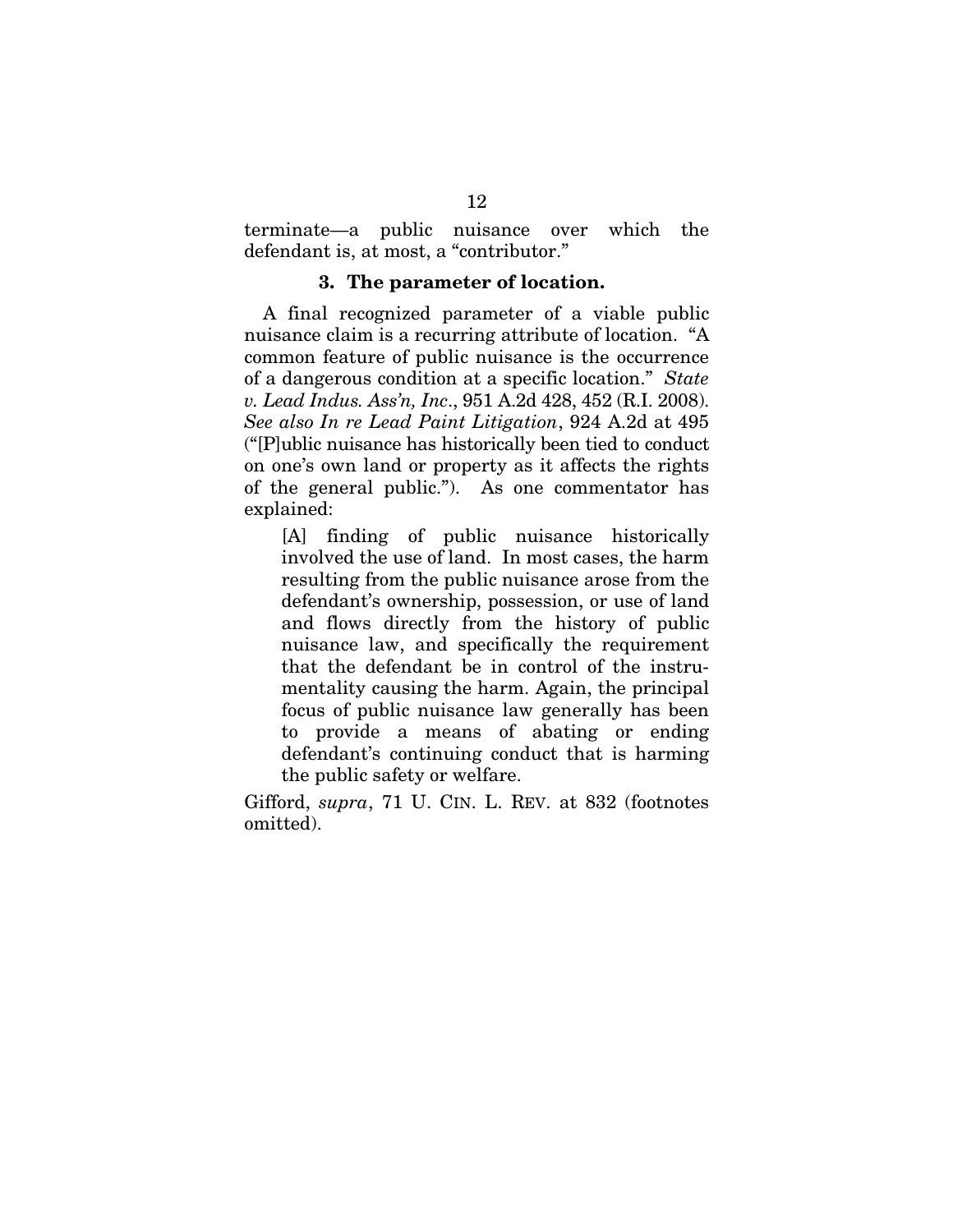## **C. Respondents' Public Nuisance Allegations Do Not Satisfy Public Nuisance Parameters; Accordingly, Respondents Fail to State a Viable Federal Public Nuisance Claim.**

Analyzed through these well-accepted public nuisance parameters, Respondents' global warming nuisance claim fails to state a claim on which relief can be granted.

## **1. Respondents' allegations do not satisfy the requirements of causation and control.**

Petitioners cannot be liable for public nuisance under Respondents' global nuisance theory. By Respondents' own admission, Petitioners have not caused global warming. By Respondents' own admission, Petitioners do not control the instrumentalities that have caused global warming. Petitioners cannot successfully "abate" global warming. Nor can a federal district court order the successful abatement of global warming. Assuming *arguendo* that a district court granted the injunctive relief requested by Respondents, relief from the alleged harm would remain illusory. Unlike an agency and legislature, which have jurisdiction to address the problem further through later incremental steps, a court, which has control over the parties before it as litigants, would be impotent to solve the problem. The problem is simply too big for common law public nuisance to resolve.

In their complaints, Respondents cannot truthfully allege, and therefore do not allege, that Petitioners have proximately caused global warming. Instead, Respondents merely allege that Petitioners have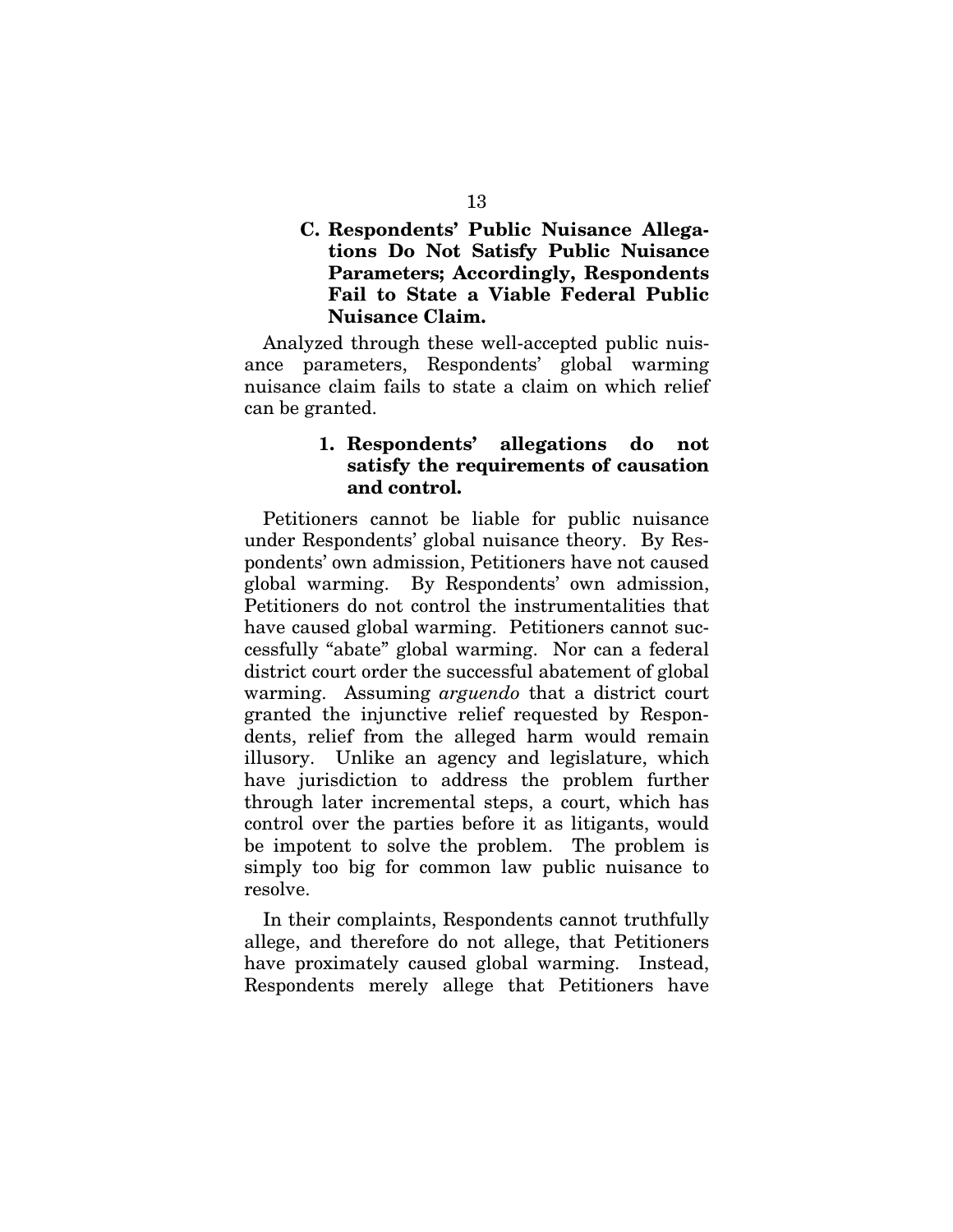"contributed" to global warming. *See* J.A. 57, 118. According to Respondents, Petitioners "allegedly account for 2.5% of man-made carbon dioxide emissions." *Connecticut v. Am. Elec. Power Co., Inc*., 582 F.3d 309, 347 (2d Cir. 2009), *cert. granted*, 2010 WL  $4922905$  $4922905$  (U.S. Dec. 6, 2010).<sup>4</sup> Stated otherwise, and viewing these allegations in the light most favorable to Respondents, Petitioners allegedly contribute 2.5 percent of all worldwide man-made carbon dioxide emissions, and have caused and can control *just 2.5 percent of the anthropomorphic instrumentalities that cause the purported global warming public nuisance*. Respondents do not identify the actors that have caused and exercise control over the remaining 97.5 percent of the alleged nuisance-creating instrumentalities.

As a matter of law, these allegations are insufficient to establish the causation element of a viable public nuisance claim. This point is illustrated by the legal authorities cited in Section I.B.3, *supra*. More importantly, this conclusion is dictated by the Court's own public nuisance cases. Repeatedly in cases arising under this Court's original jurisdiction,

<span id="page-22-0"></span> <sup>4</sup> In their complaints, Respondents allege that electrical power plants located within the United States annually emit approximately 2.6 billion tons of carbon dioxide. *Se*e J.A. 85, 136. These emissions allegedly constitute "approximately forty percent of all carbon dioxide emitted by human activities in the United States and approximately ten percent of worldwide carbon dioxide emissions from human activities." *Id*. Petitioners, in turn, are alleged to annually emit "approximately 650 million tons of carbon dioxide," which "constitutes one quarter of the U.S. electric power sector's carbon dioxide emissions and approximately 10 percent of all anthropogenic [i.e., of or related to the influence of human beings] carbon dioxide emissions in the United States." *Id*. at 57, 84, 118, 136.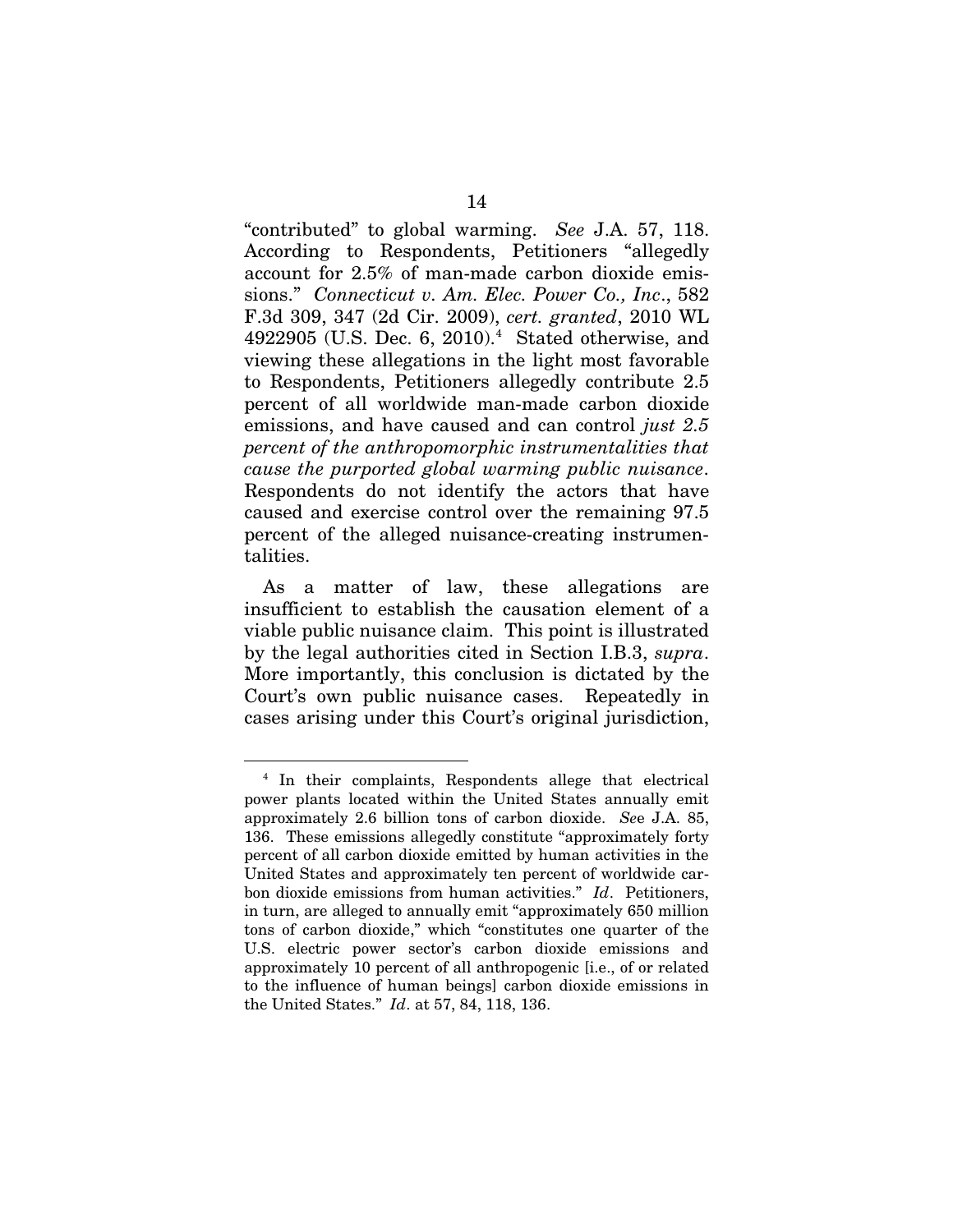the Court has rejected public nuisance claims where the plaintiff could not demonstrate that the defendant's conduct caused the alleged nuisance. In *Missouri v. Illinois*, 200 U.S. 496 (1906) ("*Missouri II*"), the Court rejected Missouri's claim that Illinois' discharge of waste into the Mississippi River had caused an increase in the incidence of typhoid fever in the City of St. Louis. *Id*. at 522-23. The Court rejected this claim because the evidence as to the source of typhoid *bacilli* in the river was equivocal, with evidence pointing to Missouri as the source of much of the *bacilli*. *Id*. at 525-26.

Similarly, in *New York v. New Jersey*, 256 U.S. 296 (1921), the Court rejected the State of New York's claim that New Jersey threatened to create a public nuisance by its plan to discharge 120 million gallons of sewage per day into Upper New York Bay. *Id*. at 313. As in *Missouri v. Illinois*, the evidence of record demonstrated that New Jersey was far from the sole source of sewage contamination in New York Bay; indeed, New York City and its environs alone were responsible for the daily discharge into the bay of several hundred million gallons of sewage. *Id*. at 309-10. Faced with this evidence, the Court concluded that New York had not established that New Jersey's threatened sewage discharge would create an actionable public nuisance. *Id*. at 312-13.

Thereafter, in *North Dakota v. Minnesota*, 263 U.S. 365 (1923), the Court rejected North Dakota's claim that Minnesota had created a public nuisance "by constructing cut-off ditches and straightening [a local river]" which "increased the speed and volume of its flow into [a nearby lake], and thereby raised the level of the lake, causing its outlet [stream] . . . to overflow and greatly to injure a valuable farming area in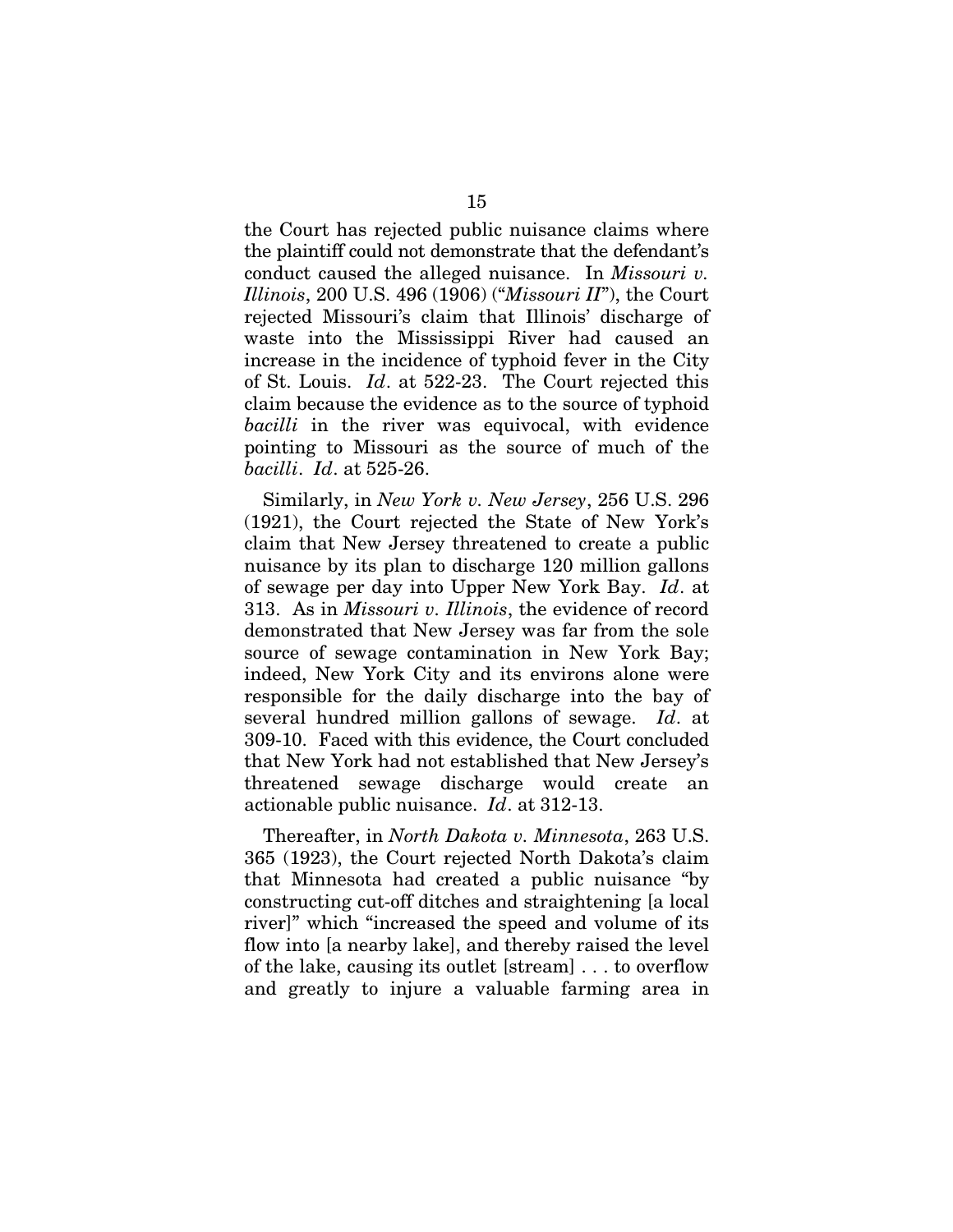North Dakota." *Id*. at 371. Once again, the claim failed for want of causation, particularly given Minnesota's compelling evidence of heavy rainfalls as an alternative source of the complained-of flooding. *Id*. at 386-87.

By contrast, where the Court has found that a defendant's conduct caused a public nuisance, and ordered that the nuisance be abated, the evidence clearly established that the defendant was *the* source of the nuisance-causing instrumentality, and by enjoining the defendants' conduct the court could abate the nuisance. Thus, in the *Tennessee Copper* cases, the Court ordered abatement where the public nuisance could be solely traced to the defendants' conduct of "smelting copper ores in Polk county, East Tennessee, near the Georgia line." *Georgia v. Tennessee Copper Co*., 237 U.S. 474, 475 (1915) ("*Tennessee Copper II*"). Likewise, in *New Jersey v. City of New York*, 283 U.S. 473 (1931), the Court enjoined the defendant from "dumping garbage into the ocean or waters of the United States off the coast of New Jersey and from otherwise polluting its waters and beaches." *Id*. at 476-77. In that case, the evidence established both that the defendant's dumped garbage was "driven and carried by winds and water to and upon the shores of the plaintiff, and constitute the objectionable materials thereon and in the adjacent water," and that "whatever garbage reaches the plaintiff's shores from vessels and other dumpings than those of the defendant was negligible in comparison with that constantly being dumped by the defendant." *Id*. at 480, 481.

Here, unlike the cases discussed above, there is no need to receive evidence as to whether Petitioners' emissions have proximately caused global warming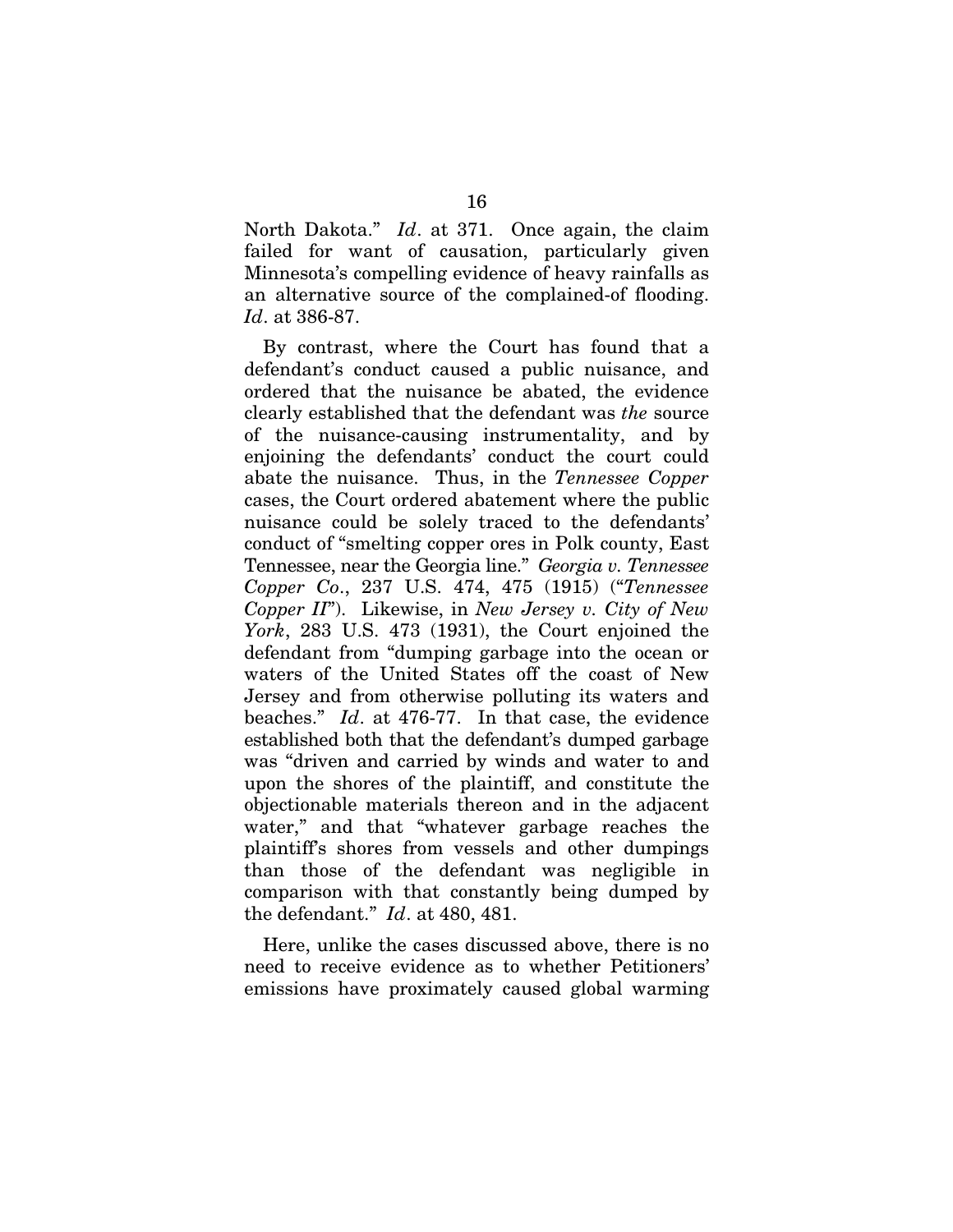or whether global warming is a condition subject to Petitioners' control and power to abate. Respondents' own allegations establish that Petitioners have caused and exercise control over, at most, 2.5 percent of the anthropomorphic segment of the instrumentality that ostensibly creates the claimed global warming public nuisance. As a matter of law, this causation allegation is woefully and fatally insufficient.

Moreover, Respondents' global warming public nuisance theory is divorced from common law nuisance's historic nexus "to defendant's ownership, possession, or use of land." Gifford, *supra*, 71 U. CIN. L. REV. at 832. The carbon dioxide that results in global warming does not arise from a distinct location or even from an ascertainable number of different locations. Every automobile, aircraft, train, ship indeed, every human being—on the planet is a source of carbon dioxide emissions. In the aggregate, these mobile sources emit massive amounts of carbon dioxide, and do so without being anchored to any particular location or locations.

Confronted with these fatal defects, Respondents do not allege that Petitioners are capable of abating the alleged global warming nuisance—at least as the term abatement has been historically understood as "ending defendant's continuing conduct that is harming the public safety or welfare." Gifford, *supra*, 71 U. CIN. L. REV. at 832. Instead, Respondents merely allege that "[r]eductions in the carbon dioxide emissions of [Petitioners] will contribute to a reduction in the risk and threat of injury to [Respondents] and their citizens and residents from global warming." *See* J.A. 102; *see also id*. at 145 ("Reducing carbon dioxide emissions is necessary to postpone, avert or reduce the injuries described above.")). Reduction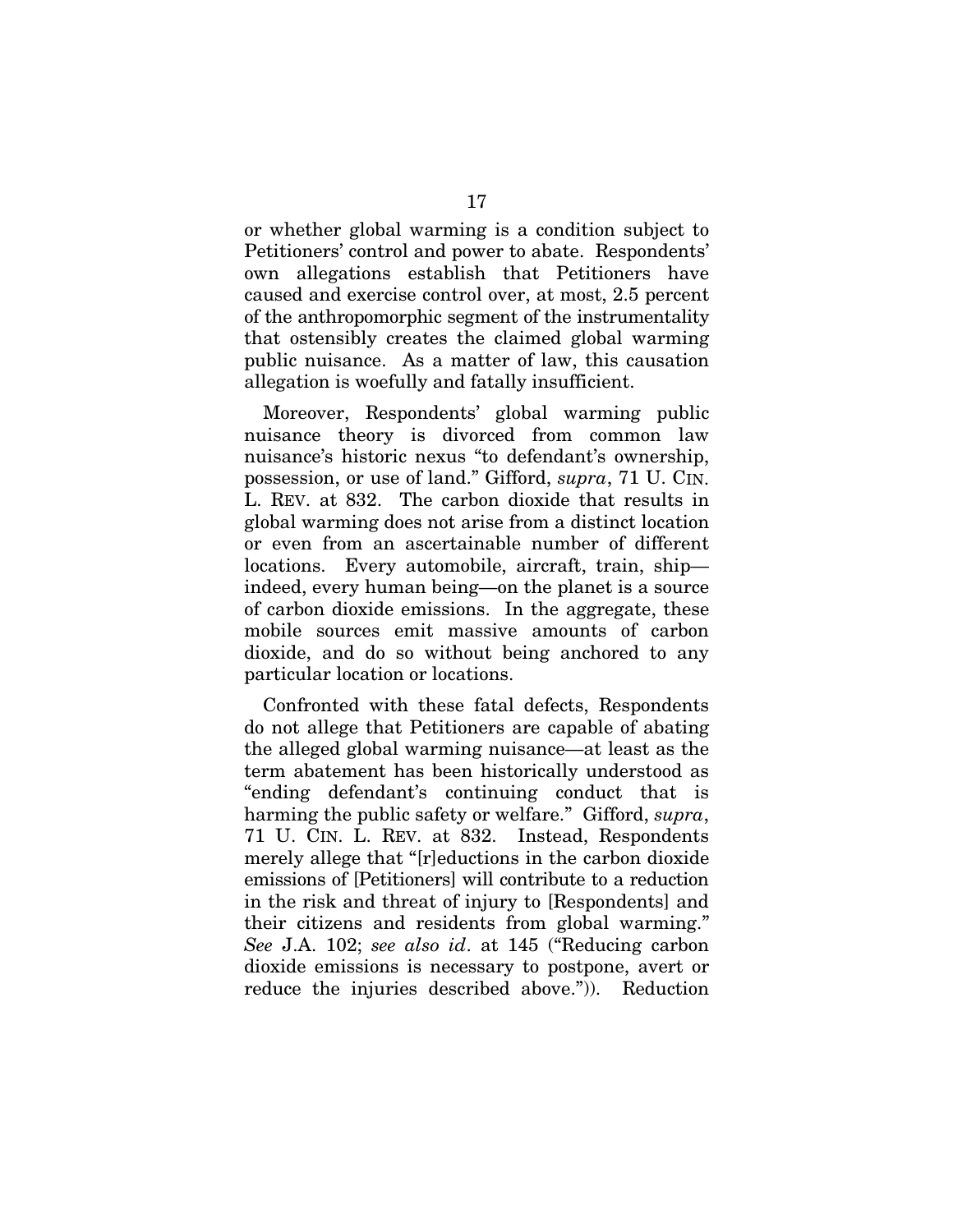and postponement, however, do not equal abatement; thus, Respondents tacitly concede that the District Court cannot order the successful abatement of the alleged public nuisance. Nor, for that matter, could any court located anywhere on the planet.

## **2. Respondents' allegations do not demonstrate unreasonable interference with a public right.**

In their complaints, Respondents allege that Petitioners have unreasonably interfered with Respondents' "right to public comfort and safety, the right to protection of vital natural resources and public property, and the right to use, enjoy, and preserve the aesthetic and ecological values of the natural world." *See* J.A. 103-04; *see also id*. at 146-47 ("the rights to use, enjoy, and preserve the aesthetic and ecological values of the natural world"). Whether these assertions sufficiently allege a right common to the general public is, at best, debatable; the claimed public rights sound suspiciously like public interests, which are not actionable. *See Lead Indus*., 951 A.2d at 448; Gifford, *supra*, 71 U. CIN. L. REV. at 815. Courts have viewed with skepticism similarly vague and amorphous statements of purported public rights. *See Lead Indus*., 951 A.2d at 453 (allegation that defendants have interfered with the "health, safety, peace, comfort or convenience of the residents of the [s]tate"); *City of Chicago*, 821 N.E.2d at 1114 ("a common right to be free from conduct that creates an unreasonable jeopardy to the public's health, welfare and safety, and to be free from conduct that creates a disturbance and reasonable apprehension of danger to person and property").

But even if it is assumed that Respondents have sufficiently alleged a public right, as a matter of law,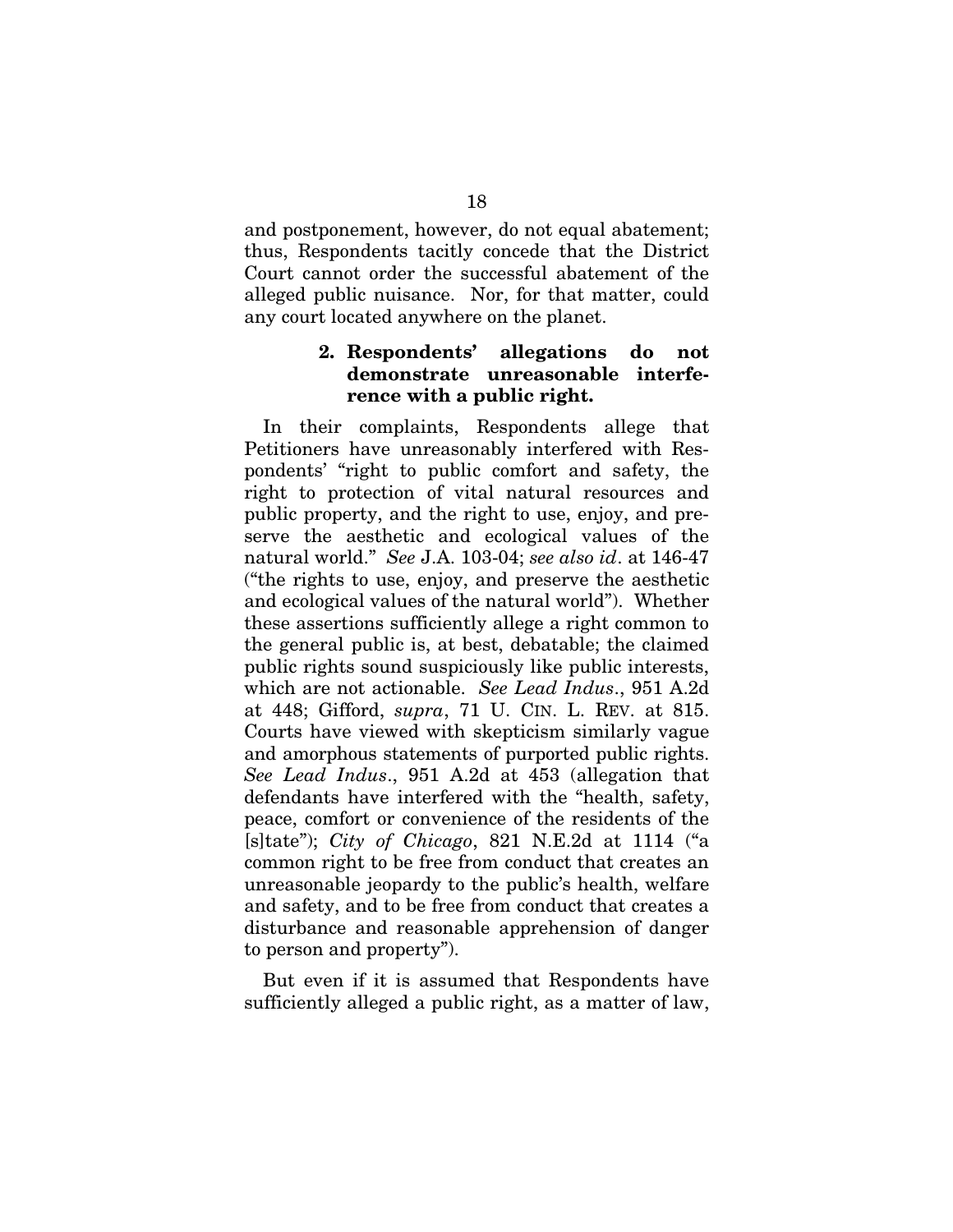they have failed to allege that Petitioners have unreasonably interfered with that public right. As discussed earlier, public nuisance has historically targeted activity that is either criminal or quasicriminal in nature. *Sabater*, 704 N.Y.S.2d at 806; Prosser, *supra*, 20 TEX. L. REV. at 411. Balancing the "activity in question and the magnitude of the interference it creates," *Lead Indus*., 951 A.2d at 448, could a principled court deem Petitioners' conduct of providing bulk electric power the equivalent of the criminal and quasi-criminal activities that the common law of public nuisance has historically condemned? Can providing affordable electric power to hundreds of millions of people nationwide possibly be branded as an unreasonable interference with a public right?

*Amicus curiae* frames these as rhetorical questions because they are, indeed, rhetorical. Historically, common law public nuisance was never designed or intended to cover activities such as Petitioners' here. It does not cover Petitioners' conduct today.

Innumerable and insurmountable practical problems would result if Respondents' claims are permitted to proceed, underscoring Petitioners' contention that the tort of public nuisance should not be expanded as advocated by Respondents. Under Respondents' broad theory of liability for public nuisance claims based on climate change, defendants seeking to demonstrate their non-liability would be forced to undertake vast amounts of discovery, including, *inter alia*, (1) locating and deposing experts on global climate change from around the world at considerable expense, (2) examining the effect that other global emitters, which include every individual and business on Earth, have on climate change, and (3) obtaining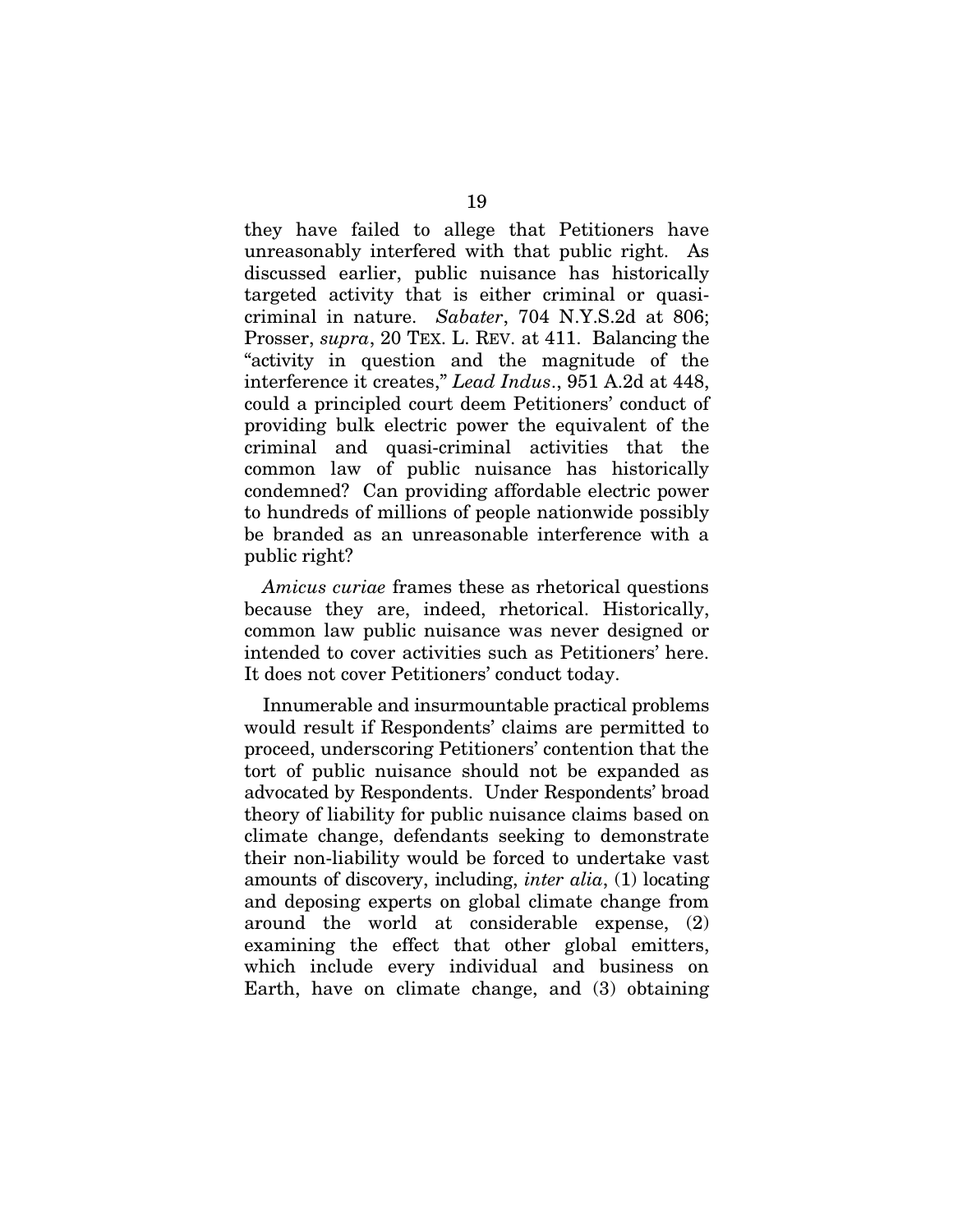discovery materials regarding the global phenomena of climate change while world-wide scientific debate and international negotiations addressing the issue remain ongoing. In addition, the courts would be overwhelmed with both the number and complexity of the issues surrounding global climate change, such that expedient and fair adjudication of claims would be almost impossible. Finally, should claims such as Respondents' survive, every case will likely involve extensive counterclaim and third-party practice as defendants try to obtain offsetting redress from some or all of the contributors of the other 97.5% of climate change-causing carbon dioxide emissions. Thus, this Court must maintain and enforce the existing parameters of the tort of public nuisance, including causation, control, and location, against Respondents' proposed expansion and hold that Respondents have failed to state a claim for public nuisance in the present case.

In *New York v. New Jersey*, *supra*, this Court spoke in terms that are particularly salient in this case:

We cannot withhold the suggestion, inspired by the consideration of this case, that the grave problem of sewage disposal presented by the large and growing populations living on the shores of New York Bay is one more likely to be wisely solved by co-operative study and by conference and mutual concession on the part of representatives of the states so vitally interested in it than by proceedings in any court however constituted.

256 U.S. at 313. While in so speaking, the Court was viewing the issue solely through the prism of the requisites of common law public nuisance, its admonition is apropos to the serious problems of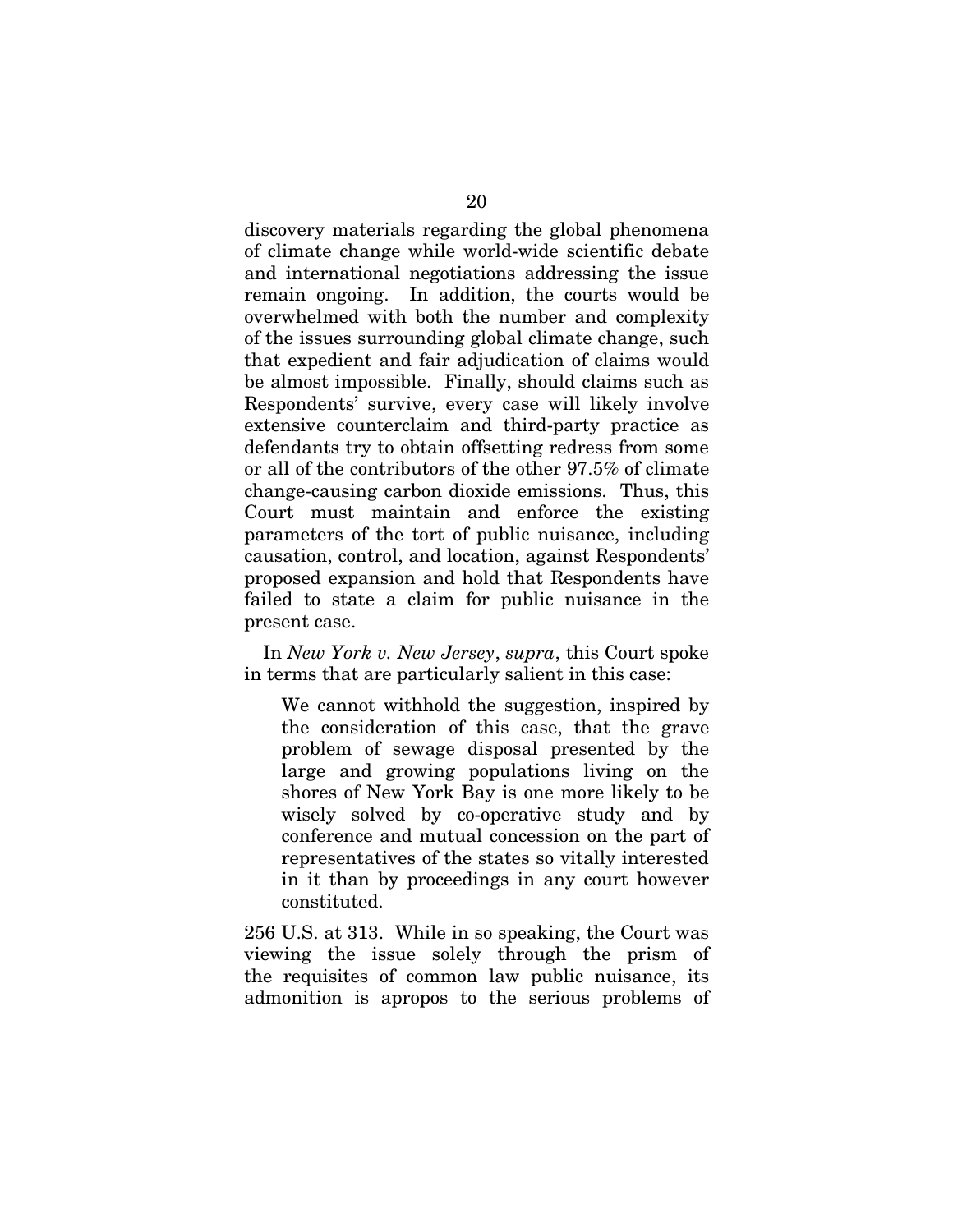constitutional justiciability that are raised by Respondents' purported public nuisance claim. It is to these justiciability concerns that *amicus curiae* now turns.

## **II. RESPONDENTS MAY NOT PURSUE COMMON LAW PUBLIC NUISANCE CLAIMS AGAINST CERTAIN TARGETED DEFENDANTS FOR GENERALIZED INJURIES CAUSED IN LARGE PART BY ABSENT PARTIES.**

If this Court determines that Respondents possess Article III standing, the federal courts will be flooded with endless litigation over injuries due to whatever weather issues can be alleged to be ascribed to global climate change against any alleged "contributor." To prevent overwhelming the federal courts with such inchoate litigation, and to insulate potential defendants, particularly American businesses, from having to mount costly and time-consuming defenses to these actions, this Court should enforce the wellestablished requirements of Article III standing and reject the Second Circuit's relaxed standing analysis for climate change public nuisance cases. Respondents are unable to satisfy at least two of this Court's traditional standing requirements, namely, causation and redressability.

The Second Circuit's curtailed standing requirement in this case provides a ready example of the mischief soon to follow upon anything but a rigorous application of the Court's standing criteria. Who among us would not have a cognizable injury under the Second Circuit's opinion? And when all share standing, will the truly injured even be able to be heard amidst the clamor of more motivated advocates?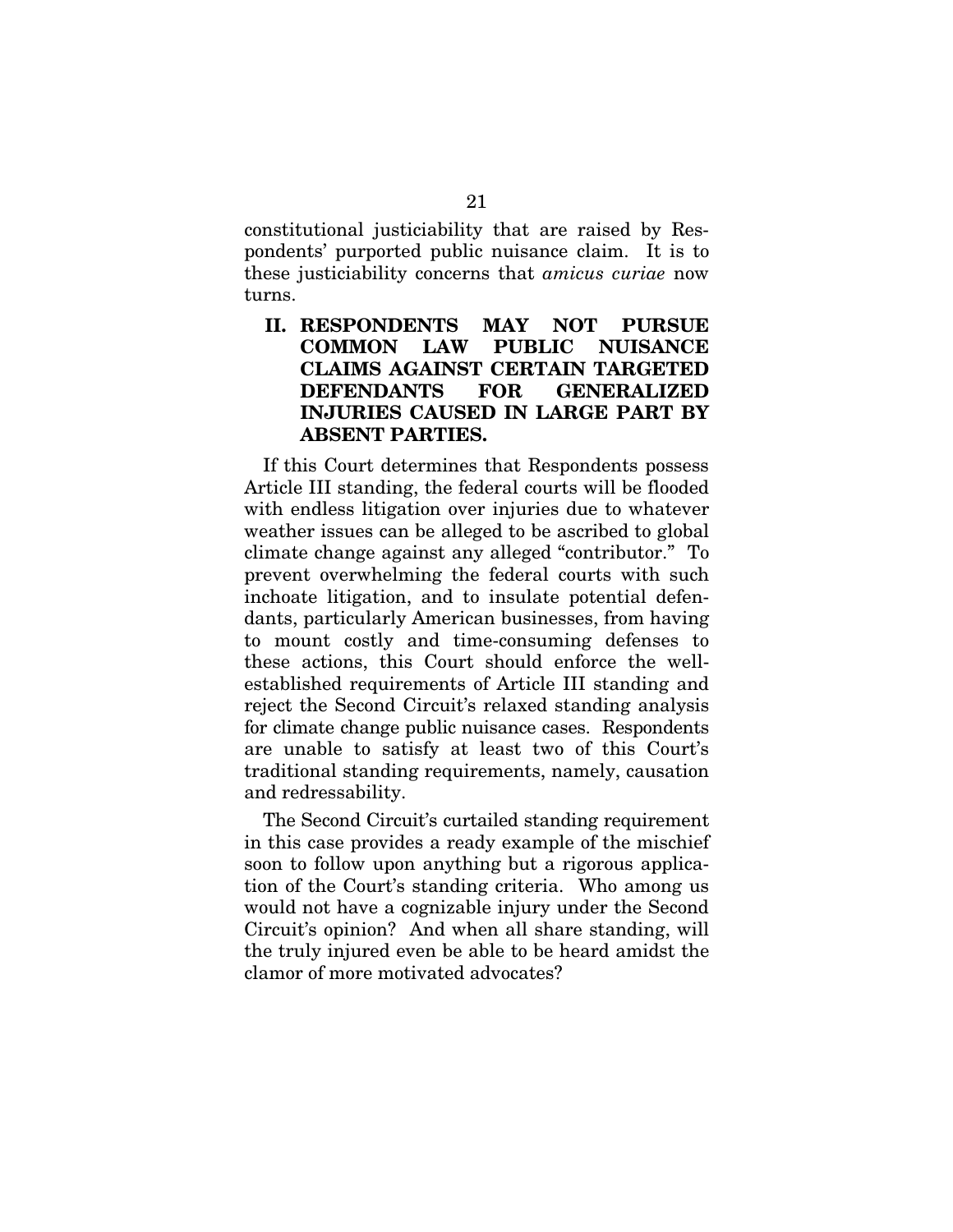### **A. This Court Has Established Three Requirements That Must Be Satisfied to Obtain Article III Standing.**

Article III of the United States Constitution limits federal-court jurisdiction to "Cases" and "Controversies." U.S. CONST., art. III, § 2, cl. 1. The concept of standing "is an essential and unchanging part of th[is] case-or-controversy requirement." *Lujan v. Defenders of Wildlife*, 504 U.S. 555, 560 (1992).

This Court has set out three constitutional requirements for Article III standing: (1) injury in fact, *i.e*., "an invasion of a legally protected interest which is (a) concrete and particularized . . . and (b) actual or imminent, not conjectural or hypothetical"; (2) causation, such that "the injury [is] fairly . . . trace[able] to the challenged action of the defendant, and not . . . th[e] result [of] the independent action of some third party"; and (3) redressability, that it is "likely, as opposed to merely speculative, that the injury will be redressed by a favorable decision." *Id*. at 560-61 (internal quotation marks and citations omitted). Respondents have failed to satisfy the causation and redressability prongs of this inquiry.

## **B. The Constitutional Standing Requirements of Causation and Redressability Weigh Heavily Against Finding Article III Standing Here.**

To possess Article III standing, Respondents must demonstrate that their alleged injuries are "fairly traceable" to Petitioners' conduct. The Second Circuit below found sufficient to satisfy this requirement that "[Respondents] assert that [Petitioners'] continued emissions of carbon dioxide contribute to global warming, which harms them now and will harm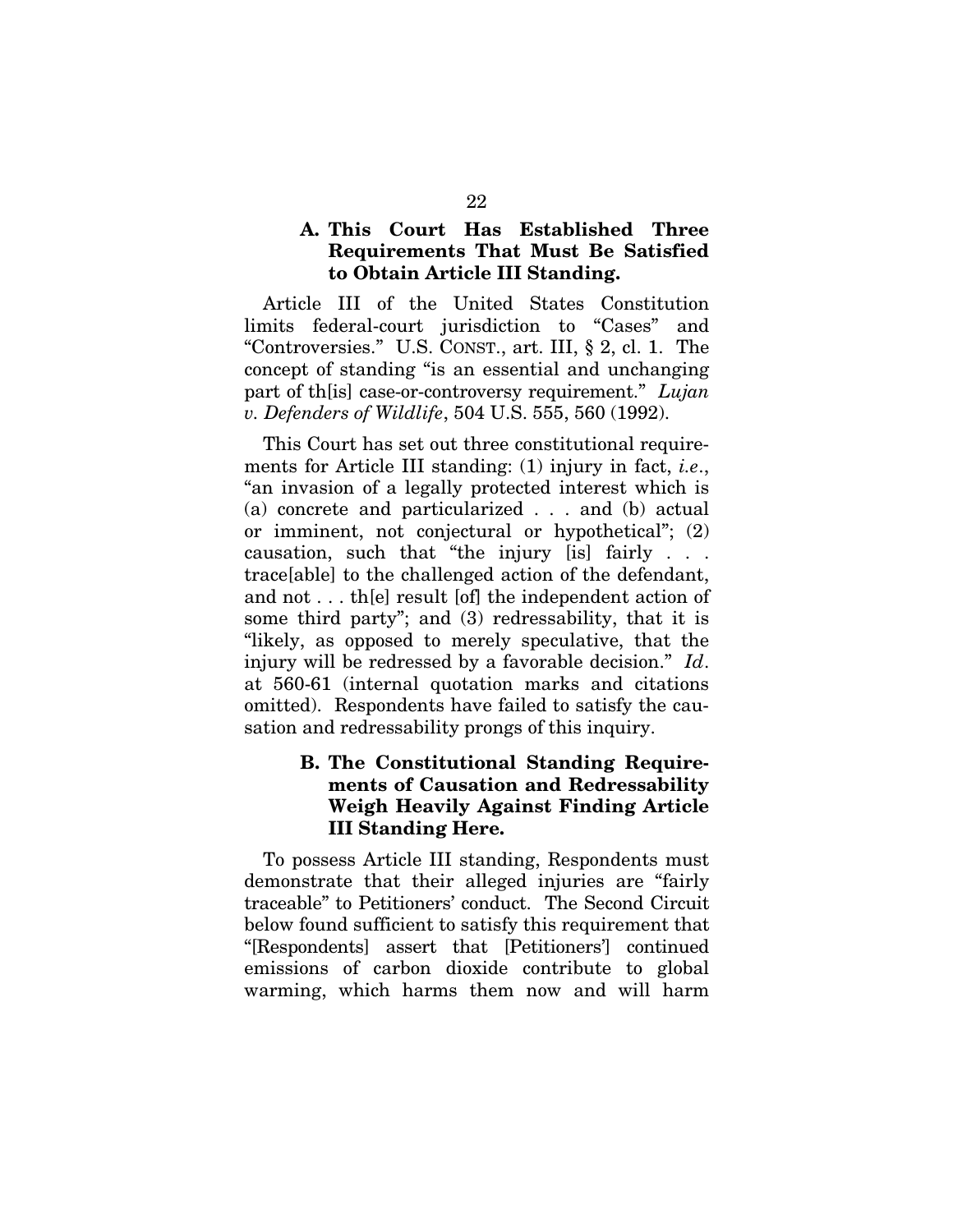them in the future in specific ways." *Connecticut*, 582 F.3d at 345. In doing so, the Circuit Court relied heavily upon *Public Interest Research Group of New Jersey, Inc. v. Powell Duffryn Terminals Inc*., wherein the Third Circuit had set forth a three-part test to determine whether, under the Clean Water Act, an injury was "fairly traceable" to a defendant's discharge. 913 F.2d 64, 72 (3d Cir. 1990). That test requires that the defendant "1) discharged some pollutant in concentrations greater than allowed by its permit 2) into a waterway in which the plaintiffs have an interest that is or may be adversely affected by the pollutant and that 3) this pollutant causes or contributes to the kinds of injuries alleged by the plaintiffs." *Id*.

Contrary to the Second Circuit's opinion, the *Powell Duffryn* test is inapplicable to the case at bar. On its face, the test requires that the defendant's discharge be greater than its permit allows; here, however, greenhouse gas emissions are not alleged to be limited through permitting at this time and, accordingly, there can be no allegation of exceeding of any permit limit. *Amicus curiae* submits that this fact negates inherently the applicability of the *Powell Duffryn* test in non-statutory tort contexts such as this, and asserts that the Second Circuit's excusing the first prong here was without persuasive justification. In addition, unlike in Clean Water Act cases such as *Powell Duffryn*, where the waterway has a defined geographic scope, climate change tort actions allege that the defendant's emissions are released into the air at large and react with incalculable other sources of emissions from across the globe and throughout past centuries to cause global climate change, such that a presumption of causation would be irrational. Finally, the *Powell Duffryn* court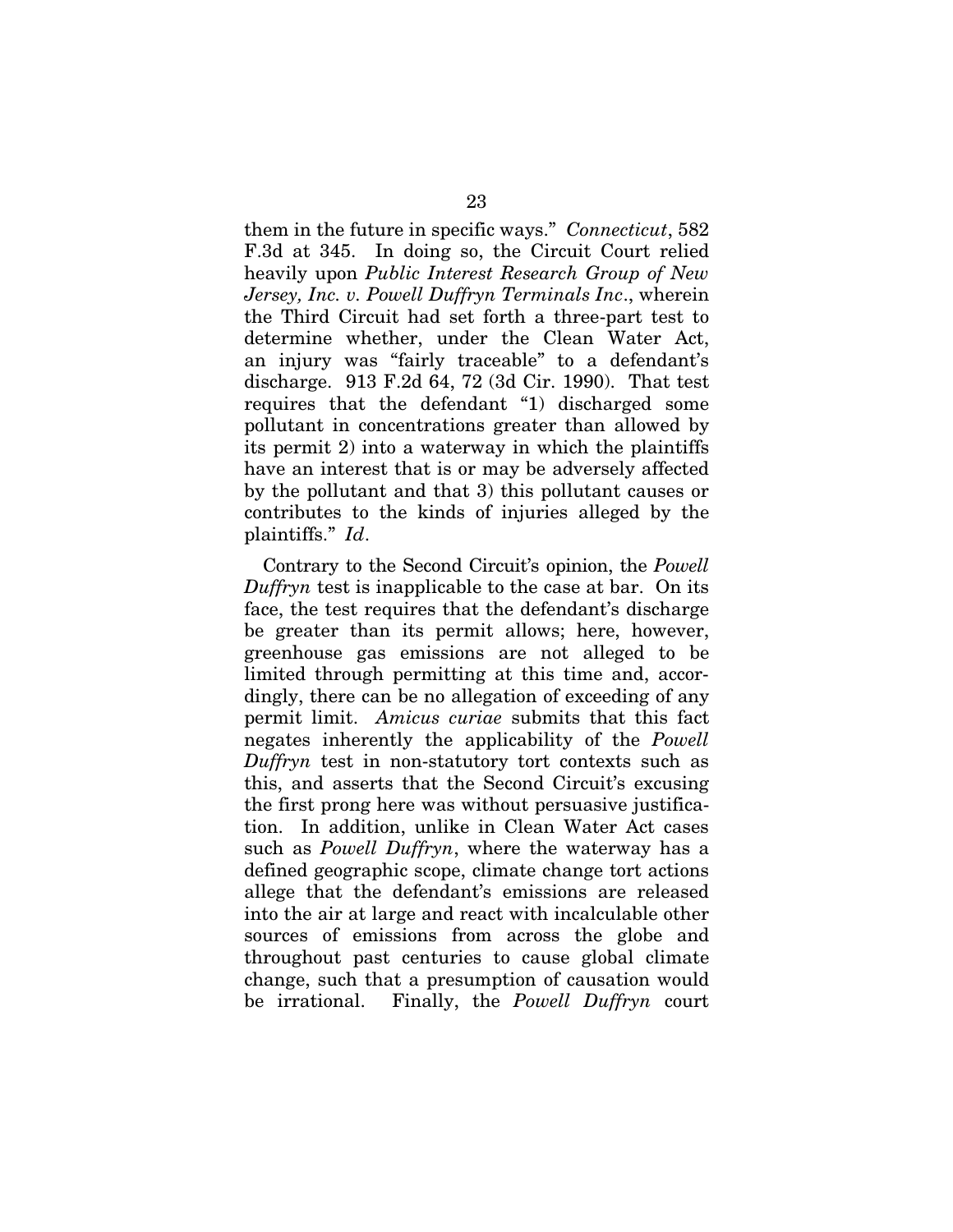recognized that causation requires a "'*substantial likelihood'* that defendant's conduct caused plaintiff's harm," 913 F.2d at 72 (emphasis in original), a showing absent here, as Respondents allege that Petitioners contribute less than three percent of anthropomorphic emissions. As such, the Second Circuit's reliance on the *Powell Duffryn* test is misplaced.

Although the District Court below did not address the standing issue, in *Native Village of Kivalina v. ExxonMobil Corp*., the United States District Court for the Northern District of California, considering a damages claim theorizing that defendants' greenhouse gas emissions contributed to climate change that allegedly resulted in erosion of sea ice surrounding plaintiffs' village, rejected flatly the test of causation adopted by the Second Circuit below. 663 F. Supp. 2d 863, 879-80 (N.D. Cal. 2009). Specifically, the district court observed:

There is a critical distinction between a statutory water pollution claim versus a common law nuisance claim. Under the Clean Water Act, the amount of effluent that may be legally discharged is strictly regulated . . . . [W]here the plaintiff shows that a defendant's discharge *exceeds* Congressionally-prescribed federal limits, it is presumed for purposes of standing that there is a 'substantial likelihood' that defendant's conduct caused plaintiffs' harm . . . . Only then is it permissible for the plaintiff to rely on the notion that the defendant "contributed" to plaintiff's injury . . . . In contrast, there are no federal standards limiting the discharge of greenhouse gases. As a result, no presumption arises that there is a substantial likelihood that any defendant's conduct harmed plaintiffs.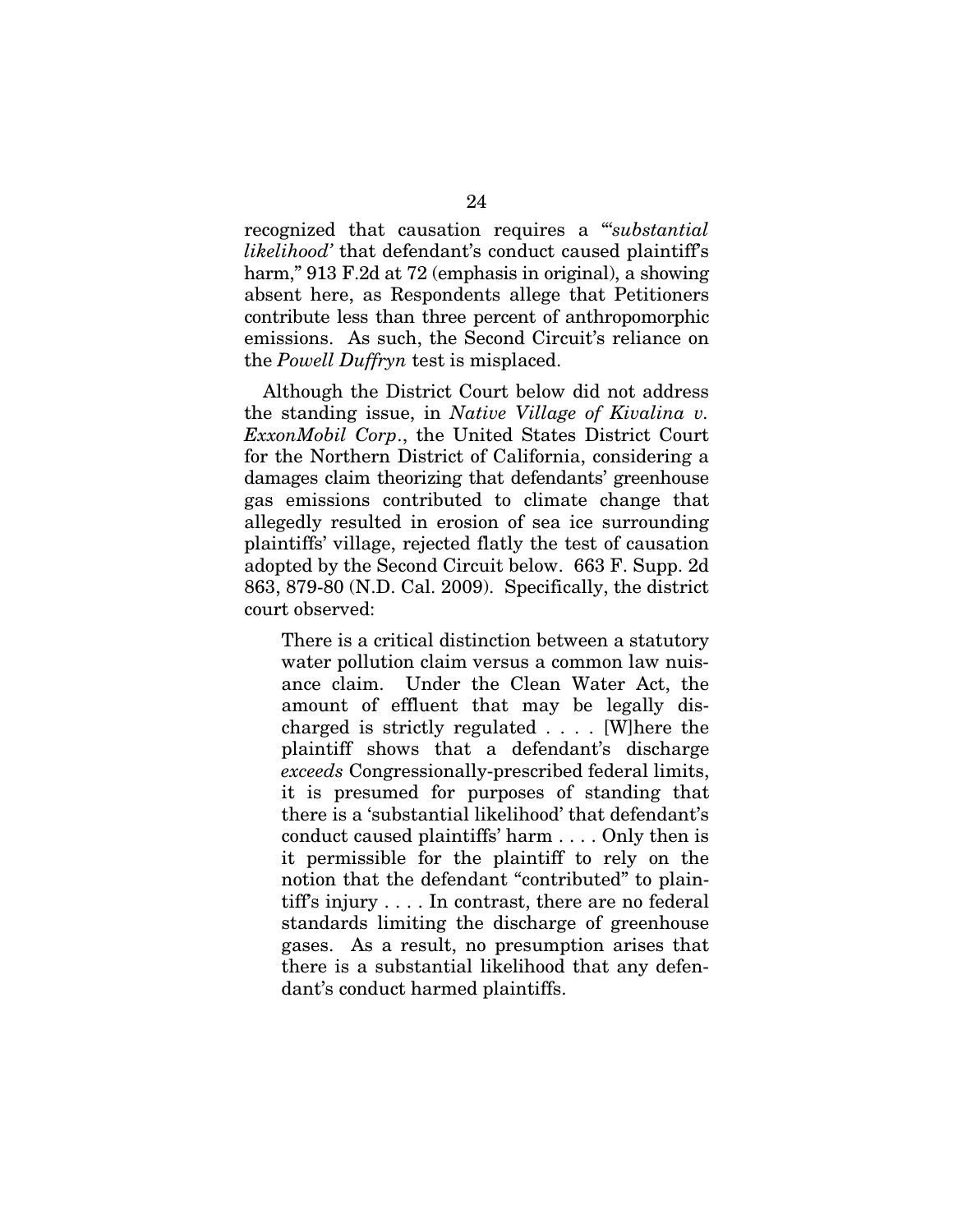*Id.* (internal quotation marks and citations omitted) (emphasis in original); *see also id*. at 881 ("[I]t is not plausible to state which emissions—emitted by whom and at what time in the last several centuries and at what place in the world—'caused' Plaintiffs' alleged global warming related injuries.").

Adopting the Second Circuit's theory of causation would subject potentially every "contributor" to global climate change, *i.e*., every individual, business, and other entity, to claims for injuries caused allegedly by climate change and essentially eliminate the necessity that plaintiffs demonstrate causation in such cases. Rather, this Court should adopt the reasoning in *Kivalina* and hold that Respondents failed to allege facts that could satisfy the causation requirement of Article III standing.

Similarly, Respondents did not plead facts that would support a conclusion that a favorable court decision would likely redress their alleged injuries. As noted *supra*, in their complaint, Respondents admit that Petitioners' emissions make only a small contribution to the alleged harm. The alleged effects of global climate change are, according to Respondents' claims, caused in large part by the independent actions of third parties worldwide, over which the federal courts may never obtain jurisdiction. As such, issuance of injunctions against Petitioners would not result in any demonstrable relief for Respondents because Petitioners do not have the power to abate the asserted "public nuisance" of global climate change.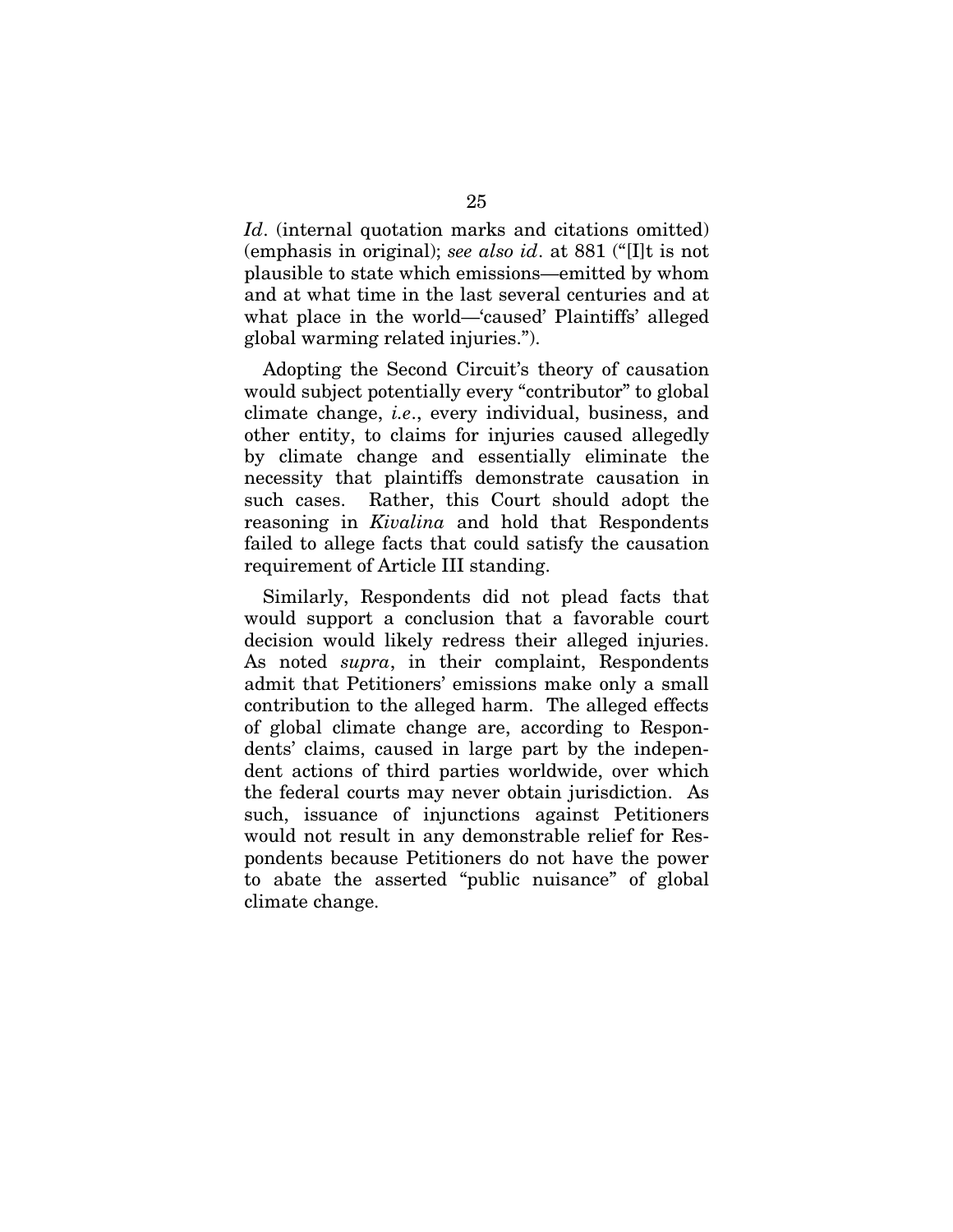For the foregoing reasons, Respondents fail to satisfy the causation and redressability prongs of the *Lujan* Article III standing inquiry.[5](#page-34-0)

## **III. RESPONDENTS SHOULD PURSUE THEIR POLICY CONCERNS BEFORE THE APPROPRIATE LEGISLATIVE AND REGULATORY BODIES.**

Determination of the appropriate "remedy" in response to global climate change is a political question, requiring a delicate balancing of vast competing environmental, social, and economic interests, which the federal courts are ill-equipped to address in the first instance. Rather, any potential remedy for Respondents' concerns, if one exists, should be sought first in the legislative and regulatory arenas of government, not the courts. These "political" branches of government are outfitted to design a comprehensive policy solution to the dynamic issue of climate change. Respondents' dissatisfaction with the current progress made in those branches on this issue does not negate the inherently political nature of the

<span id="page-34-0"></span><sup>&</sup>lt;sup>5</sup> In concluding that Respondents possessed Article III standing, the Second Circuit relied on *Massachusetts v. EPA*, 549 U.S. 497 (2007). There, however, the Court considered Article III standing in the context of an EPA decision not to regulate greenhouse gas emissions—a decision the reversal of which, according to the claims of the petitioning parties in that case, could offer the possibility of some relief to those parties coupled, critically, with an *express statutory grant of judicial review* in such cases. *Id.* at 516-18 (noting that the statutory right of review was "of critical importance to the standing inquiry," such that plaintiffs' claims could proceed "without meeting all the normal standards for redressability and immediacy" (internal quotation marks omitted)). Here, no such statutory grant justifies relaxation of the well-established constitutional standing requirements.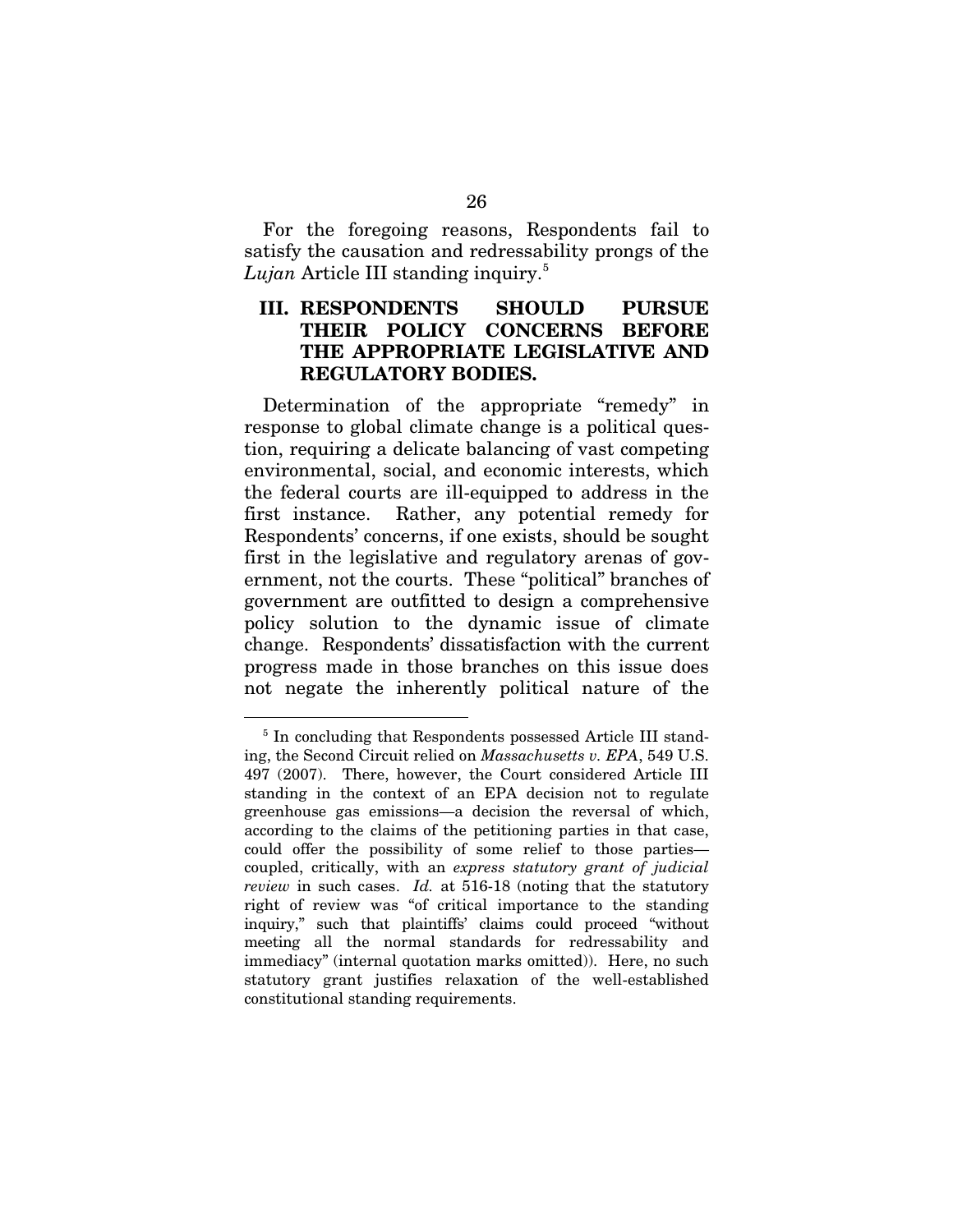problem. That events in those other branches have moved apace during the pendency of this suit underscores the "political" nature of the questions sought to be addressed here.

Permitting Respondents to sue certain arbitrarilyselected defendants for their alleged contributions to global climate change would be unfair and unjust, particularly to American businesses, the most likely targets of any such future actions. In addition to the cost and time involved in mounting defenses, American businesses would be forced to navigate a confusing, and potentially conflicting, patchwork of emissions regulations handed down by various federal district courts. Such an outcome emphasizes the need for a political, rather than judicial, "solution" to global climate change issues. A number of federal district courts have reached this very conclusion, namely, that such claims simply are inappropriate for judicial resolution.

## **A.** *Baker v. Carr* **Sets Forth the Criteria for Determining Whether a Non-Justiciable Political Question Exists in a Given Case.**

The political question doctrine is "primarily a function of the separation of powers," *Baker v. Carr*, 369 U.S. 186, 210 (1962), "exclud[ing] from judicial review those controversies which revolve around policy choices and vague determinations constitutionally committed for resolution to the halls of Congress or the confines of the Executive Branch," *Japan Whaling Ass'n v. Am. Cetacean Soc'y*, 478 U.S. 221, 230 (1986).

This Court has identified six indicators of nonjusticiable political questions: (1) "a textually demonstrable constitutional commitment of the issue to a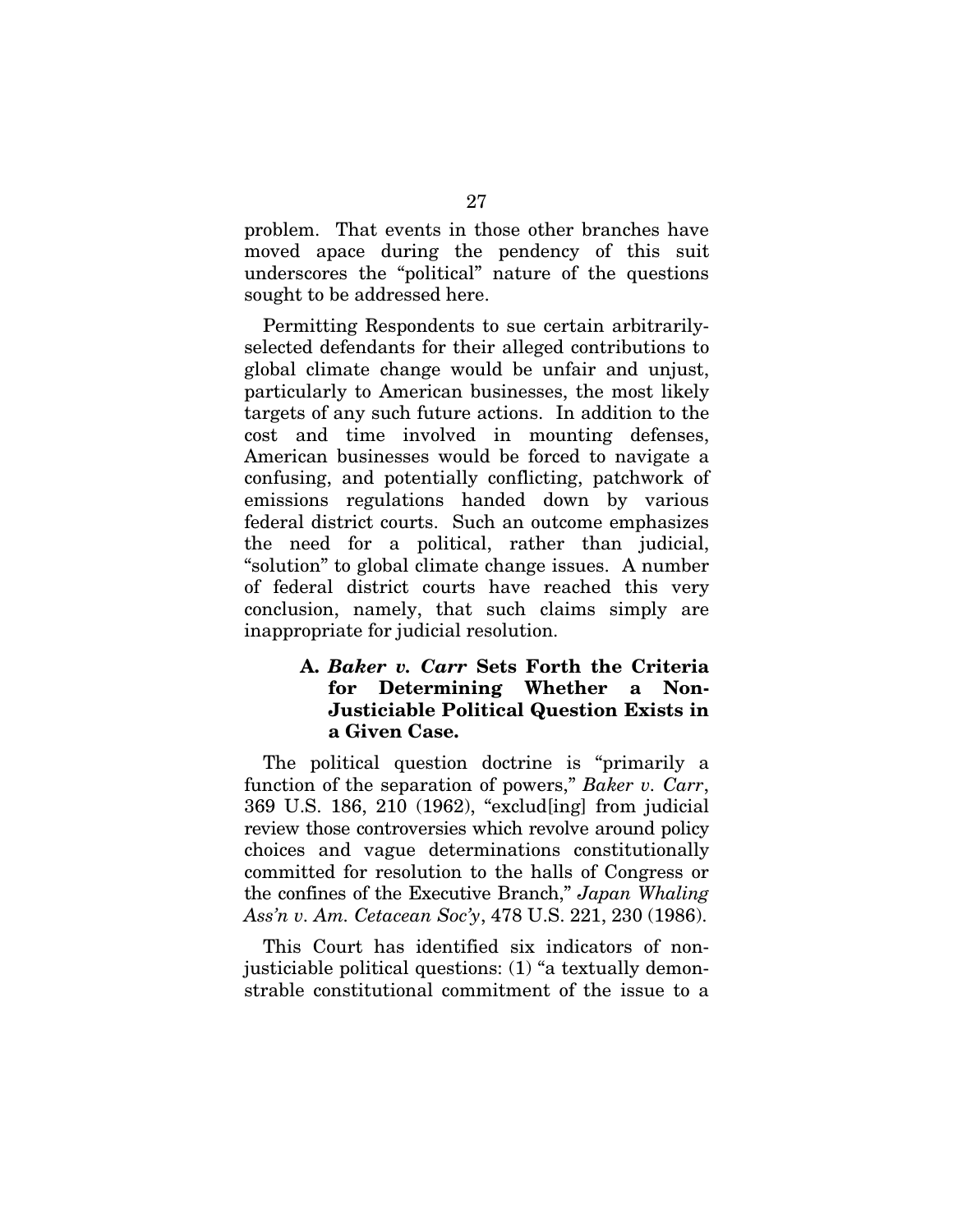coordinate political department"; (2) "a lack of judicially discoverable and manageable standards for resolving it"; (3) "the impossibility of deciding without an initial policy determination of a kind clearly for nonjudicial discretion"; (4) "the impossibility of a court's undertaking independent resolution without expressing lack of the respect due coordinate branches of the government"; (5) "an unusual need for unquestioning adherence to a political decision already made"; and (6) "the potentiality of embarrassment from multifarious pronouncements by various departments on one question." *Baker*, 369 U.S. at 217. Three of these indicators—the lack of judicially discoverable and manageable standards, the impossibility of deciding without an initial policy determination, and the potential for embarrassment from multifarious pronouncements—are present in this case.

> **B. The Second Circuit's Emphasis on the "Reasonableness" Standard of Public Nuisance Law Highlights the Problem of Courts Making Broad Policy Determinations Based on Narrow Notions of Reasonableness Under the Facts.**

In the Second Circuit's opinion, "[w]ell-settled principles of tort and public nuisance law provide appropriate guidance to the district court in assessing [Respondents'] claims." *Connecticut*, 582 F.3d at 329. *Amicus curiae* submits respectfully that the Second Circuit is mistaken in this regard.

At least three other federal courts, including two federal district courts on the front lines of such politically-sensitive issues, have concluded that courts lack judicially discoverable and manageable standards for evaluating climate change tort actions. For example, in *Comer v. Murphy Oil USA*, the United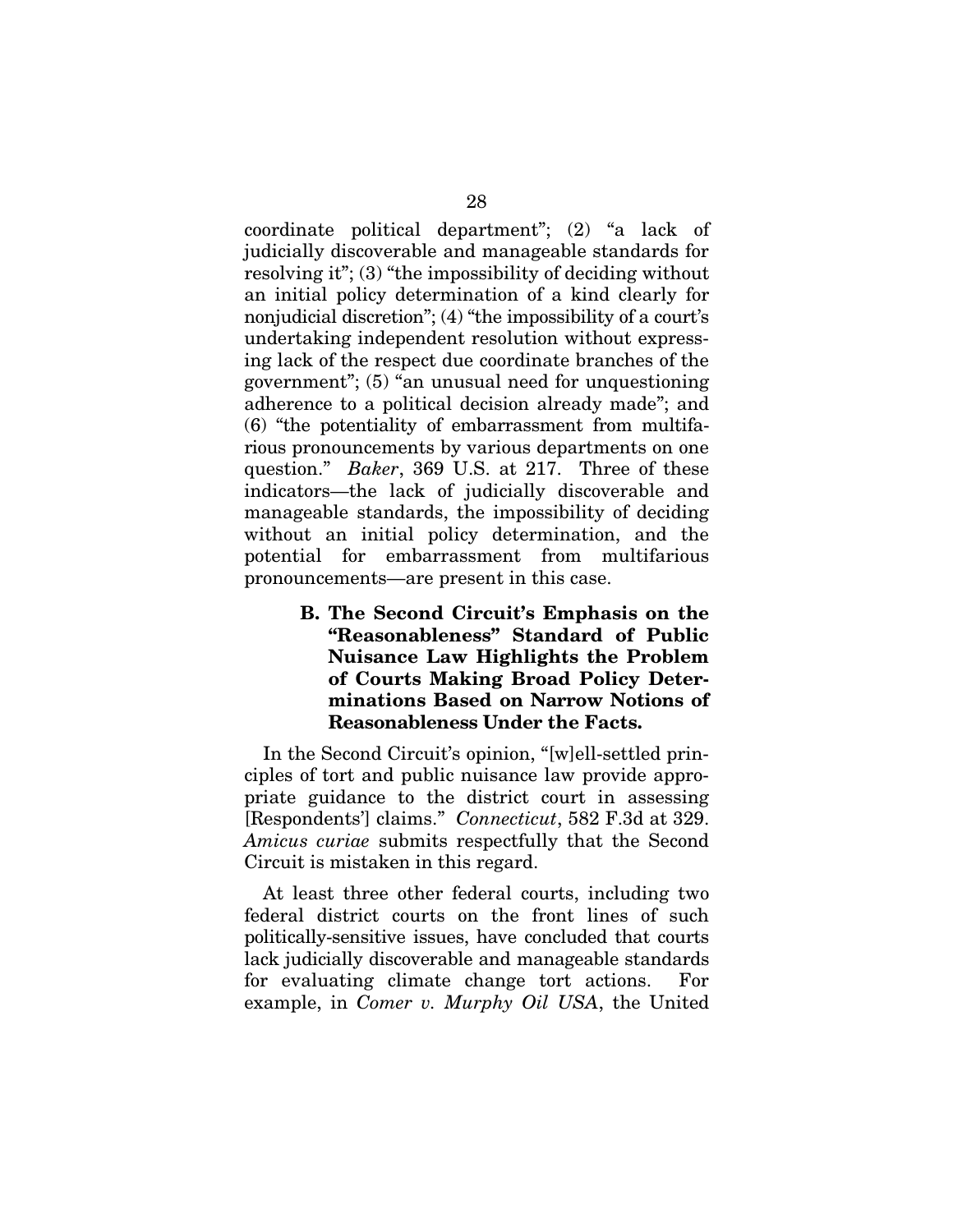States District Court for the Southern District of Mississippi considered a damages claim alleging that defendants' emissions contributed to global warming and added to the ferocity of Hurricane Katrina, which damaged plaintiffs' property. *See* 585 F.3d 855, 859 (5th Cir. 2009) (panel decision reversing the district court's holding that plaintiffs' complaint posed a nonjusticiable political question), *panel decision vacated by grant of en banc reh'g*, 598 F.3d 208 (5th Cir. 2010), *appeal dismissed*, 607 F.3d 1049 (5th Cir. 2010), pet. for writ of mandamus denied, \_ U.S. \_, \_ U.S.L.W. (Jan. 10, 2011). The district court found that plaintiffs' claims concerned essentially the broader political debate regarding the appropriate response to global climate change, which "ha[d] no place in the court, until such time as Congress enacts legislation which sets appropriate standards by which this court can measure conduct." *Id*. at 860 n.2. Similarly, in *Kivalina*, the district court determined that general public nuisance law provided no guidance as to gauging the "reasonableness" of defendants' conduct with regard to "the energyproducing alternatives that were available in the past," such that the court was without standards to render a decision "that is principled, rational, and based upon reasoned distinctions." 663 F. Supp. 2d at 874-75. Finally, in *North Carolina v. Tennessee Valley Authority*, the Fourth Circuit reversed an injunction requiring immediate installation of emissions controls at four TVA electricity generating plants in response to plaintiffs' public nuisance claims, finding that the injunctions would "encourage courts to use vague public nuisance standards to scuttle the nation's carefully created system for accommodating the need for energy production and the need for clean air" and noting that, "while public nuisance law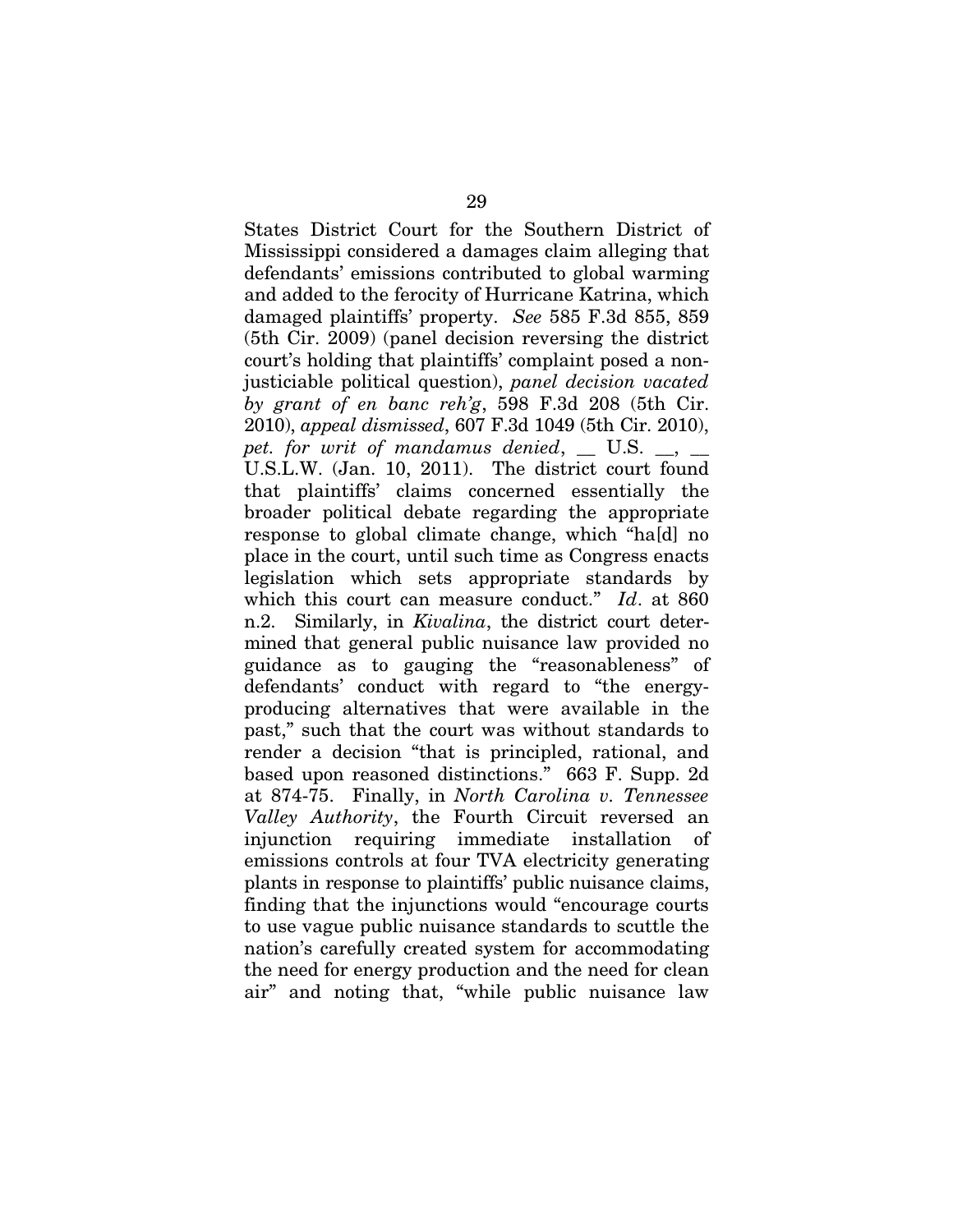doubtless encompasses environmental concerns, it does so at such a level of generality as to provide almost no standard of application." 615 F.3d 291, 296, 302 (4th Cir. 2010).

Despite the Second Circuit's confidence in the abilities of the federal district courts, the vague and undefined "reasonableness" standard of the Restatement (Second) of Torts, characterized by the Second Circuit as providing a sufficient standard upon which to determine what constitute "reasonable" emissions levels by Petitioners, provides no principled basis upon which to resolve Respondents' claims. *See Int'l Paper Co. v. Ouellette*, 479 U.S. 481, 496 (1987) (observing that "nuisance standards often are 'vague' and 'indeterminate'"). Determining a "reasonable" level of emissions requires policy considerations of the effects of global climate change, the ability of certain industries to lessen those effects through emissions limitations, and the social and economic impact of any such limitations. There is simply no "correct" resolution of those matters. Rather, emissions standards are designed and implemented by Congress and the EPA, which are equipped and authorized to balance all competing interests and create a broad regulatory scheme for reducing greenhouse gas emissions applicable to all regulated entities. This stands in stark contrast to courts that are permitted to adjudicate only the relative rights of the litigants in a pending suit before it. Only against those politically-created standards may a court gauge the "reasonableness" of a defendant's conduct. Circumventing legislative and regulatory authority by permitting cases such as this to proceed through the federal courts in the first instance would lead to the imposition of arbitrary emissions caps set by various district courts based upon each court's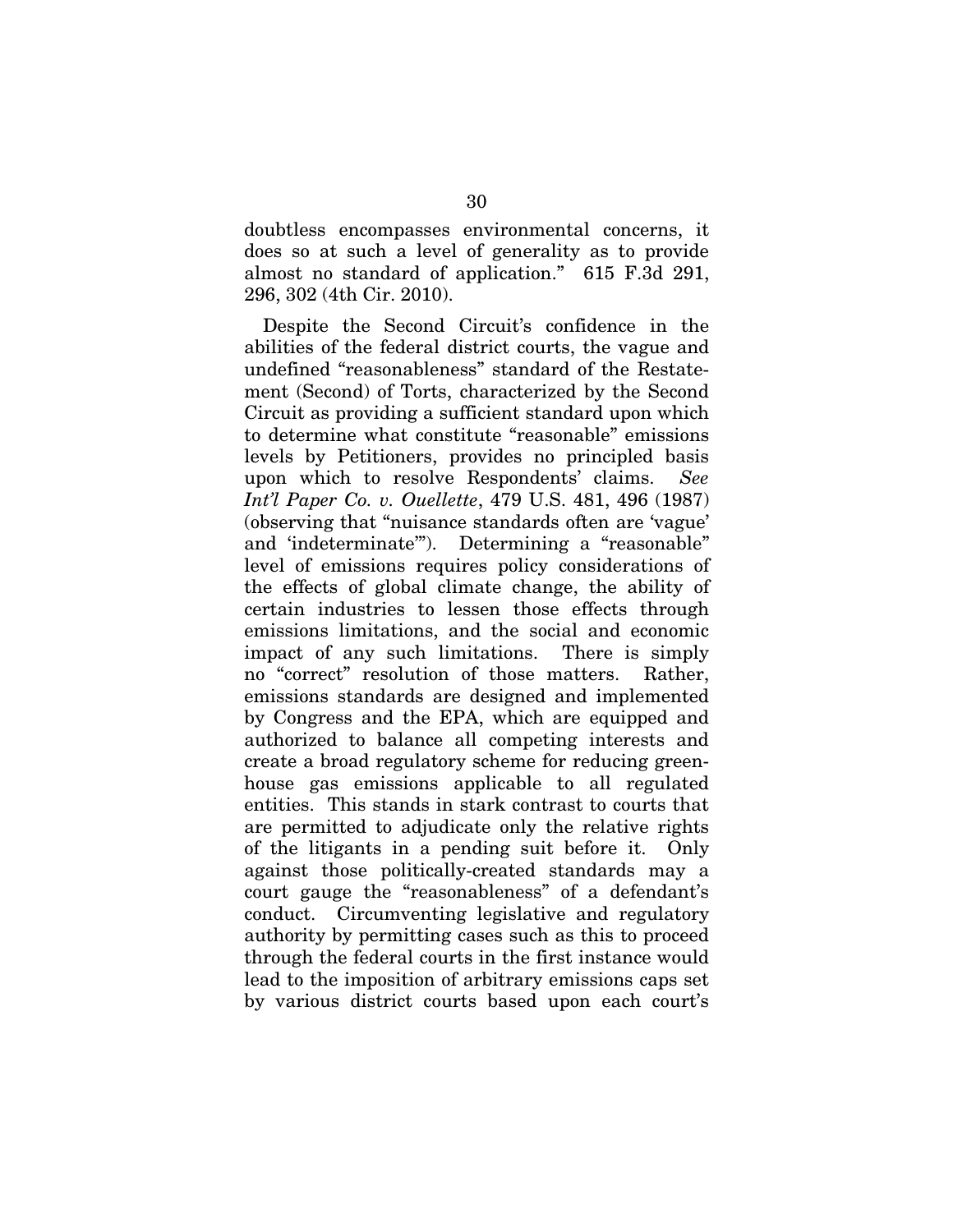independent resolution of the vague and indeterminate "reasonableness" standard of public nuisance law.

In sum, the lack of judicially discoverable and manageable standards as to the "reasonable" level of emissions renders the present case a non-justiciable political question.

> **C. Courts Cannot Adjudicate Respondents' Claims or Provide the Relief Requested Without Making Policy Trade-Offs Requiring Judgments Properly Reserved for the Legislative and Executive Branches**.

Adjudication of the present dispute would require the District Court to make an "initial policy determination of a kind clearly reserved for nonjudicial discretion," namely, a determination of the proper balance among competing environmental, social, and economic concerns related to the reduction of greenhouse gas emissions. As such, the present case presents a non-justiciable political question.

Observing the "transcendently legislative nature of this litigation," the District Court found that Respondents' claims "touch[] on . . . many areas of national and international policy." *Connecticut v. Am. Elec. Power Co*., *Inc*., 406 F. Supp. 2d 265, 272 (S.D.N.Y. 2005), *rev'd*, 582 F.3d 309 (2d Cir. 2009), *cert. granted*, 2010 WL 4922905 (U.S. Dec. 6, 2010). Specifically, Respondents' requested relief would, at a minimum, require the court to "determine the appropriate level at which to cap the carbon dioxide emissions"; "determine the appropriate percentage reduction to impose"; "create a schedule to implement those reductions"; "determine and balance the implications of such relief on the United States' ongoing negotiations with other nations concerning global climate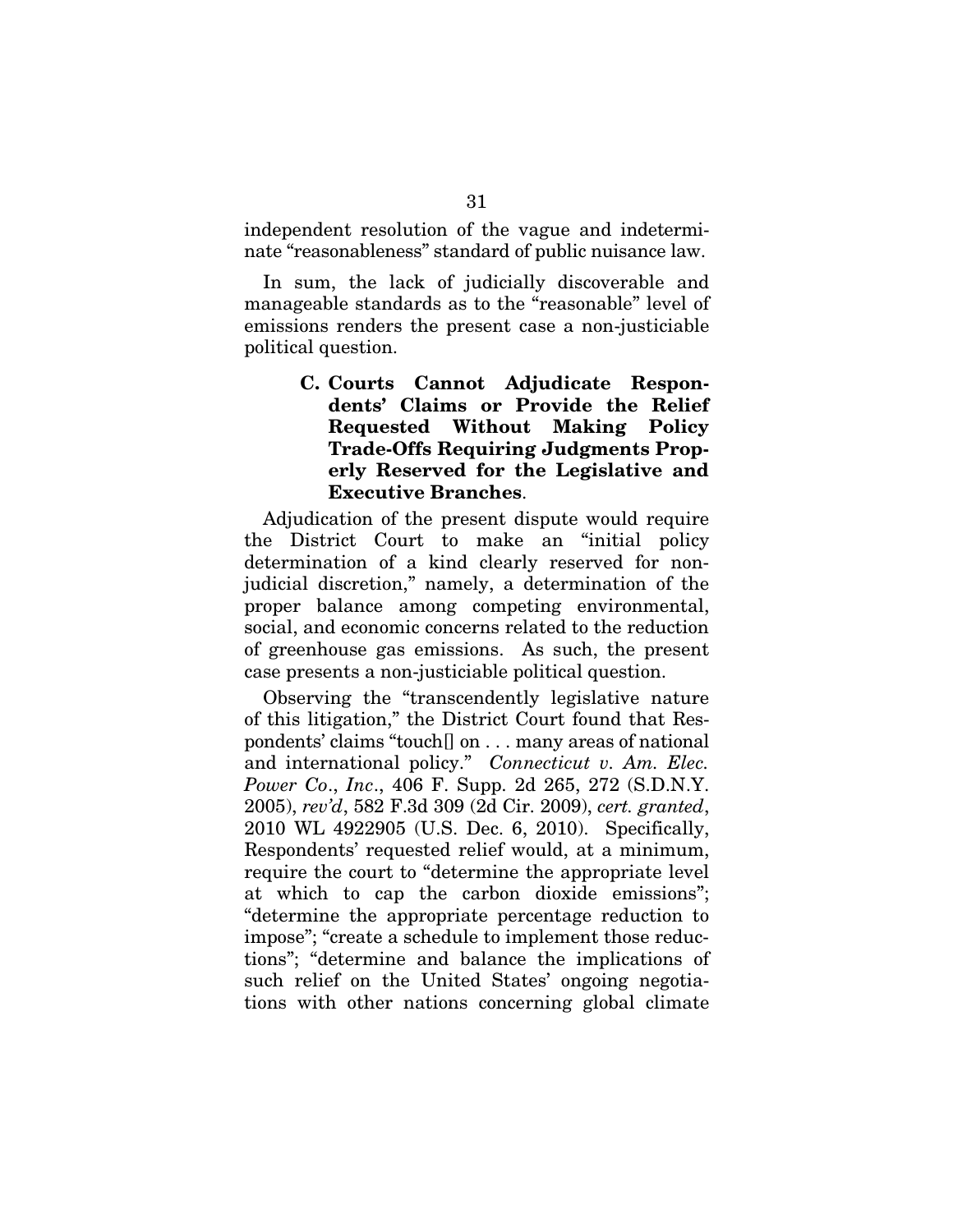change"; "assess and measure available alternative energy resources"; and "determine and balance the implications of such relief on the United States' energy sufficiency and thus its national security." *Id*. Thus, the District Court determined that Respondents' claims presented a non-justiciable political question requiring the court to make "an initial policy determination." *Id*. at 274.

Other federal district courts faced with similar claims have concurred with the District Court's opinion. For example, in *Comer*, the district court determined that plaintiffs' complaint asked the court to "balance economic, environmental, foreign policy, and national security interests and make an initial policy determination of a kind which is simply nonjudicial." 585 F.3d at 860 n.2. Similarly, in *Kivalina*, the district court observed that "resolution of Plaintiffs' nuisance claim require[d] balancing the social utility of Defendants' conduct with the harm it inflicts" and involved "a policy decision about *who* should bear the cost of global warming." 663 F. Supp. 2d at 876-77 (emphasis in original). The district court in that case found that "allocation of fault—and cost—of global warming is a matter appropriately left for determination by the executive or legislative branch in the first instance." *Id*. at 877.

The present case is no "ordinary tort action." At its heart, it concerns who should bear the expense of global climate change and how to balance the competing environmental, social, and economic interests surrounding reduction of greenhouse gas emissions. Such issues indisputably require the making of initial policy determinations reserved to the elected branches of government, which are able to consider the interests of all parties and formulate wide-ranging regulatory schemes. More importantly, these elected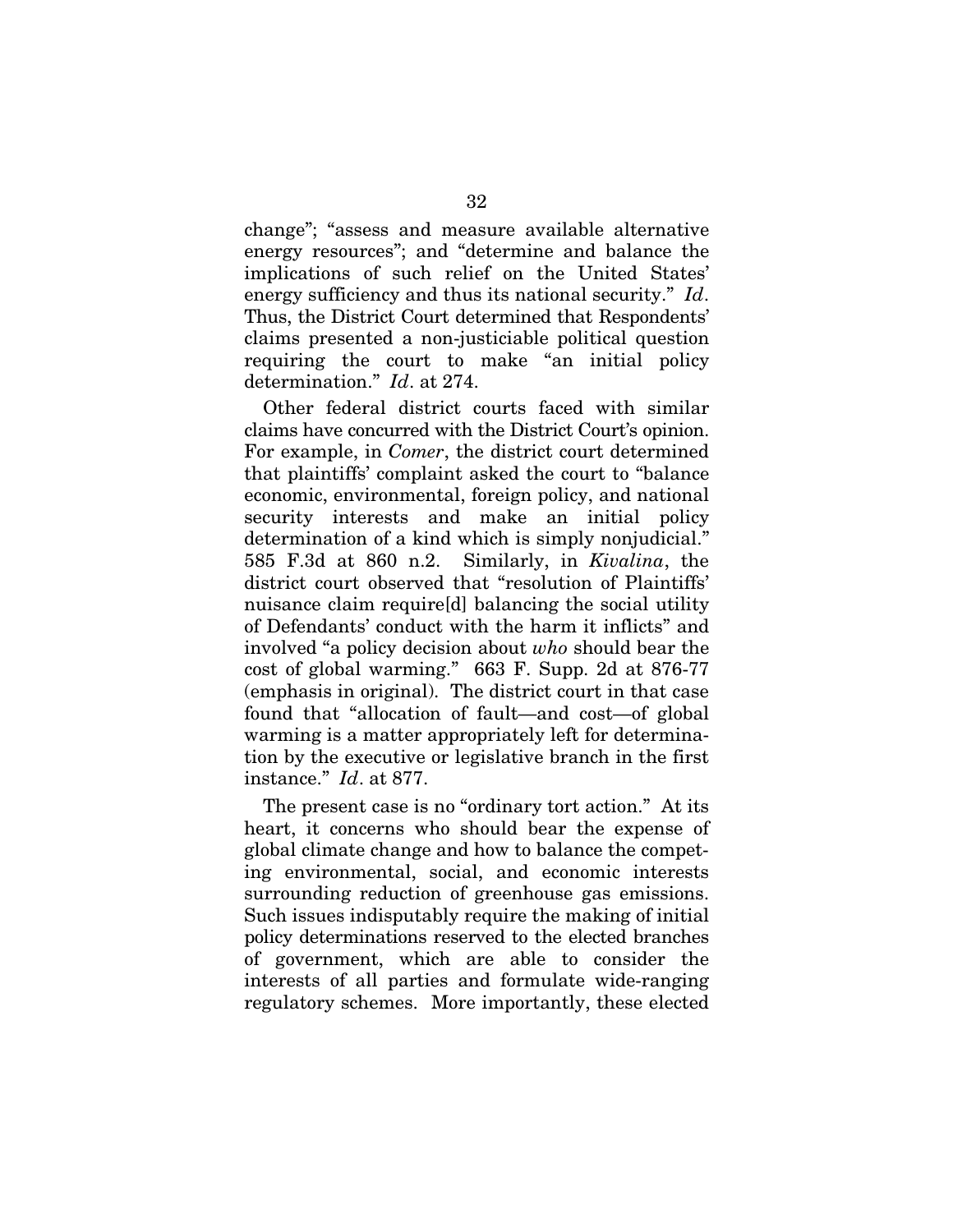officials are, unlike their judicial counterparts, politically accountable.

Respondents' dissatisfaction with the progress of policymakers cannot transform what is a complex policy matter into an action suitable for judicial adjudication. As resolution of the present matter would require the courts to make impermissibly "an initial policy determination," Respondents' claims present non-justiciable political questions.

## **D. Ongoing Regulatory Efforts Underscore the Political Nature of These Claims**.

An extensive and comprehensive regulatory scheme already exists for the purpose of establishing environmental standards and responding to concerns regarding global climate change, obviating the necessity of emissions standards created by public nuisance lawsuits and emphasizing further the political nature of Respondents' claims.

In *TVA*, the Fourth Circuit described generally the overarching and extensive regulatory system governing air quality standards:

Congress in the Clean Air Act opted rather emphatically for the benefits of agency expertise in setting standards of emissions controls, especially in comparison with the judicially managed nuisance decrees for which [plaintiff] argues. Indeed, the Act directs the EPA to ensure that its air quality standards "accurately reflect the latest scientific knowledge . . . ." The Clean Air Act's extensive coverage allows regulators with expertise in the relevant scientific fields to use their knowledge to create empirically-based emissions standards. The Act even requires the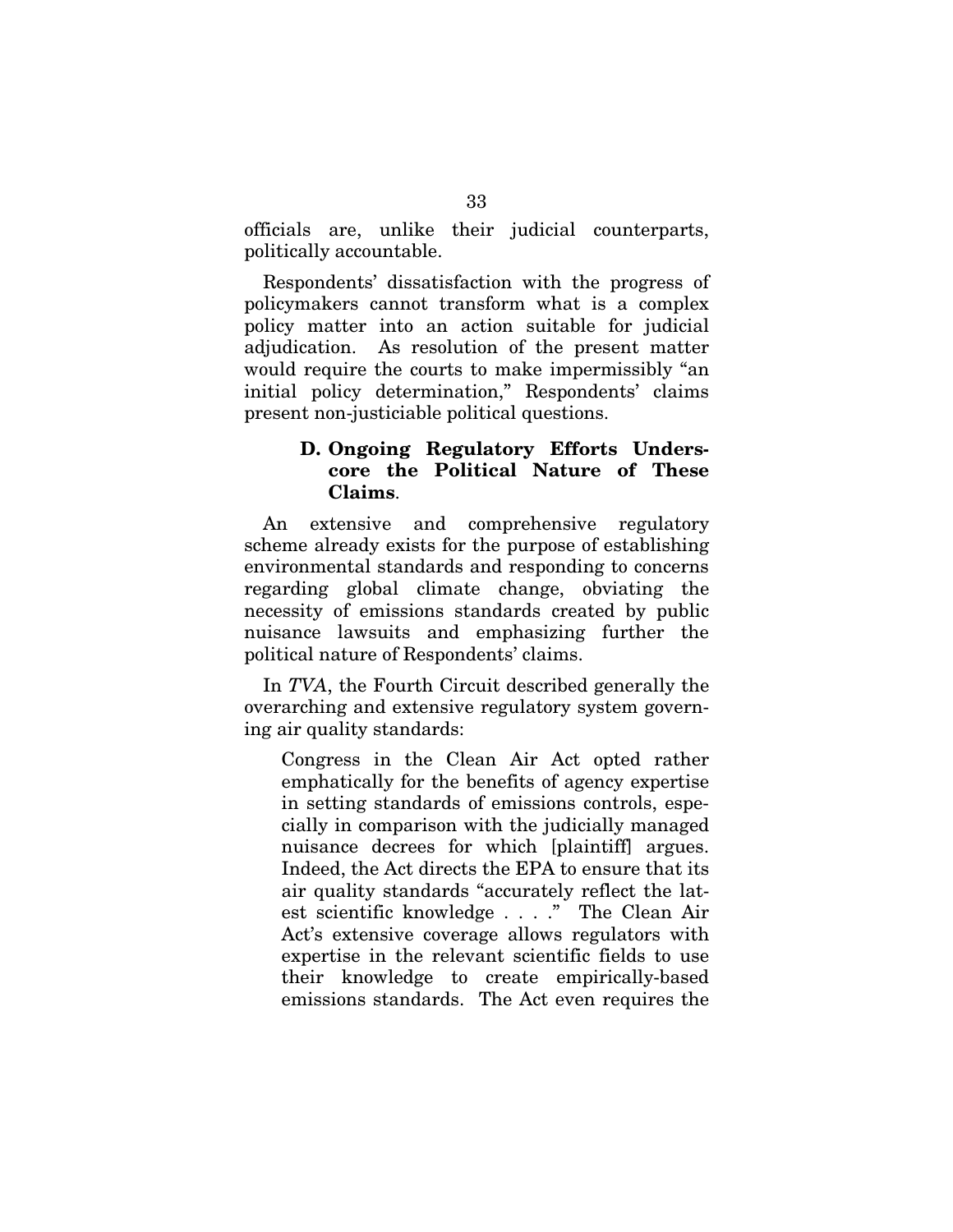EPA to develop expertise so that it can provide states with information about available emissions controls, including "cost of installation and operation, energy requirements, emission reduction benefits, and environmental impact of the emission control technology" . . . .

615 F.3d at 304 (internal citations omitted). In addition, the court observed the potential pitfalls of supplementing the present regulatory scheme with a patchwork of judicial emissions decrees:

The prospects of forum shopping and races to the courthouse, the chances of reversals on appeal, the need to revisit and modify equitable decrees in light of changing technologies or subsequent enactments, would most assuredly keep matters unsettled. Congress opted instead for an expert regulatory body, guided by and subject to congressional oversight, to implement, maintain, and modify emissions standards . . . .

*Id*. at 306.

Rather than rely on vague public nuisance standards of "reasonableness," the Fourth Circuit in *TVA* determined that the comprehensive regulatory scheme enacted by Congress and implemented by the EPA was the proper means for any potential redress of plaintiffs' alleged grievances in the first instance. The present case is no different. If Respondents are dissatisfied with the current status of greenhouse gas emissions standards, a carefully-crafted regulatory system is in place to address those concerns. That Congress elected not to have emissions standards designed by the federal courts on a case-by-case basis through public nuisance actions, opting rather for a comprehensive regulatory scheme, reinforces the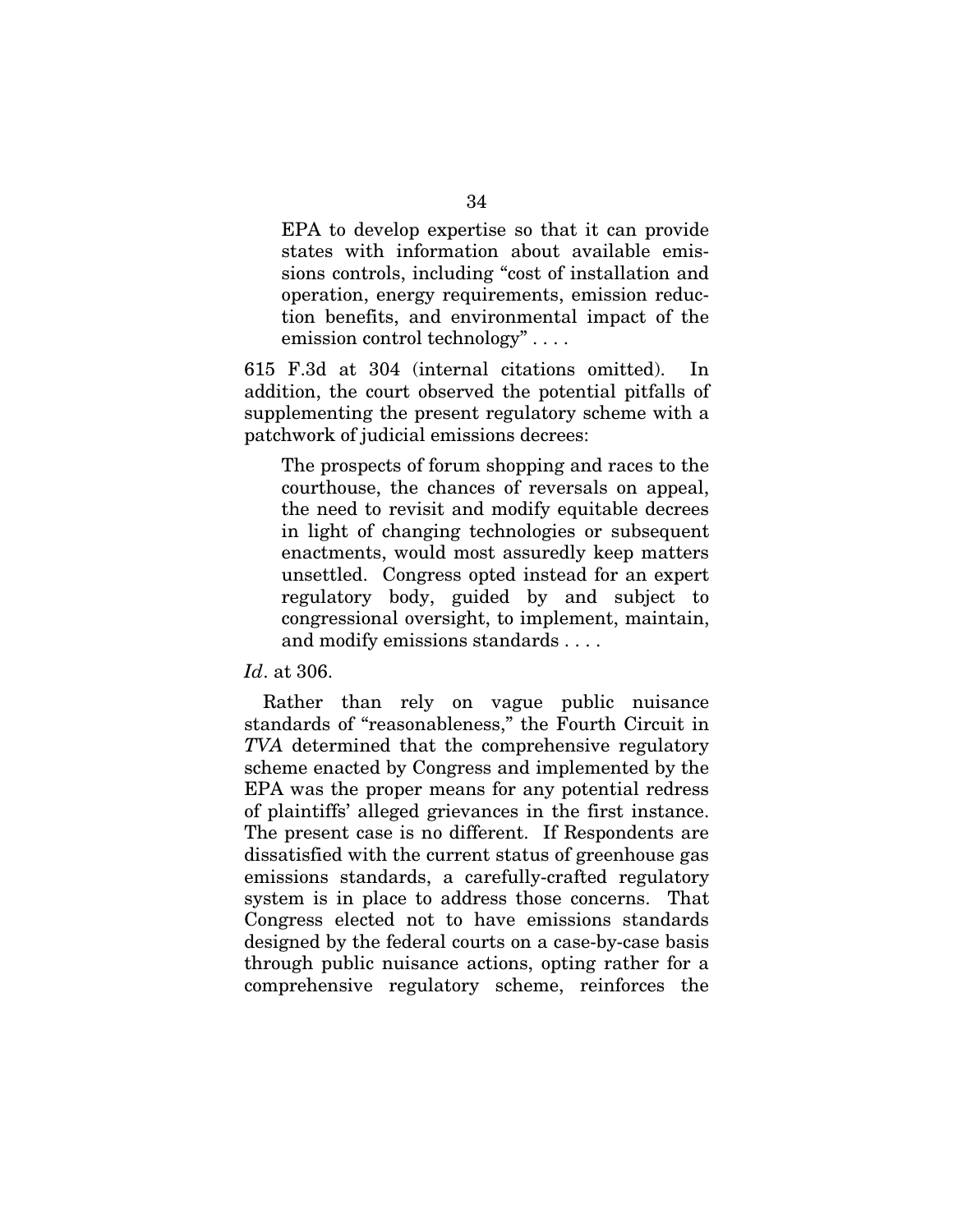conclusion that such issues are political in nature and ill-suited to judicial resolution. *See Connecticut*, 406 F. Supp. 2d at 268-70. In truth, the present litigation "amounts to nothing more than a collateral attack on the system" with which Respondents are dissatisfied. *TVA*, 615 F.3d at 301 (internal quotation marks omitted).

## **E. This Issue Presents Squarely a Likelihood of "Embarrassment" from Multifarious and Inconsistent Pronouncements from the Different Engaged Branches of Government**.

In *TVA*, the Fourth Circuit explained that granting the plaintiffs' requested relief would create "a balkanization of clean air regulations and a confused patchwork of standards, to the detriment of industry and the environment alike." *Id*. at 296. Similarly, the court noted that, "[i]f courts across the nation were to use the vagaries of public nuisance doctrine to overturn the carefully enacted rules governing airborne emissions, it would be increasingly difficult for anyone to determine what standards govern." *Id*. at 298. The Fourth Circuit's concerns in this regard are well-founded. Permitting claims such as Respondents' to proceed to adjudication would result in multifarious and inconsistent pronouncements as to what constitutes "reasonable" emissions standards.

Federal courts are incapable of "resolving" the problem of global climate change or redressing Respondents' alleged injuries—at most, the courts can target a discrete number of "contributors" and enforce against them judicially-created emissions restrictions based on amorphous "reasonableness" standards, with each "pronouncement" creating yet another square in the confusing nationwide pat-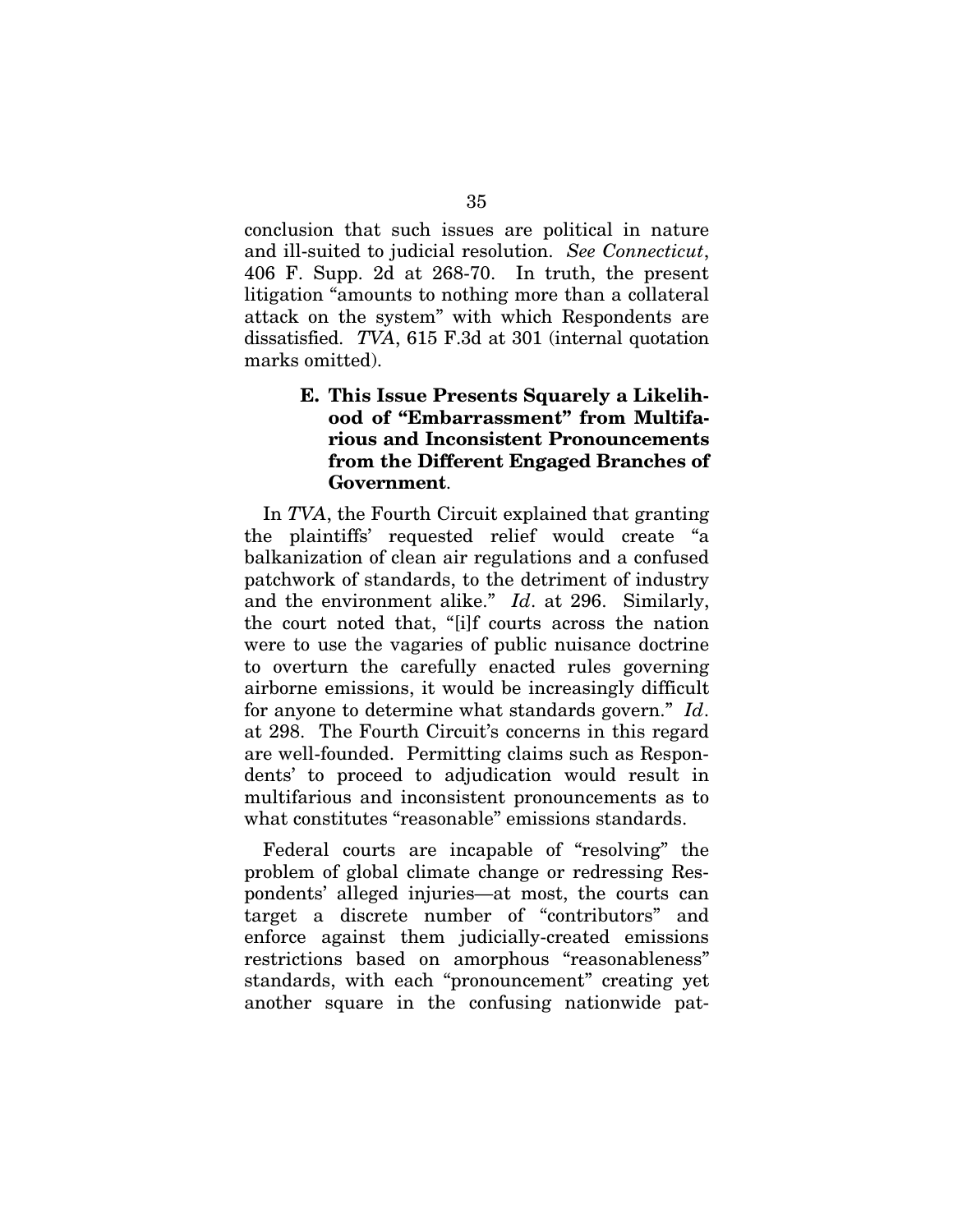chwork of fixes that defendants would have to navigate. Such a system presents a considerable likelihood of embarrassment, as varying district court emissions standards conflict inevitably, and as congressional and regulatory attempts to implement new standards governing greenhouse gas emissions run up against existing judicially-created standards. This likely scenario underscores the fact that global climate change requires a comprehensive political solution only Congress or the EPA can achieve. *See id*. at 305 (noting that administrative rulemaking "enables uniform application across industries, lessens the likelihood of distortions caused by the influence of individualized facts in cases, and also makes the resulting rules readily accessible in a single location"). For all of these reasons, adjudication of Respondents' claims would require the District Court to attempt impermissibly to answer inherently political questions.

#### **CONCLUSION**

*Amicus curiae* DRI—The Voice of the Defense Bar urges respectfully that this Court reverse the Second Circuit's judgment because Respondents fail to state a claim for federal common law public nuisance, lack Article III standing, and present non-justiciable political questions that are beyond the reach of judicial resolution.